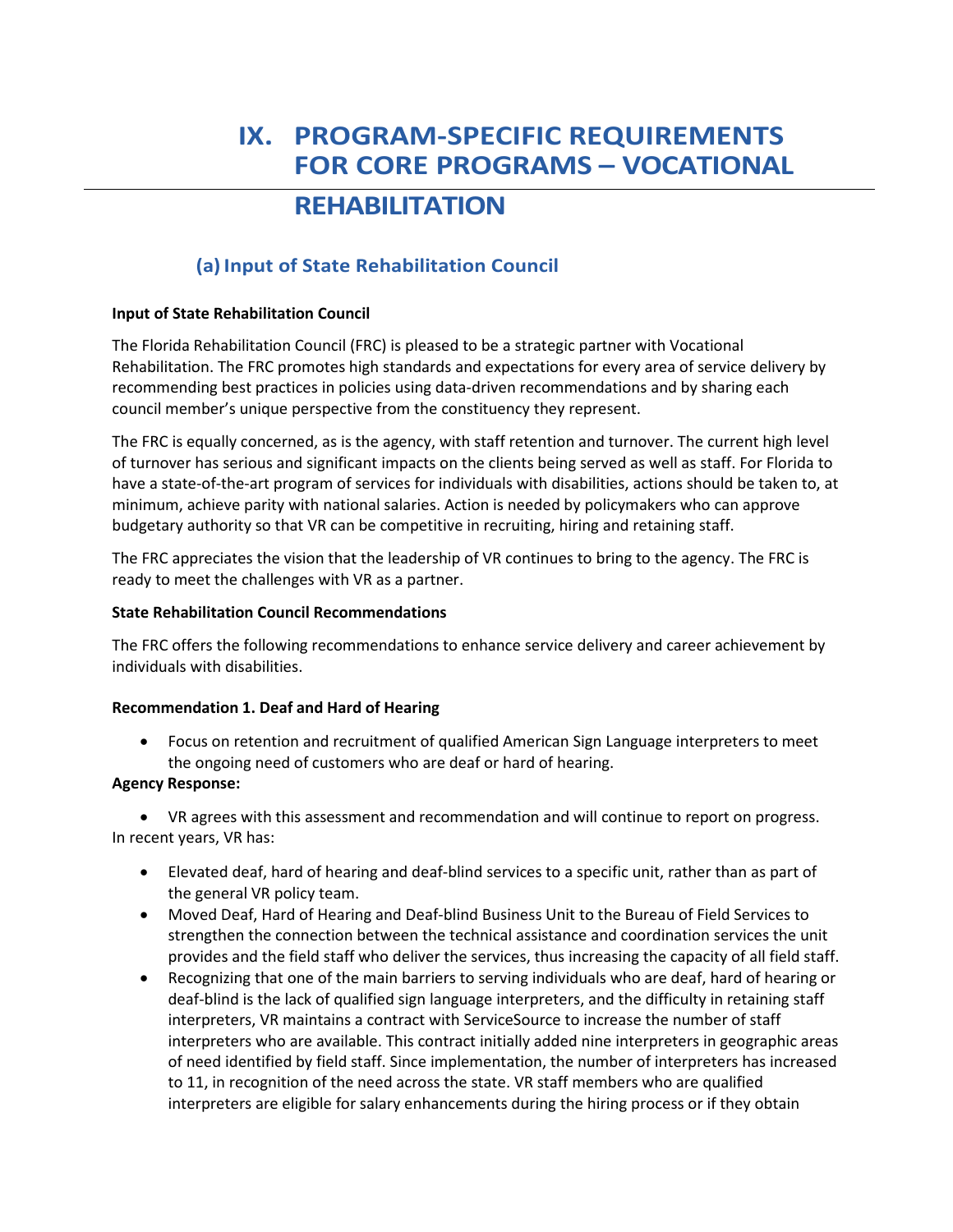credentials while employed by VR. To the extent this has not been sufficient, the ServiceSource contract continues to expand capacity further.

### **Recommendation 2. Counselor Recruitment, Retention**

• The FRC strongly recommends consideration of additional, immediate pay increases/incentives and non-pay incentives to meet or exceed the national average for Certified Rehabilitation Counselors currently hired or working to attain the credential and upon recruitment of Certified Rehabilitation Counselors. The FRC believes this is a critical need to stabilize the VR workforce.

### **Agency Response:**

• VR agrees with all aspects of the Counselor Recruitment and Retention recommendation and remains committed to stabilizing the VR workforce.

### **Recommendation 3. Transition**

- Continue to promote early contact and assistance to all students with disabilities under an Individualized Educational Plan (IEP) or a 504 Plan.
- Continue to expand and offer career paths to include vocational exploration, technical training, apprenticeships and post-secondary options for transition students.
- Continue to emphasize peer mentoring in Florida, especially to underserved groups who are deaf and/or hard of hearing. Assure that there is a network of proficient providers and supports for those providers, including those working with individuals who are deaf.
- FRC encourages VR to create collaborative partnerships with state and community colleges to share resources that create access points to help potential and current customers to find and access resources.

### **Agency Response:**

- VR has many pilot projects and initiatives anticipated to create additional training and employment opportunities for students and youth. There are 35 public school districts and 15 charter schools currently participating in the Work-Based Learning Experience (WBLE) as a provider for VR.
- The current caseload of VR customers is 51% youth aged 14-21. This demonstrates the intentional focus the agency has on the youth population.

# **Recommendation 4. Job Placement Strategies**

- Continue to analyze and identify any trends in services provided under the rehabilitation engineering service category by service type and VR area.
- Continue strengthening efforts with business leaders to improve employment opportunities and meaningful careers, including increasing partnerships with local Chambers of Commerce.
- Remain focused on customer strengths and develop tools to communicate effectively and succinctly to potential employers.
- Continue to evaluate the effectiveness of the Abilities Work Help Desk and provide regular reports to the FRC.
- Further build capacity for job customization and innovation and expansion projects to include unserved and underserved populations.
- Evaluate self-employment services across the board to include the evaluation of the Certified Business Technical Assistance Consultant model. Consider ways to streamline and expedite the provision of self-employment services.
- Monitor and support the new partnership between the Able Trust and Small Business Development Centers to enhance engagement with individuals with disabilities.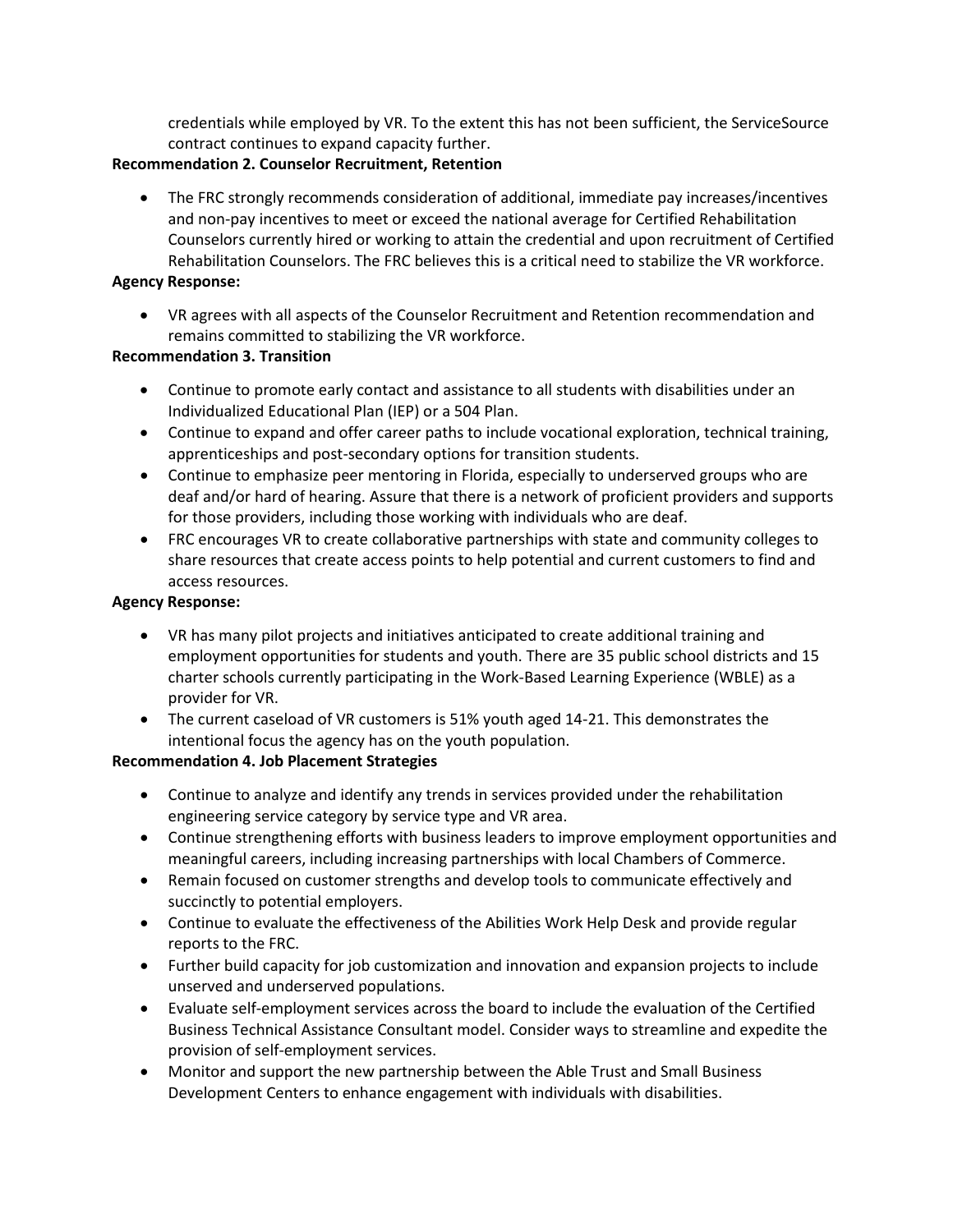### **Agency Response:**

- VR will continue to provide rehabilitation technology service data to FRC and will provide regular updates.
- VR will continue to evaluate self-employment services and the current Certified Business Technical Assistance Consultant model.
- VR has made great efforts to increase the number of providers for Discovery, Customized Employment. VR will continue to provide frequent training to increase the number of providers certified to offer these services.
- VR will continue to strengthen efforts with business leaders to improve employment opportunities and meaningful careers, including increasing partnerships with local Chambers of Commerce.

# **Recommendation 5. Rights and Conflict Resolution**

- Continue to promote advocacy and a Disability Rights curriculum for clients, staff and providers as a core principle. Collaborative discussions enhance informed choices.
- Continue to implement strategies to improve satisfaction survey results on client knowledge of all levels of rights to resolve any difficulties with VR.
- Create an award to empower VR staff by recognizing their innovative use of conflict resolution.
- Make sure all VR staff and clients are aware of their options and of the services of Disability Rights Florida, the Client Assistance Program and the VR Ombudsman's Office provided through increased collaboration and additional engagement.

### **Agency Response:**

• VR agrees with FRC in the importance of Disability Rights education, which is included in the training required of all VR staff. VR requires staff to complete training on confidentiality procedures, the Americans with Disabilities Act, the Client Assistance Program, and Disability Etiquette and Auxiliary Aids. VR implemented an on-demand, virtual orientation process to ensure focus on customer rights and responsibilities within the rehabilitation process. VR also included a removable wallet card with the Disability Rights Florida, Client Assistance Program and VR Ombudsman's Office contact information in the VR Handbook of Services.

### **Recommendation 6. Public Awareness of VR**

- In collaboration with the Florida Department of Education, develop and implement rebranding and messaging targeted to businesses and potential customers to promote public awareness of VR.
- Implement an online application system.
- Continue to engage businesses and mandated partners.

# **Agency Response:**

- VR agrees with the recommendation of an accessible, online application process, but at this time, resources are not available for this project. As VR replaces the current case management system with Aware, opportunities for customer portals and other opportunities for streamlining and simplifying access to services are being pursued.
- VR agrees with up-to-date modernization of our marketing tools, including updated brochures and informational packets.

### **Customer Satisfaction Survey**

The FRC is required to review and analyze the effectiveness of and consumer satisfaction with VR agency functions, rehabilitation services and employment outcomes achieved by eligible individuals, including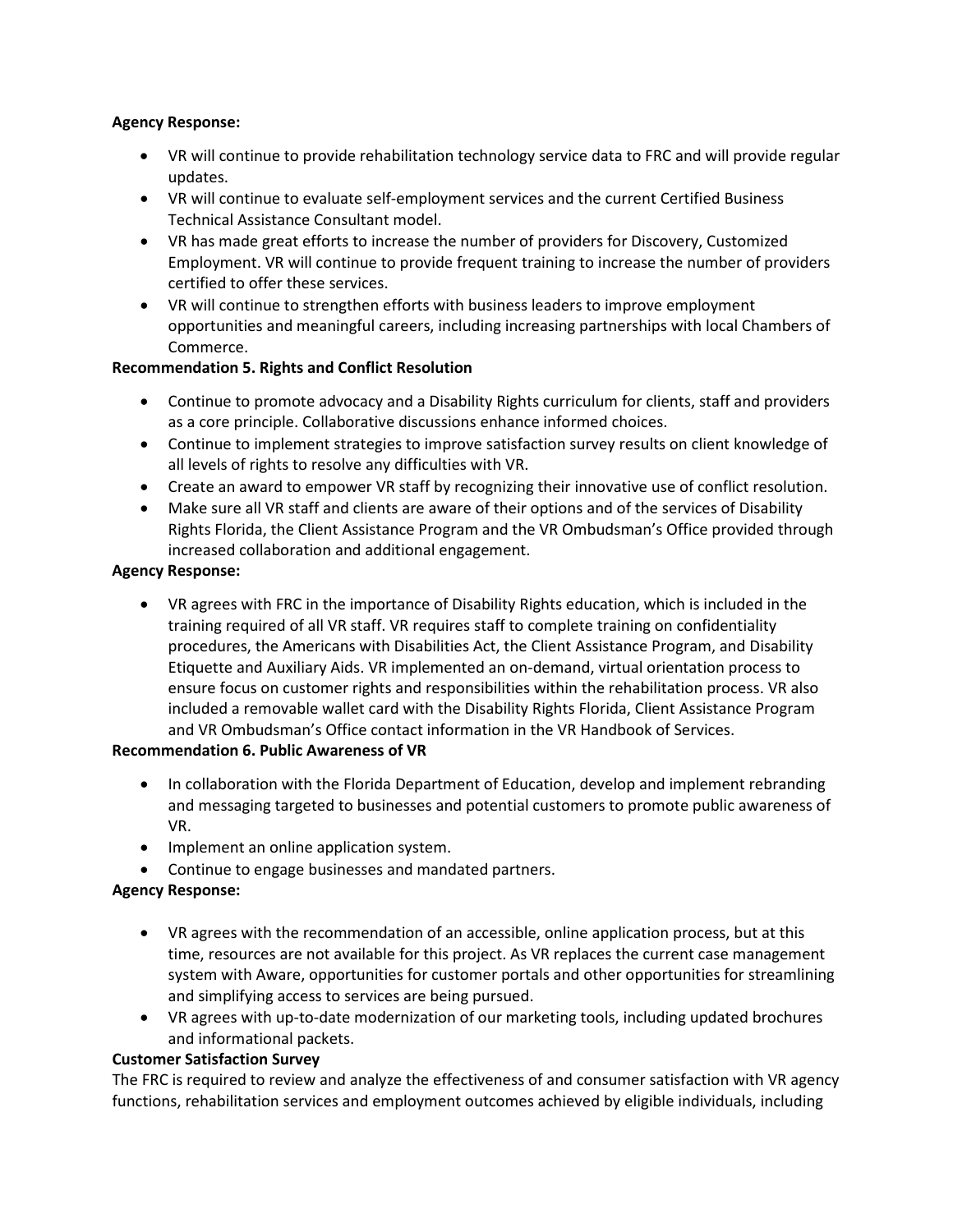the availability of health and other employment benefits. The FRC and VR contract with Market Decisions to obtain this information. The wealth of data is being used effectively by the FRC and VR to focus on specific areas of excellence for recognition, as well as specific opportunities for improvement. Annual highlights from the SFY 2019-2020 survey results are below:

| VR customers who say the VR services they received helped them become more             |  |
|----------------------------------------------------------------------------------------|--|
|                                                                                        |  |
| VR customers who say the VR services they received helped them become more financially |  |
|                                                                                        |  |
|                                                                                        |  |
|                                                                                        |  |

#### **Request for Waiver of Statewideness**

VR does not request a waiver of statewideness due to the fact all services are available on a statewide basis. Intentional focus has been given to rural areas where limited providers were available. This effort has expanded services to all 67 counties.

#### **Cooperation with Agencies Not Under the Workforce System**

VR maintains agreements with agencies and other entities not carrying out activities under the Workforce Investment System. A description of current VR partners and agreements is below.

#### **The Able Trust**

The Able Trust, also known as the Florida Endowment Foundation for Vocational Rehabilitation, is a 501(c)(3) public-private partnership foundation established by the Florida Legislature in 1990. Its mission is to be a key leader in providing Floridians with disabilities opportunities for successful employment. The Able Trust assists community organizations throughout the state to help thousands of Floridians with disabilities enter the workforce. The Able Trust accomplishes this by administering grants as well as supporting educational and public awareness programs.

The Able Trust youth programs provide career development and transition to many students with disabilities annually, helping to reduce the dropout rate and prepare young adults for life beyond high school. The Able Trust submits its budget, annual report, audit and any changes to the Articles of Incorporation or by-laws to the Vocational Rehabilitation director annually for review, and VR provides necessary approval, as required.

### **Agency for Persons with Disabilities**

The agreement between the Agency for Persons with Disabilities (APD), Agency for Health Care Administration and VR contains a detailed and specific focus on collaborative planning and funding of Supported Employment services for individuals with significant disabilities. Specifically, the purpose of the agreement is to provide improved, competitive and integrated employment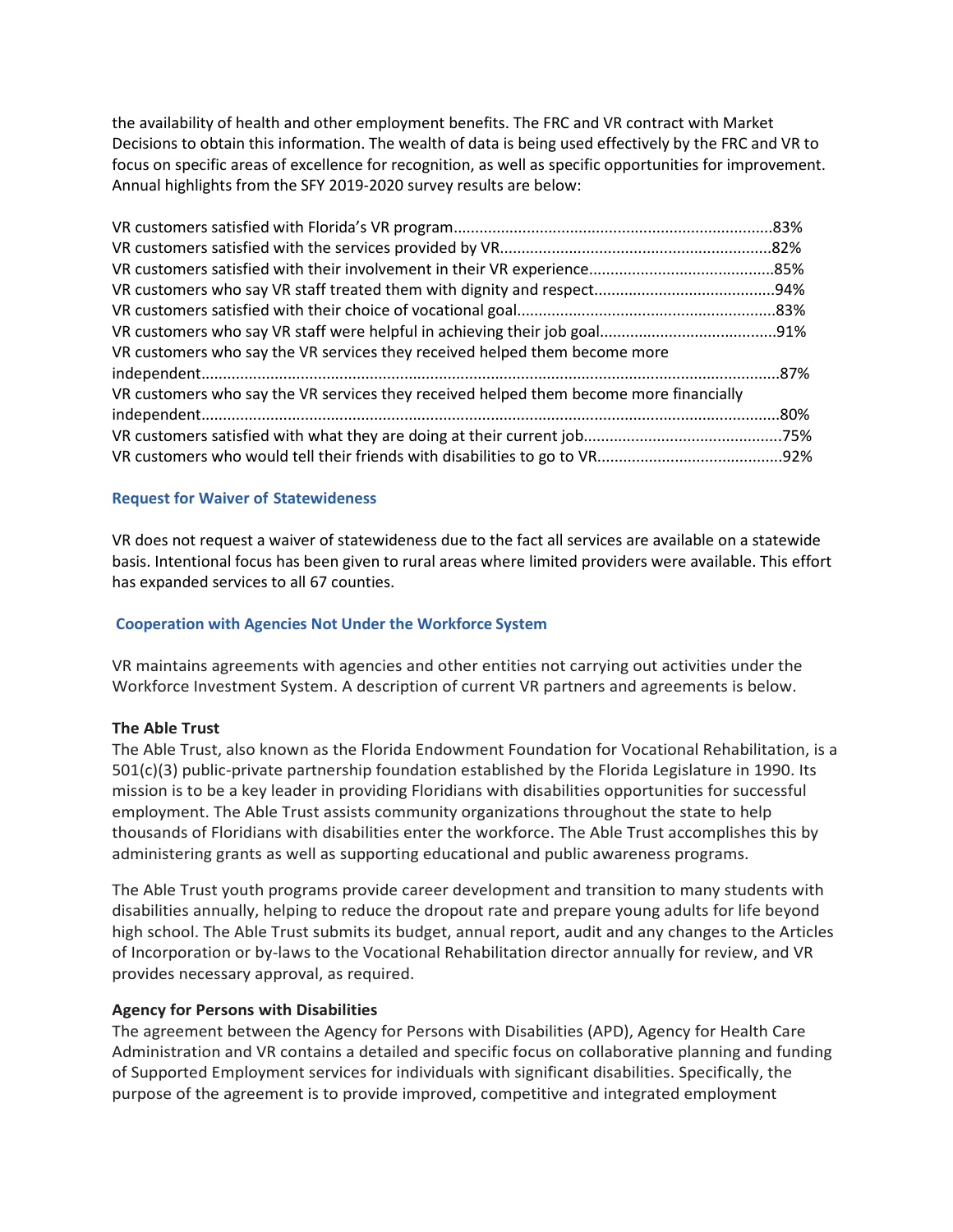outcomes for individuals with significant disabilities. In addition, the agreement seeks to improve interagency communication and increase efficiencies by establishing a data sharing and tracking process that demonstrates the progress of mutual customers served. This should increase the opportunity to provide a seamless transition of services. The agreement includes local strategies and joint obligations for both agencies. The agencies have a common goal of assisting eligible individuals to achieve greater independence through employment. The specific goal of this agreement is to coordinate support and services throughout the state, maintaining maximum customer satisfaction and informed choice. This agreement was updated and executed in February 2021.

### **Florida Alliance for Assistive Services and Technology, Inc.**

VR and the Florida Alliance for Assistive Services and Technology, Inc. agree to share specific information about their customers to optimize service delivery. Both agree to specific procedures that facilitate the delivery of services to their respective and mutual customers. Florida Alliance for Assistive Services and Technology offers an Alternative Financing Program for the purchase of assistive technology to all residents of Florida who have disabilities

#### **Florida Independent Living Council, Inc.**

VR coordinates with Florida Independent Living Council, Inc., (FILC) and the Centers for Independent Living throughout the state. Through memoranda of agreement with each of the 16 Centers, VR provides funding, outlines roles and responsibilities and ensures cooperative planning.

#### **Florida School for the Deaf and the Blind**

VR and the Florida School for the Deaf and the Blind agree to cooperate in serving students and customers who are deaf or hard of hearing and in establishing transition meetings. Activities are implemented to increase public awareness of programs serving these customers and to improve the transition between the school and local counselors.

### **The Lower Muscogee Creek Tribe**

The Lower Muscogee Creek Tribe, located in southern Georgia, is the recipient of the Federal Section 121 Grant under Title I of the Rehabilitation Act, as amended. There is not a 121 program in Florida. However, VR and the Lower Muscogee Creek Tribe have a Memorandum of Understanding to coordinate services for eligible Native Americans with disabilities residing on or near the Lower Muscogee Creek Tribe Tama Reservation within a 150-mile radius. The agreement outlines the responsibilities of both groups, including services for joint customers and technical assistance.

#### **Mental Health Program, Florida Department of Children and Families**

VR coordinates with the state mental health authority to assist customers who have mental illnesses. This includes participation on the Florida Assertive Community Treatment Team, a community-based, outreach-oriented method of delivering services to individuals with mental illnesses coordinated by the Mental Health Program. VR provides staff liaisons with many of these teams to help serve this group of customers in a comprehensive manner. VR is an active member of the State Mental Health Planning Council of Florida. The cooperative agreement promotes coordination so that appropriate services can be delivered to maximize customer choice and satisfaction. This agreement is currently being updated to ensure compliance with new WIOA regulations.

#### **Division of Blind Services (DBS), Florida Department of Education**

Both VR and DBS serve individuals with visual impairments. This agreement specifies the roles and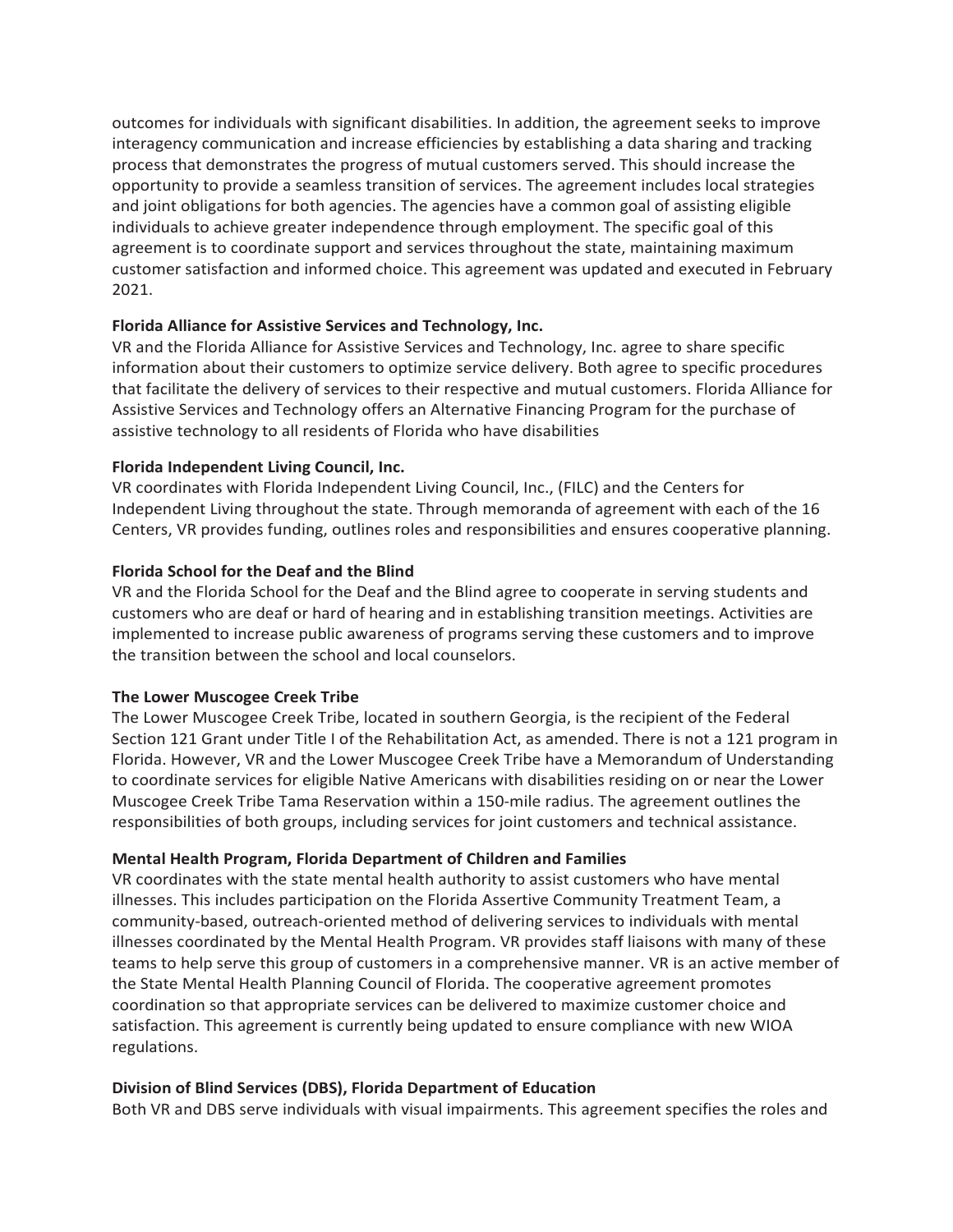responsibilities of each division, including those for individuals with one-eye pathology, bilateral visual impairment, multiple disabilities, and for individuals who are deaf-blind.

### **Bureau of Exceptional Student Education (BESE), Florida Department of Education; Division of Blind Services; Florida Department of Health; Department of Economic Opportunity**

The Florida Interagency Agreement for the Transfer of Assistive Technology, signed in 2006, establishes a framework for an efficient transition of technology as individuals with disabilities move through the continuum from educational services to employment. Specifically, the agreement ensures children and youth with disabilities and their families, educators and employers are informed about the continued use and transfer of assistive technology devices. These devices may remain with the person as he or she moves from home to school and to post-school activities to assist in meeting transition needs. The agreement outlines the conditions for coordination, the authority for transfer of property by local education agencies, financial responsibilities and other topics.

### **Office of Federal Contract Compliance Programs, Employment Standards Administration**

Both agencies agree to further the common goal of providing equal employment opportunities and protecting against discrimination. VR will provide expertise on matters relating to disability issues and employment and cross-referral of individuals with disabilities and will participate in interagency training programs, staff meetings and conferences. Both agencies agree to a coordinated public outreach effort.

### **Prison Rehabilitative Industries and Diversified Enterprises, Inc. (PRIDE)**

VR uses the services and manufactured items produced in correctional work programs through PRIDE. PRIDE is a Florida corporation that provides these goods and services as a state-use contracting program. A similar product or service of comparable price and quality, found necessary for use by a state agency, may not be purchased from a source other than PRIDE. Contracts between VR and any private vendor require all items be purchased through PRIDE. This is consistent with Section 946.515, Florida Statutes.

### **Rehabilitation Foundation of Northwest Florida**

The purpose of this agreement is to maximize funding of vocational rehabilitation services for individuals with physical disabilities residing in northwest Florida. The Foundation contributes \$25,000 to VR toward meeting its non-federal funding requirements. In turn, VR will allocate an additional \$92,371 in federal funds to match the Foundation's contribution for vocational rehabilitation services in the following northwest Florida counties: Escambia, Santa Rosa, Okaloosa and Walton.

The intent of these cooperative efforts is to increase the services leading to high quality competitive, integrated employment outcomes that are responsive to the strengths, resources, interests and capabilities of individuals with disabilities residing in northwest Florida. VR agrees to provide quarterly reports of expenditures to the Foundation's trustees. Each report will include the number of individuals served and a description of services provided under the terms of the agreement.

### **Employment Networks**

One of VR's ongoing objectives for the Ticket to Work Program is to increase the number of partnerships with Employment Networks (Employment and Rehabilitation Service Providers). VR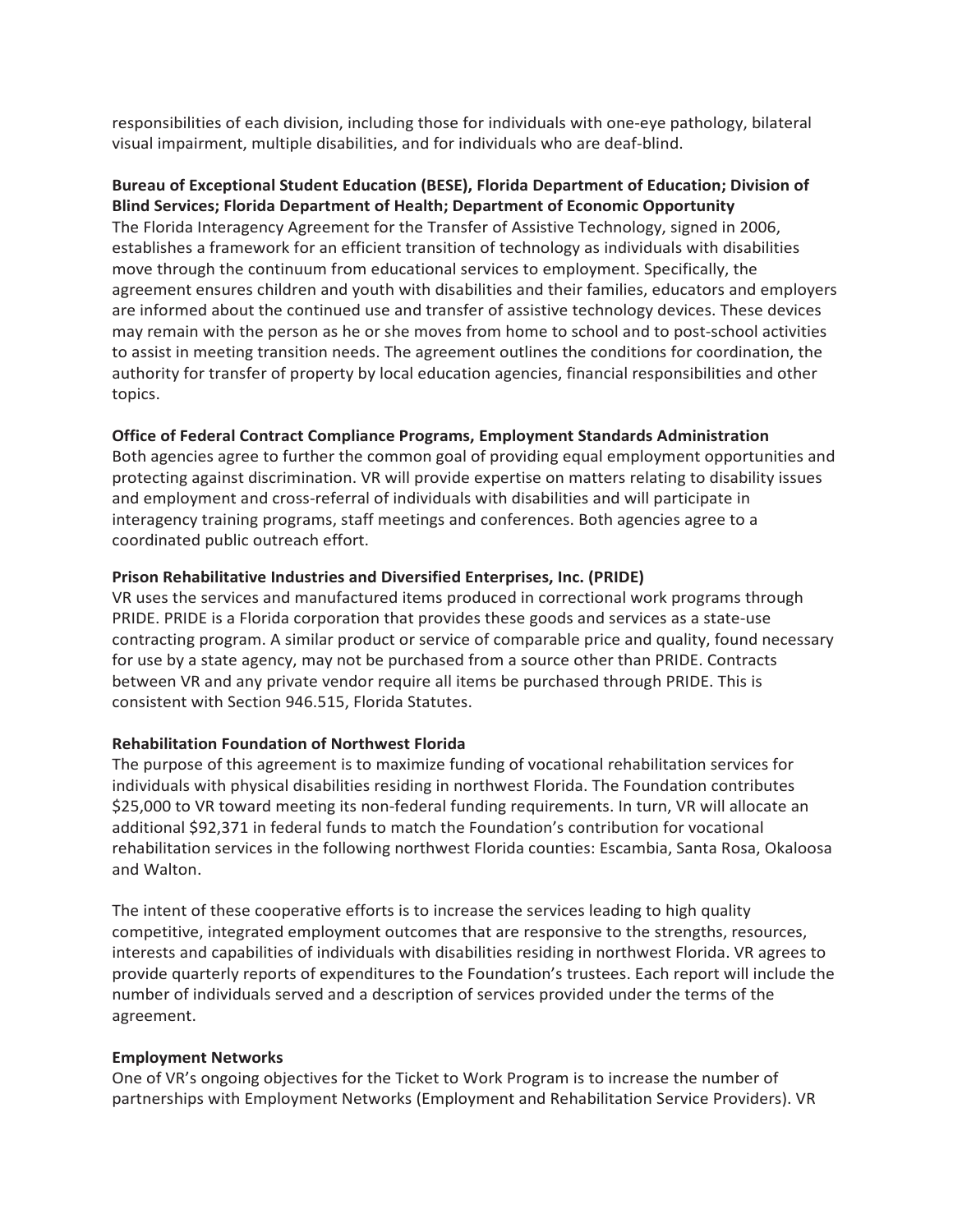hopes to expand the resources available to customers to meet the current and future levels of demand. It is also the goal of VR to ensure customers have a choice in service providers available within their communities.

VR has also implemented an Employment Network Referral Partnership that creates more opportunities to develop partnerships with Employment Networks. The partnership features a transitional approach by assisting Social Security Administration customers in their efforts to achieve self-sufficiency through core VR services followed by ongoing support services from employment networks. VR will continue to monitor the agreement's effectiveness in meeting its goal.

### **United States Department of Veterans Affairs**

The need to serve Florida veterans who have disabilities led to the development of an agreement between the United States Department of Veterans Affairs and VR. The agreement outlines the roles and responsibilities of VR and the Department of Veterans Affairs. It clarifies which agency can provide specific services and includes information about shared planning, joint activities and coordination.

### **Coordination with Education Officials**

# **(1) Plans, Policies and Procedures for Coordination with Education Officials**

VR entered into a formal agreement in August 2018 to coordinate transition services with state education officials based on new procedures required for the implementation of the Workforce Innovation and Opportunity Act. It is a state-level agreement, including agencies charged with providing transition services to students leaving high school and going to postsecondary education, training and/or employment, as well as providing Pre-Employment Transition Services (Pre-ETS) to students with disabilities aged 14-21.

The educational agencies listed below agree to meet regularly to share information, ideas and current initiatives; collaborate on training and special projects; cooperate in planning and budgeting and generally support any areas of work that are mutually beneficial. The parties to the agreement within the Florida Department of Education are:

- Division of Public Schools
- Bureau of Exceptional Student Education
- Division of Vocational Rehabilitation
- Division of Blind Services

This formal interagency agreement serves as a transition services model for improved collaboration, communication, coordination and cooperation among local education agencies and local offices of VR and DBS VR also collaborates with the Division of Career and Adult Education to improve transitions to WIOA partner programs.

The interagency agreement informs the DBS, state and local education agencies that they cannot enter into an arrangement with an entity holding a special wage certificate under section 14(c) of the Fair Labor Standards Act to operate a program under which a student or youth with a disability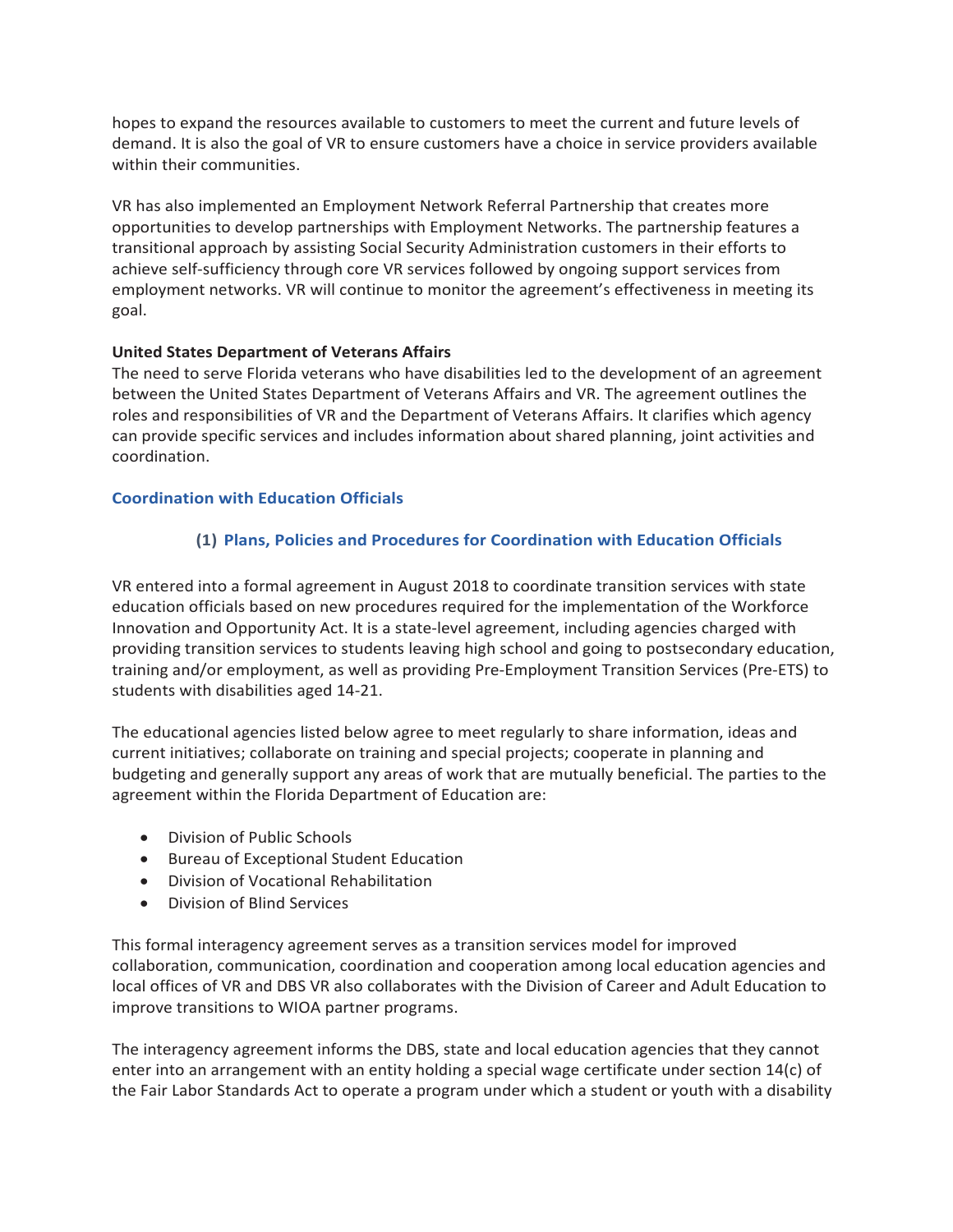is compensated for work at subminimum wage, in accordance with Section 511 of 34 CFR § 397.31. In addition, employers holding a 14(c) special wage certificate are prohibited from employing a youth with a disability 24 years of age or younger at subminimum wage, unless the individual has received documentation from DBS or VR verifying their completion of the required activities, which includes participation in Pre-ETS or Transition Services under IDEA, application for VR services and completion of the Career Counseling Information and Referral Service. VR ensures compliance through policy and standard operating procedures that require VR staff to record the completion of these activities and supply this documentation to the youth or student with a disability who is seeking subminimum wage employment.

In addition to the State Education Agency Agreement, in collaboration with DBS and BESE, VR has implemented the Local Education Agency Agreement template. This template operationalizes the SEA Agreement at the local level to improve the communication, collaboration and coordination of services to students among local VR Offices, DBS and schools.

VR has increased staffing to two dedicated state-level administrators for VR Transition Youth programs and Pre-ETS. The administrators serve as liaisons to all 67 school districts and a deaf and hard of hearing administrator provides additional liaison support for the Florida School for the Deaf and the Blind.

Administrators coordinate and plan for effective transition services delivery with VR staff and external stakeholders statewide. The VR Transition Youth program is responsible for training internal employees and making presentations about VR transition services at conferences statewide to increase understanding and awareness of the agency's role in assisting eligible students with disabilities.

The VR Transition Youth program provides transition and Pre-ETS-related technical assistance to the Florida Rehabilitation Council. Both administrators serve jointly as representatives on the State Secondary Transition Interagency Committee and work closely with the regional representatives of Project 10: the Transition Education Network. Project 10 is funded through a grant from BESE to the University of South Florida, St. Petersburg. Project 10 helps Florida school districts and stakeholders increase their ability to provide secondary transition services to students with disabilities in order to improve their academic success and postsecondary outcomes. Project 10 helps implement secondary transition services, interagency collaboration, transition legislation and policy on student development and outcomes. VR counselors serving transition students participate in each area's local interagency councils. The interagency councils are a collaborative effort between VR and Department of Education partners, public high schools, adult service agencies, workforce programs, parents, students, advocates and employers working together to meet the transition needs of students with disabilities.

The VR director or designee serves on the State Advisory Committee (SAC) for the Education of Exceptional Students. This committee is administered by BESE. The SAC includes parents of children with disabilities, individuals with disabilities, educators and administrators from secondary and postsecondary institutions as well as foster care and juvenile justice representatives. The SAC also includes representatives of various state agencies that provide transition and other services to children, youth and young adults with disabilities. The committee advises the state education agency on what children with disabilities need and helps develop corrective action plans to address findings in related federal monitoring reports. The committee also helps the state education agency develop evaluations and policies, implement policies and report data. The committee may comment publicly on rules and regulations proposed by the state on the coordination of services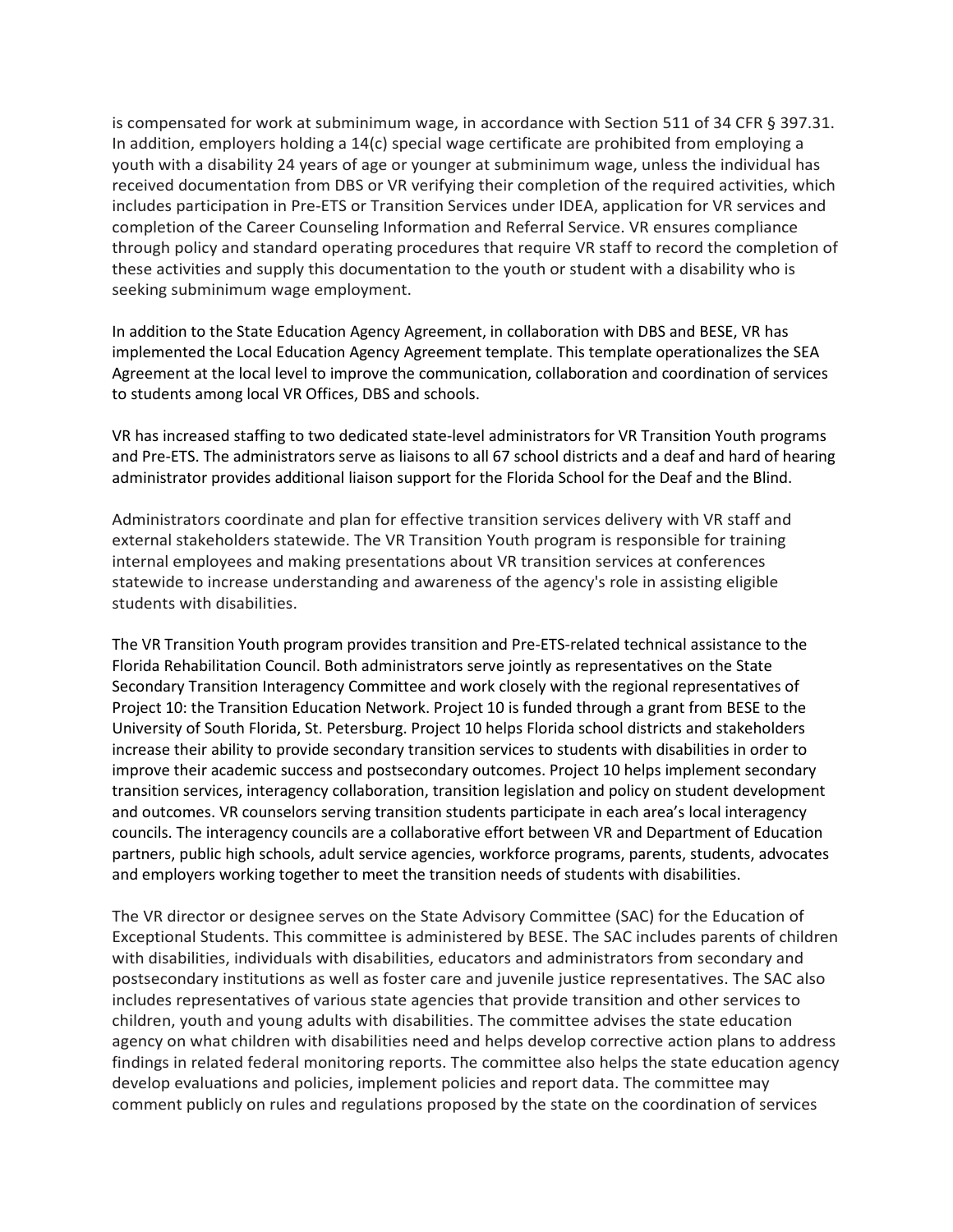for children with disabilities.

VR services delivered under WIOA do not supplant, reduce or change the school district's responsibility to deliver a free and appropriate public education (FAPE) for students served under the auspices of the Individuals with Disabilities Education Act. VR services supplement, but do not supplant, services delivered through the school districts.

The VR Transition Youth program collaborates with education officials and partners to offer youth with disabilities opportunities to gain work experiences that help them prepare for successful employment. Collaborations such as Project SEARCH and Inclusive Postsecondary Education (IPSE) programs engage youth in experiences that blend academics with career and technical education. They also provide hands-on career exploration and preparation activities where learned skills, attitudes and behaviors can be applied. These evidence-based applications of learning, which include internships and communitybased work experiences, often lead to successful employment. For some students, these programs include earning postsecondary credentials which allow them to explore professional jobs that may lead to higher-wage careers. VR involvement in these collaborations provides funding for participants to receive needed services and other supports. This shared support helps partner programs serve more youth. VR partnerships deliver career development and employment options through direct services to youth who would not otherwise have access to these opportunities.

# **Provisions for Development and Approval of Individualized Plans for Employment for Students with Disabilities**

VR encourages early referral and application for transition students during high school so that they may receive Pre-ETS and better coordinate with local education agencies. Pre-ETS includes Career Exploration and Counseling, Work Readiness Training, Work Experiences, Postsecondary Educational Counseling and Self-Advocacy Training, including Peer Mentoring. Students with disabilities may receive Pre-ETS through the WIOA potentially-eligible process without the need to apply or to be determined eligible. Students who require additional VR services or supports may still obtain Pre-ETS while applying to VR. VR brochures describe how students and families can access Pre-ETS or other VR services beginning at age 14 and beyond. Students with disabilities who are at high risk for dropping out of school may be referred to VR. This early referral process allows the counselor to develop a rapport with the transition student and family, explore vocational options and comparable benefits and begin necessary guidance and counseling.

The Individualized Plan for Employment (IPE), Supported Employment IPE, Individual Support Plan and/ or Care Coordination Plans are completed or updated as early as possible prior to graduation or leaving school to allow a seamless transition to a student's desired postsecondary outcome.

VR counselors, with assistance from VR technicians, serve as representatives to work with public and private high schools across the state. They provide outreach and vocational rehabilitation orientation services to students, school officials, parents and others involved in transition services. The counselor works collaboratively with key stakeholders and family to develop the Individualized Plan for Employment prior to completion of secondary school to assist with a seamless transition to postsecondary training, education or job placement.

# **(2) Information on the formal interagency agreement with the state educational agency with respect to:**

**(A) Consultation and technical assistance to assist educational agencies in planning for**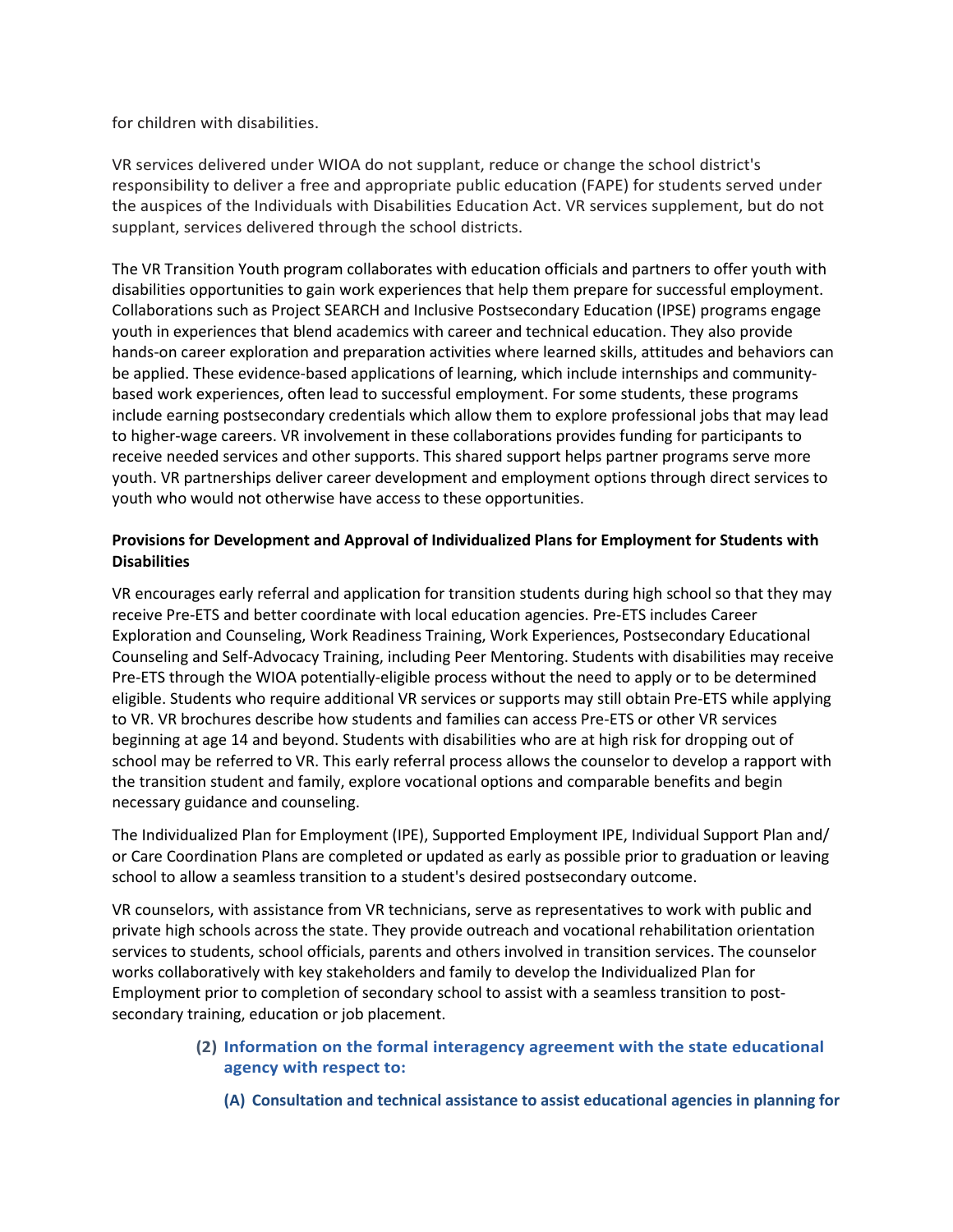### **the transition of students with disabilities from school to post-school activities, including VR services;**

#### **Employment First**

As an employment leader, VR strongly encourages partner agencies, organizations and employers to promote competitive integrated employment in the community as the first and preferred option for individuals with disabilities. People with disabilities who are employed experience enhanced independence and quality of life. They are also contributing to the rich diversity of the workforce so the entire community benefits. VR was a founding partner in the state's Employment First movement. As a result of the partners working together, the Employment First Act is now in statute. The Act identifies the responsibilities of the partners to improve and increase employment opportunities for all Florida's citizens. The Employment First Committee submits a report to the Governor annually, describing the coordination of participating agencies to advance the Employment First philosophy as a way of work throughout Florida.

#### **Technical Assistance and Consultation**

Local education agencies are strongly encouraged to have written agreements with VR and DBS, including other agencies that offer supports or services during student transition. The agreements address consultation, coordination and providing technical assistance to each other, as well as to students and their families/ guardians/surrogates, to plan for the transition from high school to postsecondary activities and becoming part of the adult community.

# **(B) Transition planning by personnel of the designated state agency and educational agency that facilitates the development and implementation of their individualized education programs;**

Local education agencies work collaboratively with VR, DBS, APD, Children's Medical Services and Mental Health Services in the Transition Individual Educational Plan process. Local education agencies that are considering transition services during the Individual Educational Plan meeting will invite representatives from other agencies responsible for providing or paying for transition services after obtaining permission from the parent, guardian, or age-of-majority student. If the agency representative is not available to attend the meeting, the school will invite another representative. If the agency representative cannot attend the meeting, the school will then look for alternative ways to provide for the student's transition needs. The local education agency must reconvene the Transition Individual Educational Plan team to identify alternative strategies for providing a student's transition needs if an agency fails to do so. To plan effective transition services for students with disabilities, it is essential that all invited partner agencies encourage and support participation in the Transition IEP process.

VR invests 35-40 percent of its statewide staffing resources in transition services to serve students with disabilities in Florida's 67 school districts and the Florida School for the Deaf and the Blind. Additional improvements to the rehabilitation information management and billing systems are being implemented to improve the collection and analysis of transition student data. Several of these additional data enhancements were implemented to simultaneously meet WIOA requirements. The enhancements will enable VR to conduct differential analysis to better evaluate agency performance and identify how to best improve service delivery and outcomes for students with disabilities.

### **(C) Roles and responsibilities, including financial responsibilities, of each agency,**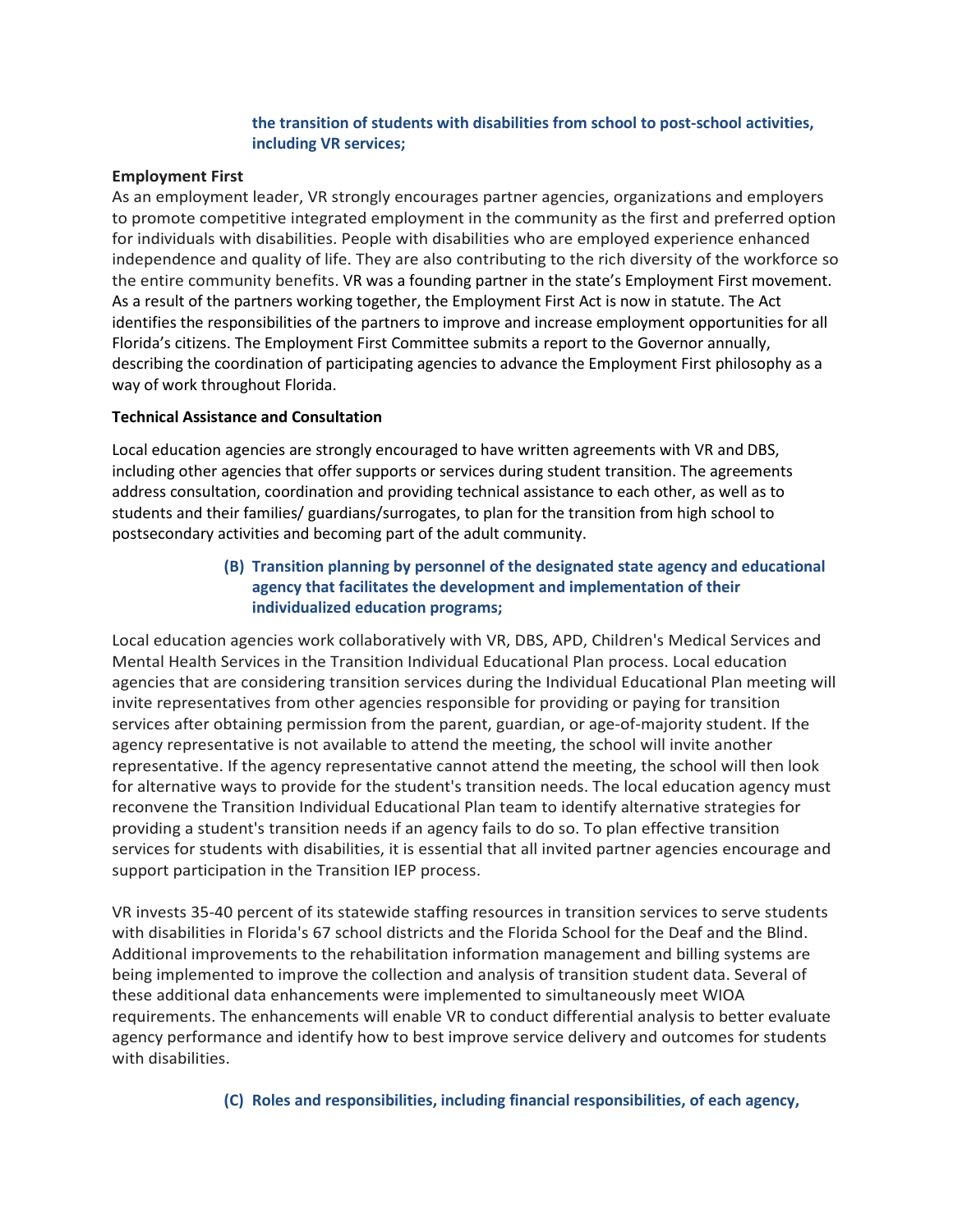### **including provisions for determining state lead agencies and qualified personnel responsible for transition services;**

#### **Roles and Responsibilities**

The roles and responsibilities for each partner agency as required by federal and state regulations are as follows:

- 1. Local education agencies provide a free and appropriate public education for students with disabilities, including preparation for transition from school to work or other postsecondary activities.
- 2. VR assists with student transition from secondary school to work through postsecondary training, education or direct placement services necessary to achieve a successful employment outcome.
- 3. The Agency for Persons with Disabilities focuses on reducing the use of sheltered workshops and other non-competitive employment day activities and promotes opportunities for gainful employment for persons with developmental disabilities who choose to seek such employment (Chapter 393, Florida Statutes). Additionally, to promote independence and productivity, the agency shall provide support and services, within available resources, to assist customers enrolled in Medicaid waivers who choose to pursue gainful employment. If an individual is eligible for APD waiver services and employment is a needed service, then this service must be provided to meet standards as outlined in Florida rule.
- 4. Children's Medical Services ensures a smooth and successful transition process to adult healthcare services and providers for youth and young adults with special healthcare needs.
- 5. Mental Health Services, in partnership with families and the community, provides a system of care that enables children and adults with mental health or emotional disabilities to live successfully in the community, become self-sufficient or attain self-sufficiency in adulthood and realize their full potential. Mental health support and services enable adults and transitioning students to participate in community activities such as employment and other valued community roles.

### **Specific Purpose**

Specific intent of the interagency agreement is to:

- 1. Provide guidance to the local education agencies, VR, DBS, APD, Children's Medical Services and Mental Health Services' front-line employees when serving students transitioning from school to work or postsecondary activities.
- 2. Provide information to parents/students so they know what they can expect from the local education agencies, VR, DBS, APD, Children's Medical Services and Mental Health Services during the transition process.
- 3. Provide parameters to the local education agencies, VR, DBS, APD, Children's Medical Services and Mental Health Services' administrators/managers/nursing supervisors when developing, negotiating and implementing local cooperative agreements.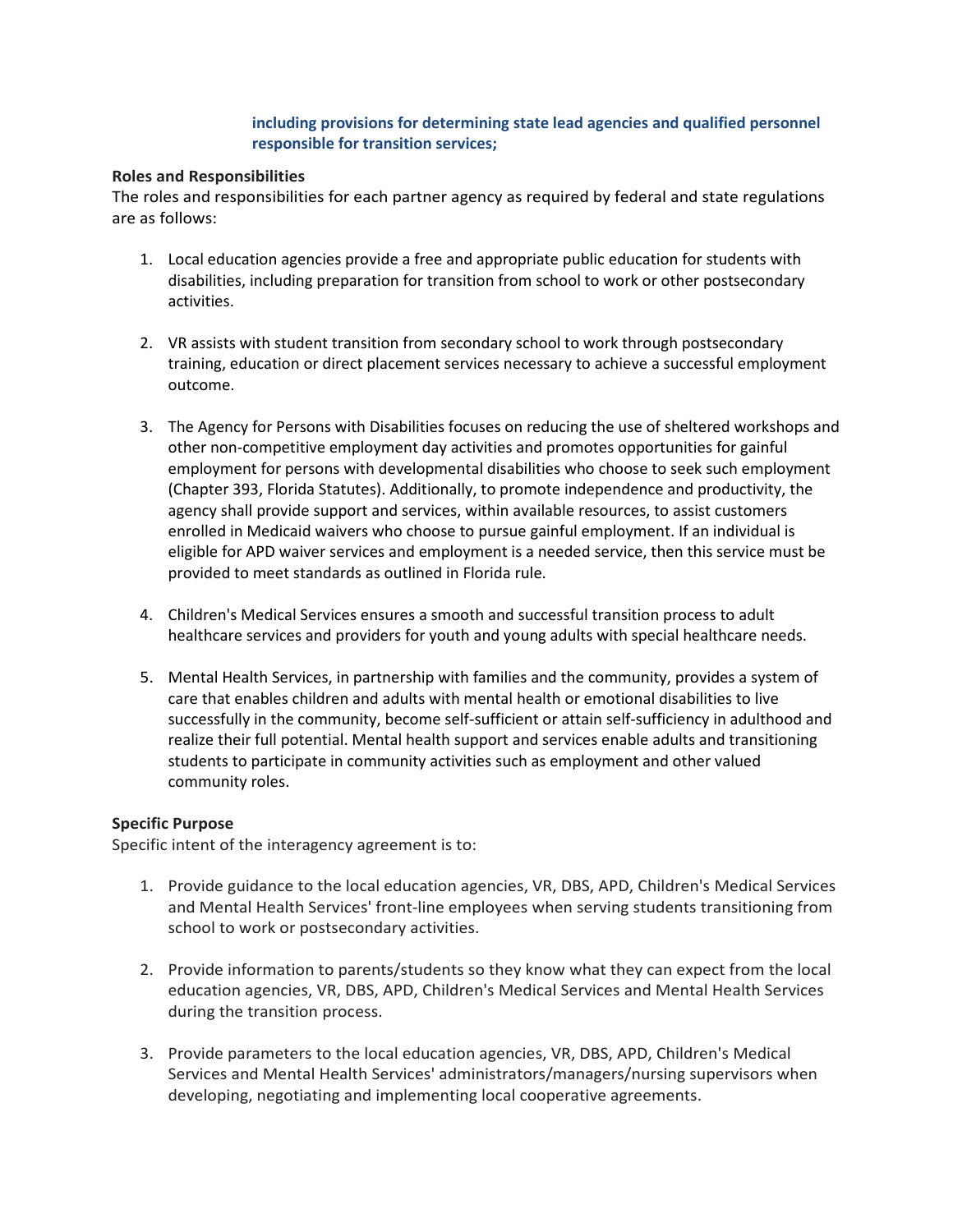4. Encourage and support the participation of all agency personnel in the IEP process at the local level through the development of guidelines, policies and/or procedures.

### **Financial Responsibilities**

The Department of Education, VR, DBS, APD, Children's Medical Services and Mental Health Services are committed to meeting financial responsibilities as required by law. Agency/division heads for the organizations will periodically identify areas for improved programmatic and financial efficiencies and develop strategies to meet financial responsibilities, including joint appropriations requests from the state legislature and negotiations with federal agencies. Each party is financially responsible for the services it provides under its own laws and rules.

### **Conditions and Terms of Reimbursement**

If a non-education agency fails to provide or pay for services for which they are responsible, and which are also considered special education and related services, the local education agency (or state agency) responsible for developing the student's IEP shall provide or pay for these services to the student in a timely manner. The local education agency or state agency may then claim reimbursement for the services from the non-education agency that was responsible for the provision of the services and failed to provide or pay for these services and that agency shall reimburse the local education agency or state agency in accordance with the terms of this agreement.

# **(D) Procedures for outreach to and identification of students with disabilities who need transition services.**

### **Outreach and Identification of Students**

Local education agencies are strongly encouraged to enter into written agreements with VR, DBS, APD, Children's Medical Services and Mental Health Services employees on the outreach methods used to inform students with disabilities who may need and could benefit from these agencies.

Brochures, flyers, website resources, presentations, transition fairs or informational letters are available to the local education agency, students and their parents or guardians to explain the role that VR and other agencies play in the transition process and the agencies' referral/application policies and procedures.

VR transitioned 32 participating school districts from Work-Based Learning Experience contract-based services to a fee-for-service model as registered VR Pre-ETS Providers who can deliver all five of the Pre-ETS. In addition, 15 private charter schools became registered Pre-ETS providers. All school districts, public and private, have the opportunity to become Pre-ETS providers with VR. WBLE is a Pre-ETS that uses real work experiences to provide students with disabilities the knowledge and skills that will help them connect school experiences to future career options. Participating students with disabilities develop appropriate work and interpersonal skills, including soft skills, behaviors and work tolerance needed to achieve successful employment after high school.

### **Cooperative Agreements with Private Nonprofit Organizations**

VR has a variety of relationships and agreements with private nonprofit organizations. These include fee-based services purchased through registered vendors, contracts and other cooperative, non-financial agreements.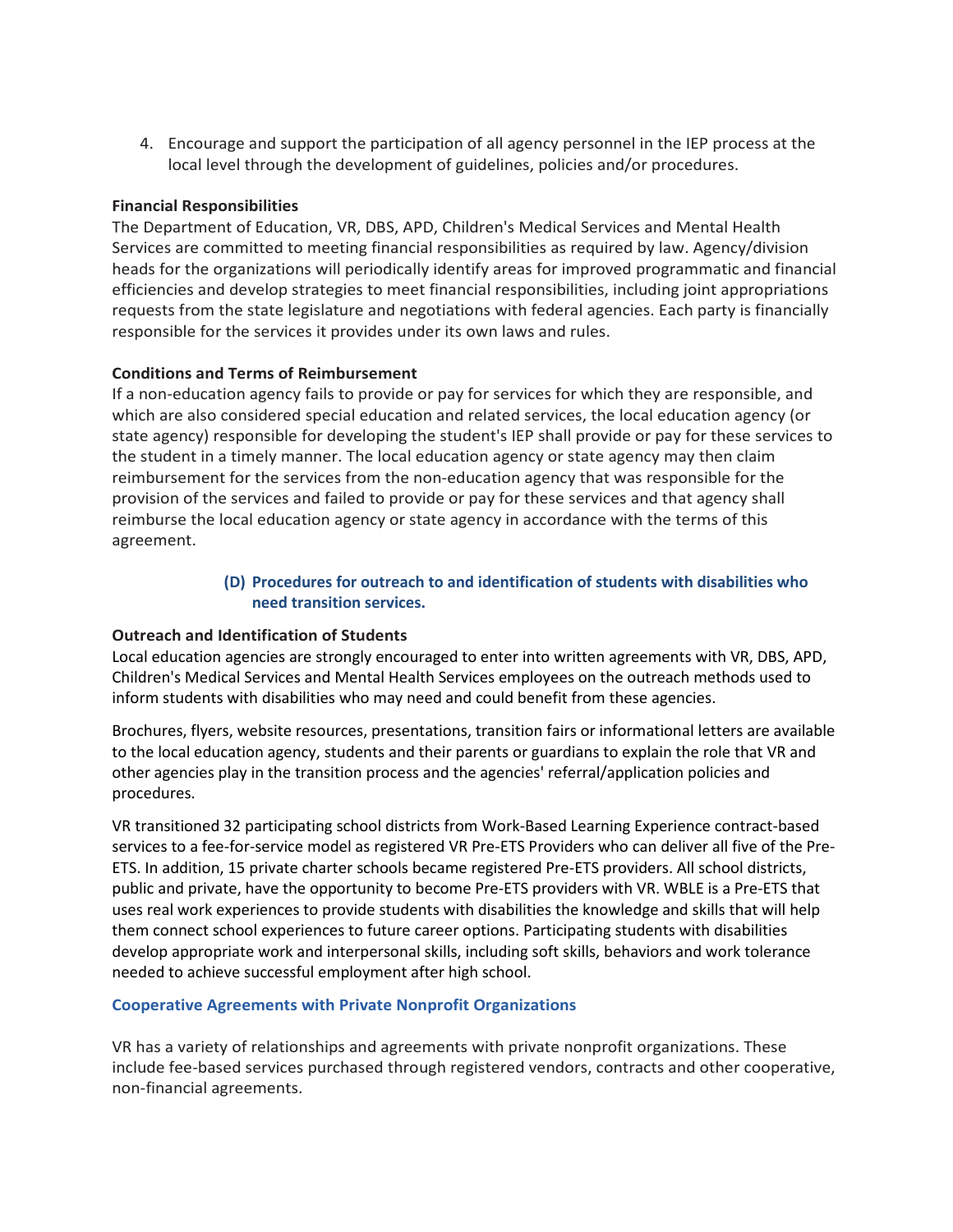All new vendors/providers, whether through a contractual or vendor relationship, must go through a registration and approval process. VR reviews the qualifications of vendors providing services to its customers to ensure the quality of these services as well as the safety of the public. In addition to approving and registering vendor/provider services, VR conducts employment verifications on customer placements facilitated by vendors/contract providers.

VR policy ensures customers have a choice of qualified service providers to select. Customers are also informed if the provider has employees experienced in working with special disability populations, foreign languages and other communication skills. Customers have a choice of necessary services, service providers and settings in which to receive the services included in the Individualized Plan for Employment.

Currently, VR has approximately 377 registered Employment Services Providers that deliver employment, supported employment, On-the-Job Training (OJT), WBLE, Pre-ETS and other related services on a fee-for-service basis. Additionally, VR maintains the following contracts and/or agreements:

- 16 agreements with the Centers for Independent Living located throughout the state to provide independent living services;
- Additional contracts with agencies for services such as delegable VR services, interpreting services, rehabilitation technology, assistive technology and special projects.

VR has collaborative, non-contractual arrangements and agreements with nonprofit organizations that provide referrals, other vocational rehabilitation services and comparable benefits. Through coordination with Centers for Independent Living, individuals with disabilities receive life skills training, employability skills training and support such as transportation, clothing and emergency funds.

Relationships with organizations that serve customers with hearing impairments provide opportunities for support groups, sign language classes and placement assistance.

Throughout the state, many VR employees serve as liaisons with specific groups and organizations. Individuals are referred to those groups if it is determined that they can benefit from their services. Services are coordinated with numerous nonprofit hospitals and clinics for referrals and medical assistance. Foundations and associations such as the Easter Seals Society, Muscular Dystrophy Association, National Kidney Foundation, Brain Injury Association of Florida, Epilepsy Foundation, Family Network on Disability of Florida and others provide individual and family support groups and disability education to mutual customers.

### **Cooperative Agreements for the Provision of Supported Employment Services**

VR has executed a new Memorandum of Agreement (MOA) with the Agency for Persons with Disabilities and the Agency for Healthcare Administration (AHCA), the state agency responsible for administering the State Medicaid Plan. The revised agreement will establish a framework, including terms and conditions, which will guide the partners' collaborative efforts to advance the development, improvement and expansion of opportunities for competitive integrated employment as the first and preferred option for individuals with significant disabilities. This MOA also includes a data sharing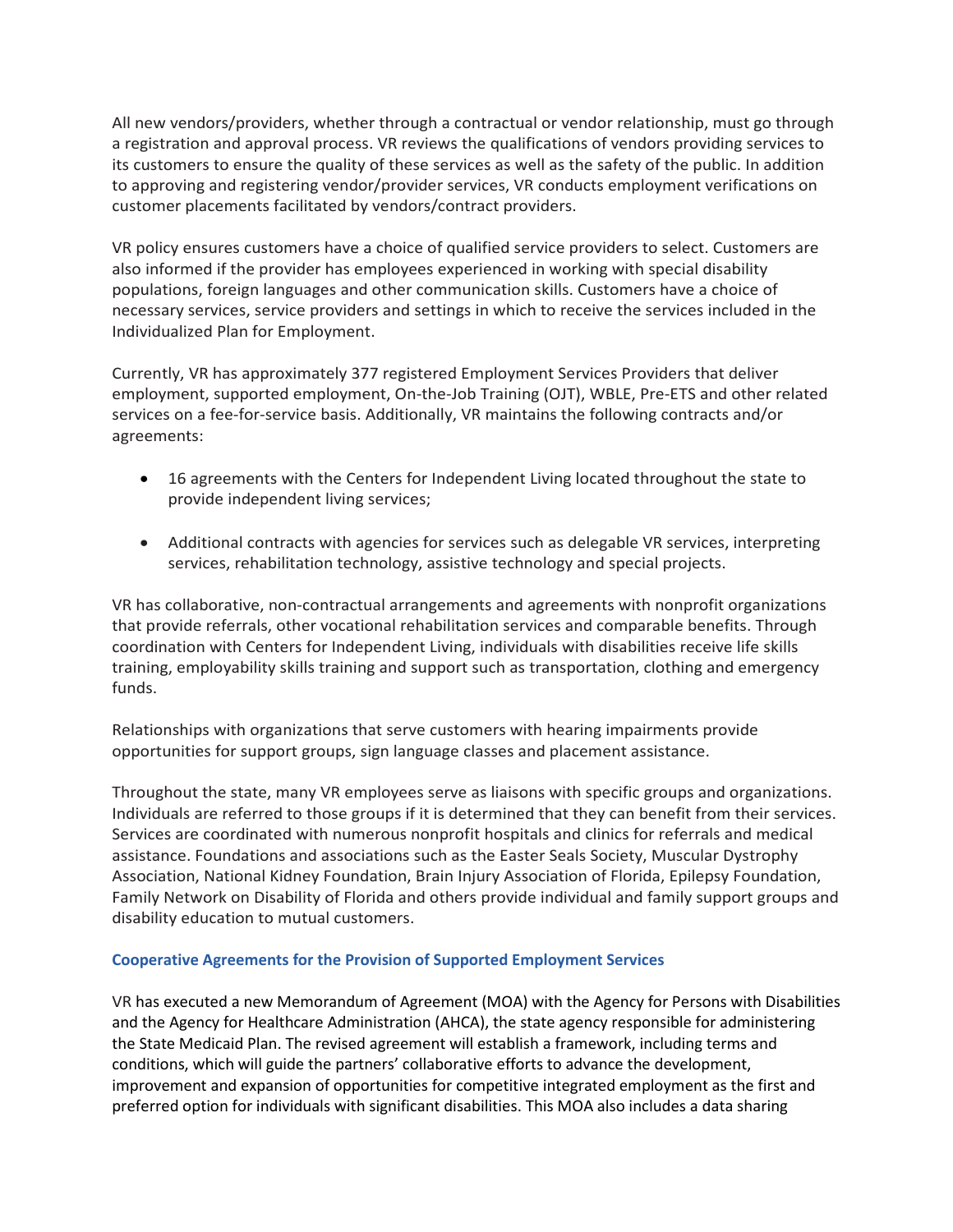agreement to assist agencies in sharing information needed to provide effective services to mutual customers and to identify the financial requirements for providing Supported Employment Services.

VR continues to be an active partner with other state agencies and organizations in implementing Employment First, a national effort to assure individuals with disabilities are offered employment as the first and preferred option in planning their lives. Employment First is consistent with VR's belief that individuals with disabilities, even significant disabilities, can achieve meaningful employment when provided with appropriate supports.

Executive Order 13-284 (Reaffirming Commitment to Employment for Floridians with Disabilities) was signed by the Governor of Florida in October 2013. The order mandates that an Interagency Cooperative Agreement be developed and requires nine agencies/organizations to participate in the agreement. This order is now law in Florida.

- The Department of Education-Division of Blind Services (DBS)
- The Department of Education-Division of Vocational Rehabilitation (VR)
- The Department of Education-Bureau of Exceptional Student Education
- The Agency for Persons with Disabilities
- The Department of Children and Families-Mental Health and Substance Abuse
- The Department of Economic Opportunity
- CareerSource Florida
- The Florida Developmental Disabilities Council
- RESPECT of Florida

Six broad-based objectives govern the Employment First Interagency Agreement. VR works closely with the partners to continue to make progress on these objectives.

- 1. Continue to develop and enhance Supported Employment for persons with significant disabilities. The state system for the provision of Supported Employment reflects: (a) mutually agreeable definitions of the services to be provided; (b) administrative responsibility of the intensive component of Supported Employment services to eligible individuals as the primary responsibility of VR for individuals with significant disabilities; and (c) administrative responsibility of the extended services component as the primary responsibility of other stakeholders, including APD and the Department of Children and Families' Mental Health and Substance Abuse Programs.
- 2. Continue to improve the statewide management of Supported Employment programs by avoiding duplication of effort and funding while ensuring accountability. This process will provide a coordinated system of program development for SE services.
- 3. Maximize the quality-of-service delivery ensuring a comprehensive, continuous, efficient and effective referral process, individual program planning, coordination of intensive vocational services with extended services, information collection and dissemination, confidentiality and technical assistance.
- 4. Identify issues, policies and practices that present systemic barriers to effective participation of individuals with significant disabilities and develop appropriate resolutions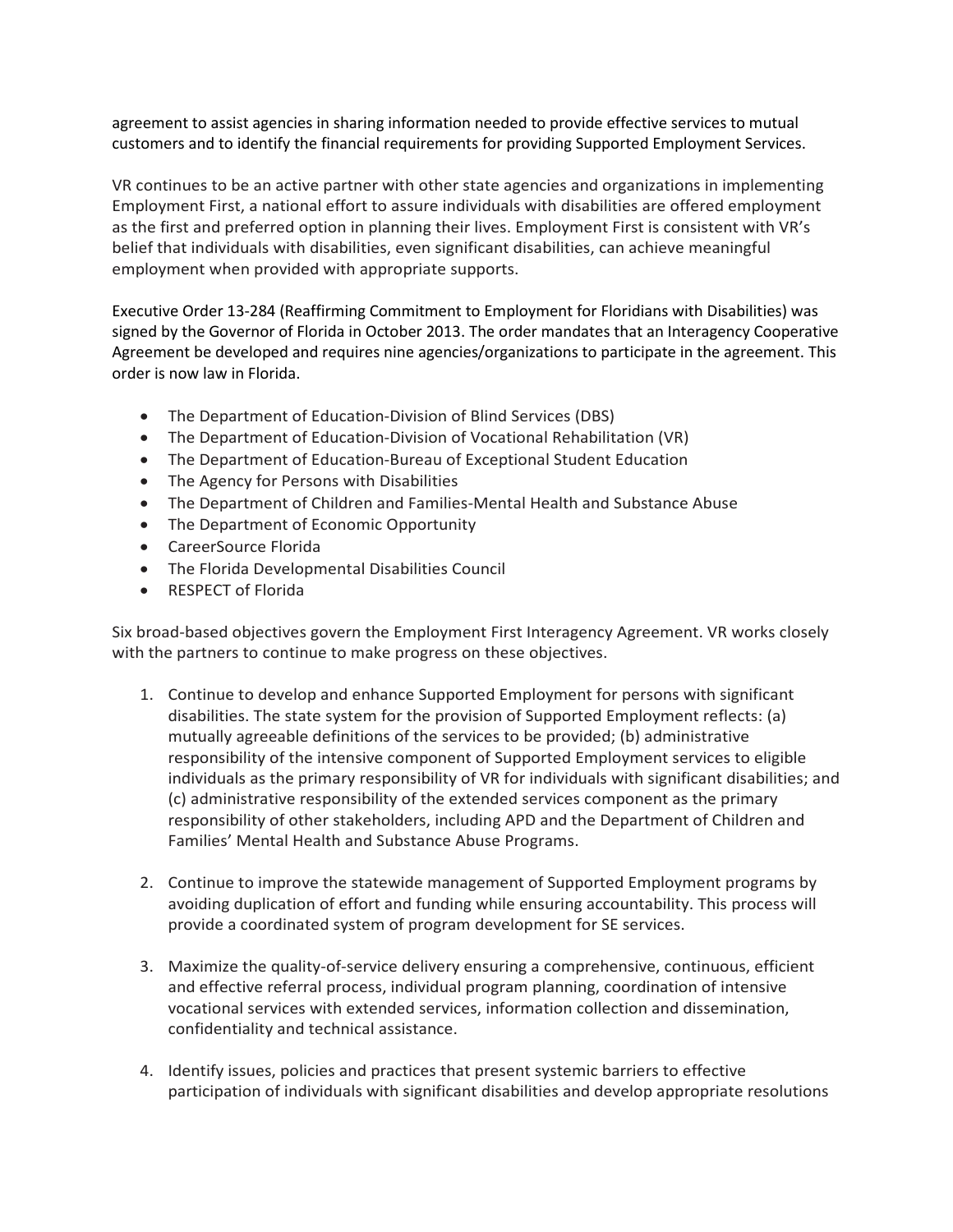to remove such barriers.

- 5. Continue to implement an interagency planning process for budget coordination which defines and projects the number of people in need of intensive and extended services for each fiscal year and facilitates program and fiscal planning.
- 6. Support the belief that all individuals with disabilities can work if provided appropriate services and supports and that a team approach is needed to facilitate quality and appropriate services.

#### **Supported Employment Services**

VR is responsible for the first phase of Supported Employment services. VR provides intensive vocational services until the individual and employer are satisfied with the Supported Employment placement, and then the individual transitions to a plan for extended services. Supported Employment services consist of intensive, time-limited vocational rehabilitation services (the responsibility of VR) and extended services, also known as the second phase. Funding for the second phase of services is provided by other sources that may include, but are not limited to, APD, the Department of Children and Families' Mental Health and Substance Abuse Programs, natural supports or other identified funding sources.

#### **Extended Services**

Funding for the second phase of services is provided by other sources that may include, but are not limited to, APD, the Department of Children and Families' Mental Health, Employer Supports and Substance Abuse Program, Natural Supports or other identified funding sources.

The purpose of extended services is to maintain the individual in SE that is competitive and integrated, enhance the individual's involvement in the workplace culture and provide supports for career advancement. The nature of services provided during the intensive and extended phases may be similar to the initial services provided by VR but will differ in intensity.

VR and its partners continuously seek alternative methods (e.g., Social Security incentives, natural supports, etc.) to provide extended services. VR has encouraged Supported Employment providers to focus on developing natural supports and to encourage employers to act in a support role since this will often occur naturally in the labor market.

VR is now authorized to fund extended services for youth with significant disabilities for a period of up to four years or until the youth reaches the age of 25, whichever occurs first, if other sources of funding for extended services are unavailable. Allowances would be made for individuals who, while receiving extended services, require additional intensive services through VR because they have destabilized on the job. When appropriate, VR will again assume the responsibility and cost of providing intensive vocational services, including necessary job-related support services.

#### **Coordination with Employers**

The Division of Vocational Rehabilitation's Business Relations program builds and sustains partnerships with business and industry through effective services that are driven by the needs of employers. These partnerships support business customers' disability inclusion efforts and lead to competitive integrated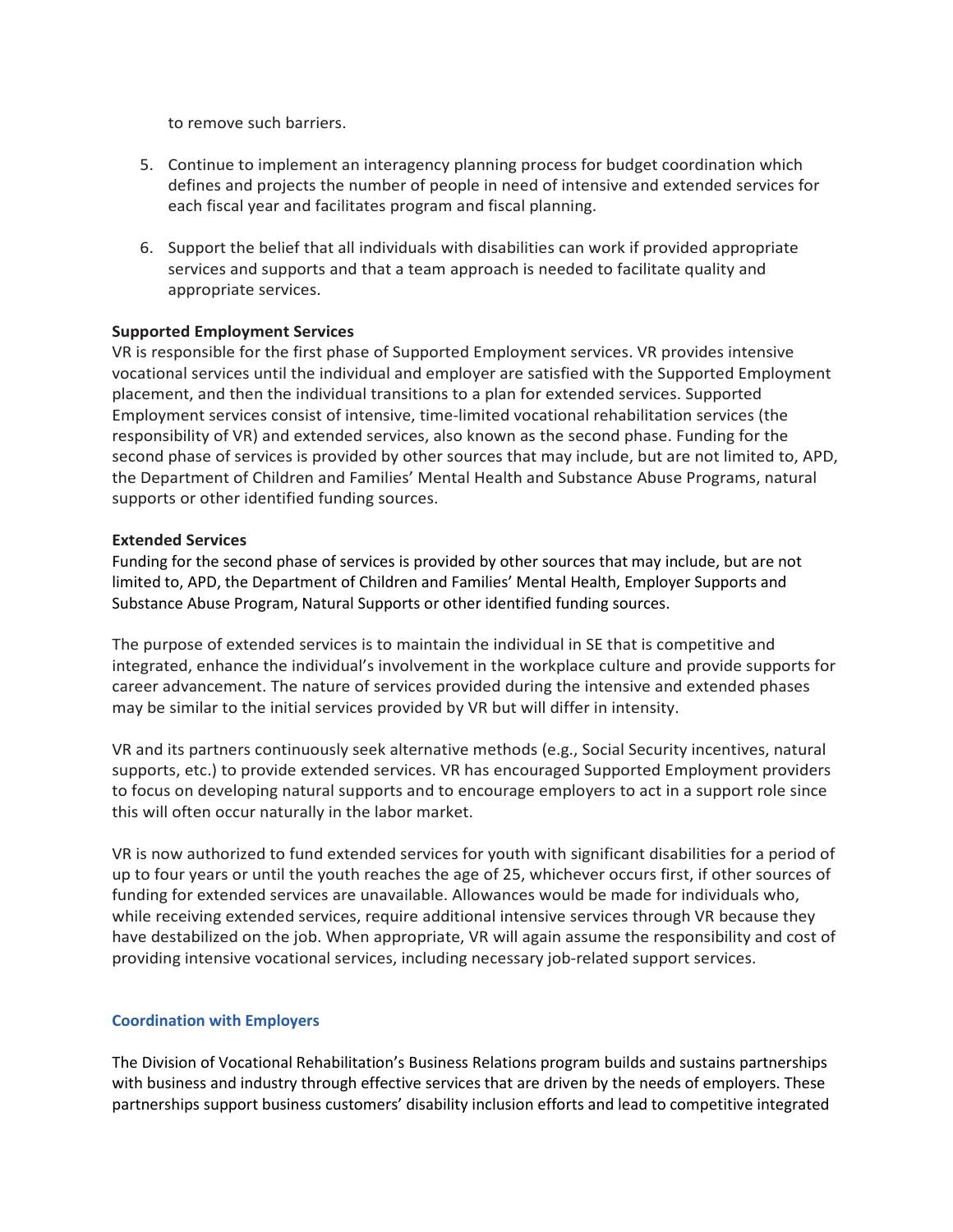employment and career exploration opportunities for VR participants.

Business Relations customizes employer services to assist employers with recruiting, hiring, promoting and retaining qualified individuals with disabilities. Strategic partnerships that support workforce needs are accomplished through networking with businesses and industry stakeholders and coordinating with core partners to align services to employers' needs. The program's goals, objectives and strategies are as follows:

# **Goal 1: Become the foremost recognized and trusted resource for employers' disability inclusion needs.**

Objective: Increase the number of employers engaged as business partners.

Strategies:

- 1. Develop and use a standard business needs assessment.
- 2. Develop and use a business customer satisfaction tool.
- 3. Staff and train a team that is responsive to business. The team includes the program administrator; a senior VR consultant; a business projects specialist; and 11 business relations representatives located across the state in each of VR's seven administrative areas.
- 4. Implement a business customer relationship management tool.
- 5. Define the services offered to employers and customize them to meet business needs.
- 6. Create statewide consistency in business relations outreach and services.
- 7. Use targeted marketing to engage employers across multiple industries.
- 8. Participate in business-led organizations, such as Chambers of Commerce, Disability: IN, trade and sector -specific organizations, etc.
- 9. Create strategic practices that can be replicated across the state.
- 10. Align services with the Workforce Development Boards and other community partners.
- 11. Participate in the Council of State Administrators of Vocational Rehabilitation's National Employment Team (NET) and the NET-Southeast regional team to share referrals and best practices.
- 12. Engage with WIOA core partners to share best practices.

### **Goal 2: Become a top resource for employersin need of qualified employees.**

Objective: Increase referrals of qualified applicants to business partners.

### Strategies:

- 1. Facilitate direct access to qualified applicants through business relationships.
- 2. Market career opportunities internally to VR staff.
- 3. Use the AbilitiesWork Help Desk for applicant-matching services for employers.
- 4. Coordinate support services provided by VR contractors.
- 5. Provide a seamless connection to VR services and qualified applicants across a company's footprint locally, regionally, statewide and nationally through the NET.
- 6. Engage in local talent pool coordination with other agencies to meet businesses' workforce needs.
- 7. Participate with the NET and the Talent Acquisition Portal (TAP) to create increased opportunities for VR job seekers and employers recruiting VR job seekers.
- 8. Collaborate with businesses to create a pipeline of qualified candidates.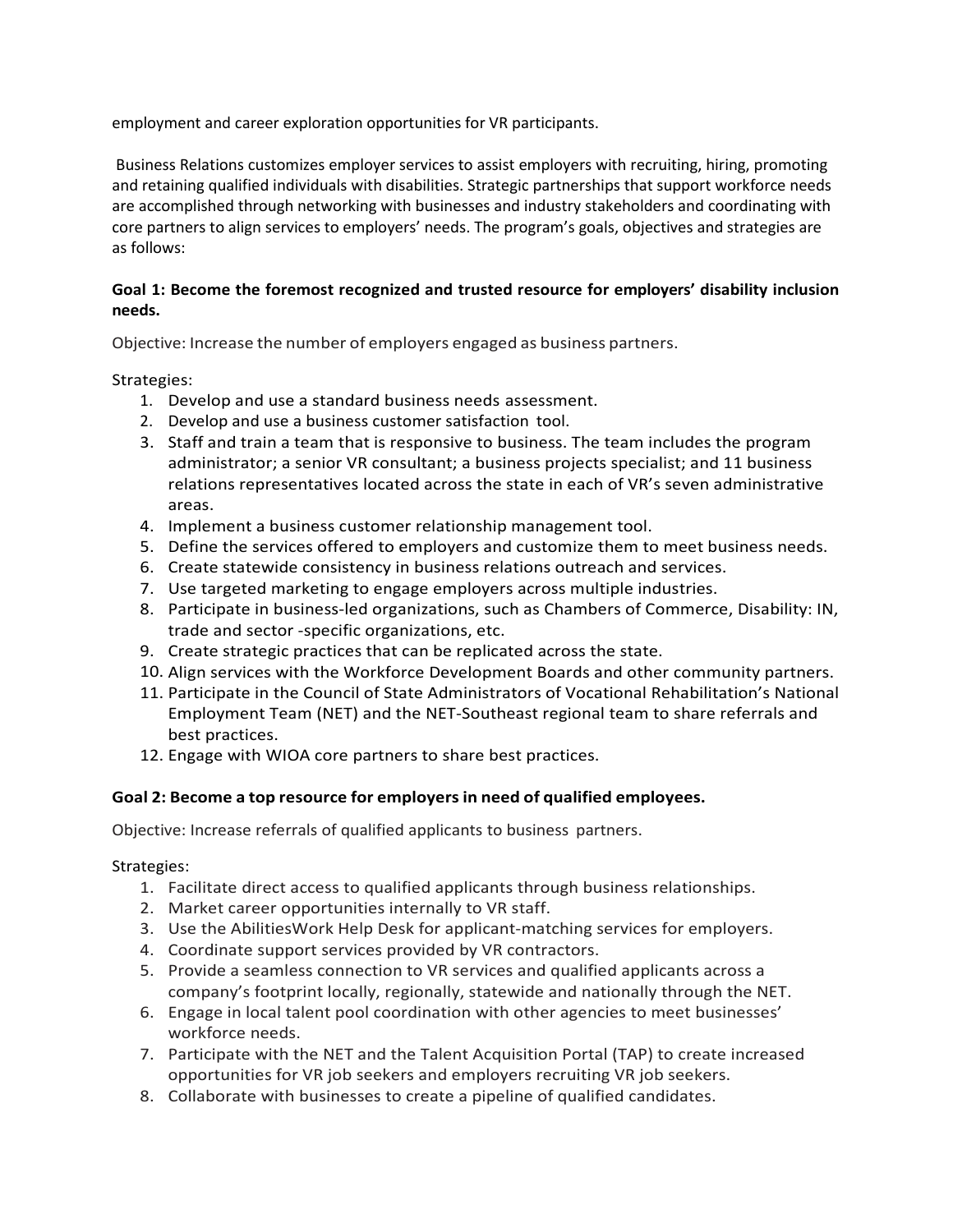### **Goal 3: Expand career opportunities for VR candidates.**

Objective: Prepare ready-to-work applicants for in-demand careers and jobs that are available now.

Strategies:

- 1. Meet with business and industry to assess workforce needs to better align training with those needs.
- 2. Communicate information from employers about business needs and qualification requirements to VR staff.
- 3. Engage in sector partnerships.
- 4. Provide information to VR staff about in-demand jobs and high-growth industries and sectors using labor market information.
- 5. Collaborate with business and education to determine industry recognized training opportunities and inform VR staff about them.
- 6. Collaborate with WIOA core partners to share resources and best practices.
- 7. Generate opportunities for worksite training, including Pre-ETS, with business partners.
- 8. Participate in career events with CareerSource, higher education institutions, and business and community partners

Florida VR is working in collaboration with the University of Massachusetts, Boston for technical assistance related to business engagement.

The Florida Legislature passed House Bill 1507, the Reimagining Education and Career Help (REACH) Act, in 2021 to create a more unified workforce education and economic development system to improve Floridians' lives. The new law seeks increased collaboration and cooperation among state workforce and education agencies and aims to address fundamental gaps in access to quality training. The Florida Department of Education's Division of Vocational Rehabilitation, Division of Blind Services and Division of Career and Adult Education share this vision, holding all learners and populations at the center in view of outcomes that promote full participation in the workforce and higher credentialing attainment wherever possible.

The REACH Act seeks to expand the state's talent pipeline through attainment of credentials of value and acquisition of postsecondary certification, industry-recognized credentials and degrees. In addition, the legislation enhances integrated service delivery, integrated case management, requires a customer self-service portal, and strengthens equity and access for individuals with disabilities to workforce education and training.

### **Interagency Cooperation**

VR has developed a new and updated Memorandum of Agreement with the state agency responsible for administering the State Medicaid Plan (AHCA) and the agency primarily responsible for providing services to persons with intellectual and developmental disabilities (APD). This agreement will specifically focus on Supported Employment services and the roles and responsibilities for coordinating these services on a statewide basis.

The purpose of the agreement is to establish a framework, including terms and conditions that will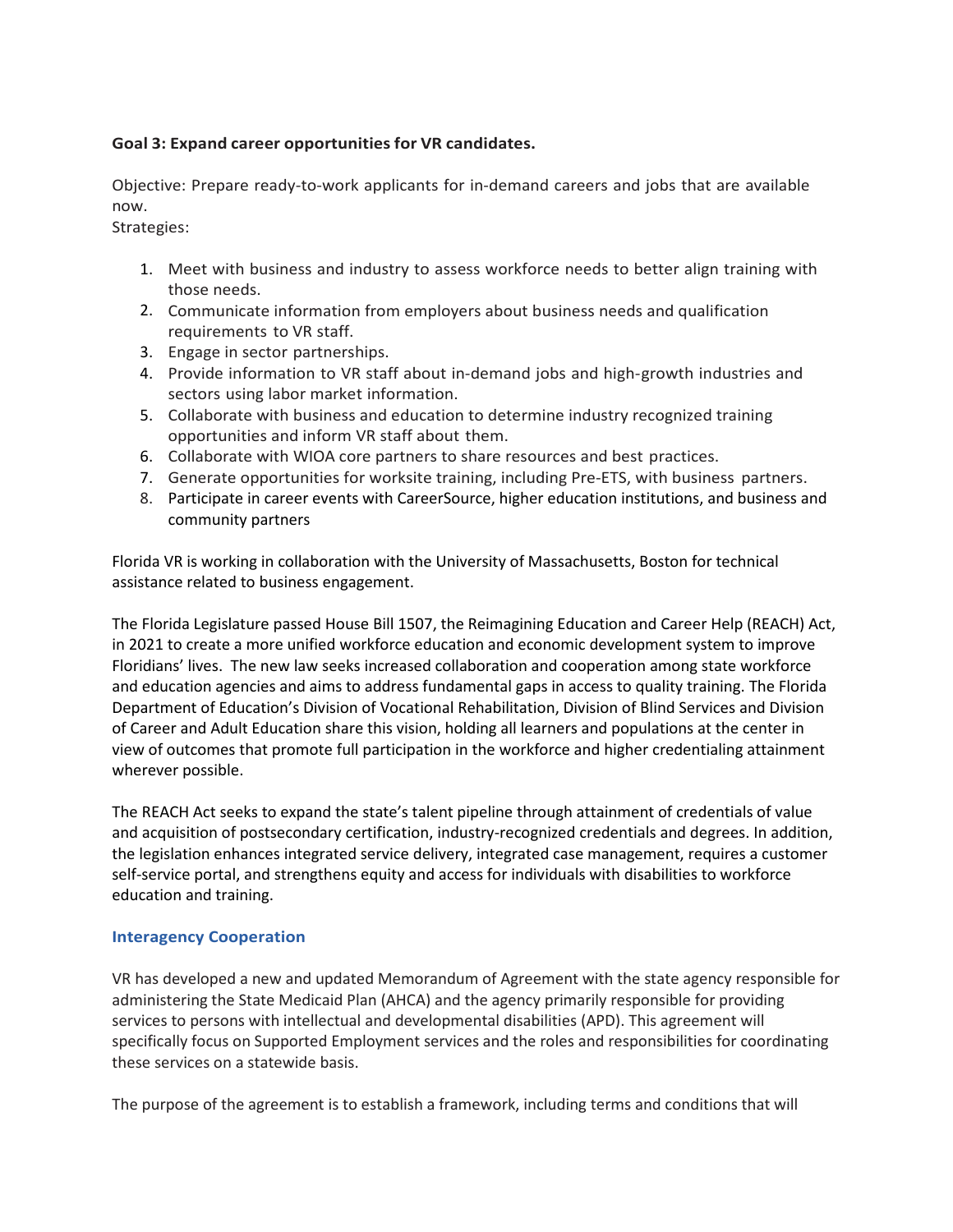guide collaborative efforts to advance the development, improvement and expansion of opportunities for competitive integrated employment as the first and preferred option for persons with significant disabilities.

The agreement will formalize the collaborative processes that have been implemented to improve employment outcomes for mutual customers. It will focus on coordinating efforts in interagency planning, referrals, informed choice, cross and joint training, as well as the provision of technical assistance.

The agreement endorses a shared philosophy with a common set of guiding principles. These principles include but are not limited to the following:

- All programs, projects and activities will be person-centered and include respect for individual dignity, self-determination, the pursuit of meaningful careers and informed choice.
- Reliance on and pursuit of evidence-based best, promising and emerging practices.
- The use of qualified staff to facilitate the achievement of competitive integrated employment.
- Establishment of a referral process for mutual customers.
- To clearly define and clarify boundaries between the VR and APD programs to ensure the complimentary provision of employment services and promote timely access for persons with the most significant disabilities.

VR is working closely with APD to develop competitive integrated employment alternatives for individuals receiving services in a segregated setting. VR will provide technical assistance and support as APD expands these program options. Under WIOA requirements, VR will provide or coordinate information and education for individuals receiving services in sheltered workshops receiving subminimum wages.

VR provides Career Counseling Information and Referral Services (CCIR) to approximately 3,000 people this year. Most of these individuals are in programs that APD supports such as Sheltered Workshops and other Adult Day Training programs that pay subminimum wages.

CCIR services introduces the many services and options available through VR, including Competitive Integrated Employment as well as training opportunities to expand opportunities. This training opportunity is required by the Department of Labor and is a WIOA requirement.

The MOA between VR, Agency for Health Care Administration and the Agency for Persons with Disabilities provides opportunities for collaboration to ensure that youth and adults with Developmental Disabilities have access to all the services that VR offers to its customers.

VR collaborates with the Florida Department of Children and Families', Mental Health and Substance Abuse Programs to improve and increase employment opportunities for people with mental illness. Part of this collaborative work is conducted through a formalized Employment First agreement, while other coordination occurs during a customer's transition from the initial and intense phase of Supported Employment to the ongoing and extended service phase of Supported Employment services.

Additionally, VR is working closely with the Department of Children and Families Office of Substance Abuse and Mental Health to expand access to evidence-based models of supported employment for individuals with mental health conditions (I.e., Individual Placement and Support). VR has piloted the Individual Placement and Support (IPS) national model and will be expanding services to assist with the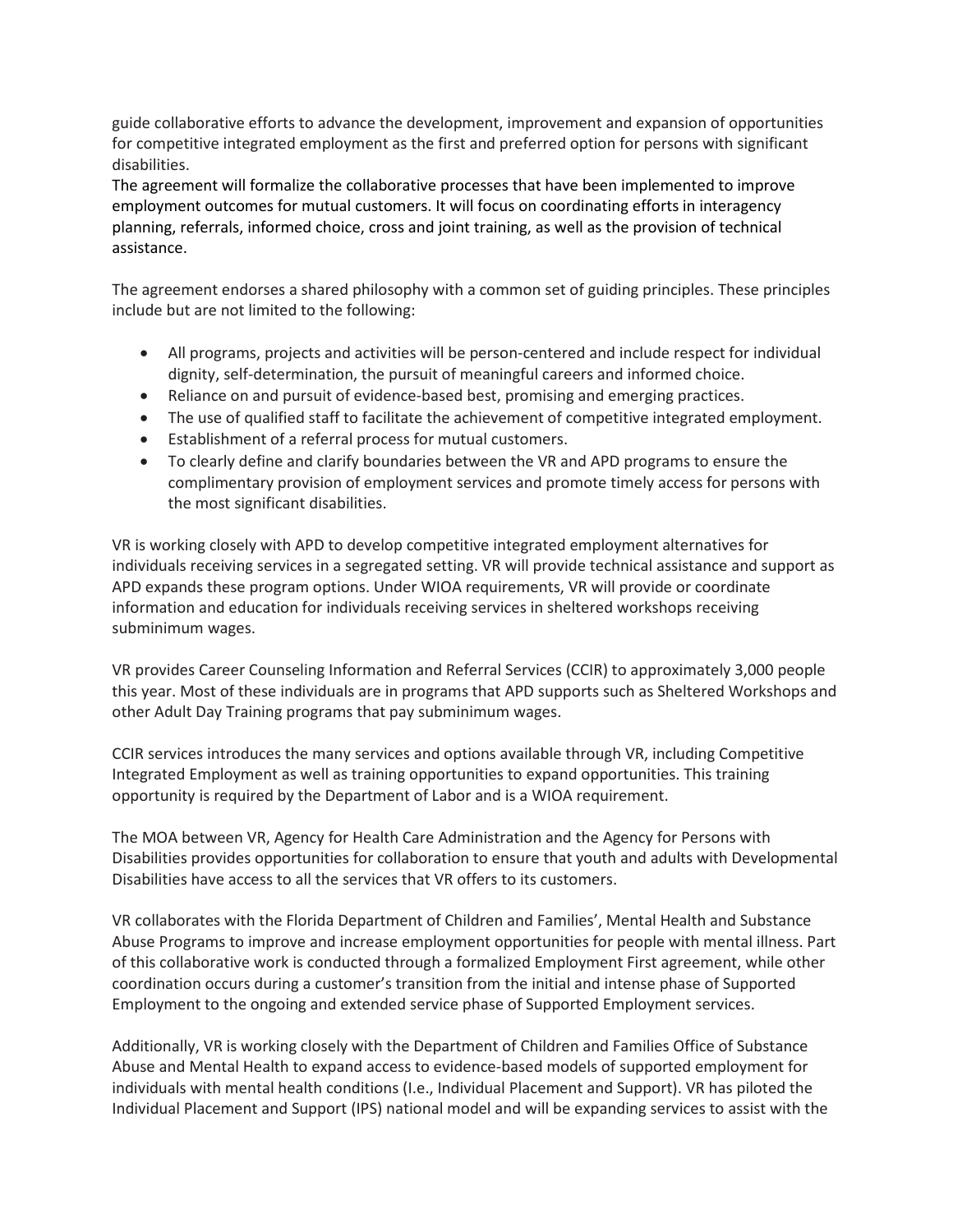employment and treatment of individuals with persistent and severe mental illness. This initiative is in line with the Administration's priorities to improve employment and services for individuals with mental health disorders.

VR and the Office of Substance Abuse and Mental Health have also partnered to participate in the ASPIRE (Advancing State Policy Integration for Recovery and Employment) initiative through the U.S. Department of Labor's Office of Disability Employment Policy. As one of 7 states selected to participate in this initiative, Florida will receive assistance to align policies and practices across state agencies in support of competitive integrated employment for people with mental health conditions. The key state agencies involved in the initiative are VR, Department of Children and Families, Agency for Health Care Administration and Career Source. Florida's specific goals are to improve interagency collaboration, increase access to IPS services, optimize funding in support of IPS services, align data collection elements and practices and ensure equal and equitable participation in employment services

VR also works in partnership with local education agencies and partners to offer youth with the most significant disabilities opportunities to gain work experiences that help them prepare for successful employment. Collaborations such as High School/ High Tech (HSHT), Project SEARCH programs engage youth in experiences that blend academics with career and technical education. They provide hands-on career exploration and preparation activities where learned skills, attitudes and behaviors can be applied. These evidence-based applications of learning, including internships and other work experiences, often lead to successful employment with appropriate supports.

For some students, these programs include earning postsecondary credentials which allow them to explore professional jobs that may lead to higher-wage careers. VR involvement in these collaborations provides funding for participants to receive services and other supports needed to prepare for and maintain employment. This shared support helps partner programs serve more youth. VR partnerships deliver career development and employment options through direct services to youth who would not otherwise have access to these services.

# **Comprehensive System of Personnel Development**

# **Data System on Personnel and Personnel Development**

Assurance of an adequate supply of qualified rehabilitation professionals and paraprofessional personnel is the major driver for the Florida Division of Vocational Rehabilitation's (VR) Human Resource Development Section. Data from numerous sources is used to determine current and projected needs, as well as VR'sprogress toward meeting them. The table below includes VR personnel and turnover data for SFY 2020-2021 and projected staffing requirements for SFY 2020- 2023. It should be noted that positions are vacated for many reasons, including termination, promotion, lateral position transfers, resignation or retirement. VR continues to employ strategies to address turnover as well as develop and prepare staff for advancement opportunities.

### **Figure 9.01 VR Personnel and Projected Staffing Needs**

|                            | Number of  | <b>Turnover Rate for</b> | **Projected Staffing |
|----------------------------|------------|--------------------------|----------------------|
| <b>Personnel Category*</b> | Personnel, | SFY 2019-20              | <b>Needs for</b>     |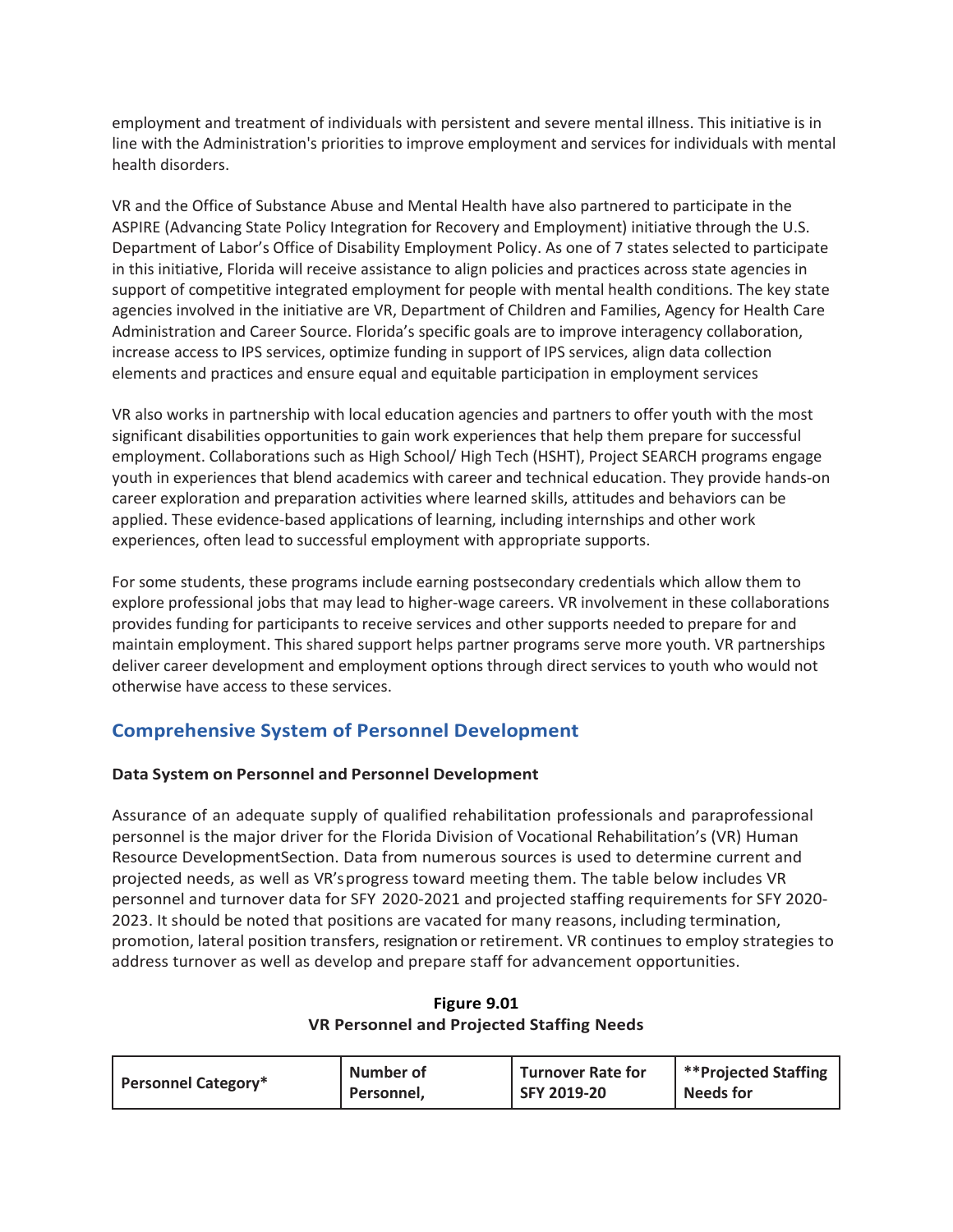|                                                 | as of 9/22/21 |     | <b>SFY 2021-23</b> |
|-------------------------------------------------|---------------|-----|--------------------|
|                                                 |               |     |                    |
| <b>Counselor Staff</b>                          | 394           | 30% | 111                |
| <b>Staff Supporting Counselor</b><br>Activities | 335           | 10% | 37                 |
| Administrative Staff                            | 158           | 7%  | 10                 |
| <b>Total Full-time Equivalents</b>              | 884           |     |                    |
| <b>Contracted Counselor Staff</b>               | 77            |     |                    |
| <b>Total Contracted Field Staff</b>             | 145           |     |                    |

**\***Categories are based on RSA-2 Report definitions and positionsincluded in each category. **\*\***This number is an annual average derived by multiplying the number of positions for the job category by the percentage of vacated positions.

Staffing needs for Transition Youth Program counselors remains consistent with overall counselor staffing projections. When factoring in population growth, the projected five-year staffing needs are slightly higher than noted above but would require that VR be provided with additional FTEs.

The state's automated People First personnel system maintains employment histories to help project human resource needs. The state continues to make available a deferred retirement option program (DROP) that allows individuals to continue working for the state for five years beyond their original retirement date. Because it is impossible to anticipate how many individuals will accept the deferral option, projecting future employment needs is difficult. However, it is known that there are currently 52 individuals in DROP, 33 individuals with 30 or more years of service and 53 individuals over the age of 62.

VR uses People First and RIMS data, as well as internal reports, to obtain:

- The number and classification of authorized positions for each local unit and state headquarters in relation to the number of individuals served;
- The number and classification of personnel currently needed by the state agency to provide vocational rehabilitation services;
- The projected number and classification of personnel who will be needed in five years to provide vocational rehabilitation services
- The state institutions of higher education that are preparing vocational rehabilitation professionals, by program type; and
- The number of students in each of these institutions, by program type
- The number of students graduating from each program and the credentials they have received

To ensure the continuity of quality rehabilitation services and to address employee vacancies and turnover in particularly difficult to fill geographic areas, VR has contracted for employees. The contractsensure that qualified personnel are hired to provide necessary rehabilitation services. A VR counselor/analyst reviews each case and performs/ authorizes administrative activities that federal regulations (34CFR 361.13) specify are the responsibility of VR and cannot be delegated to private providers. These activities include: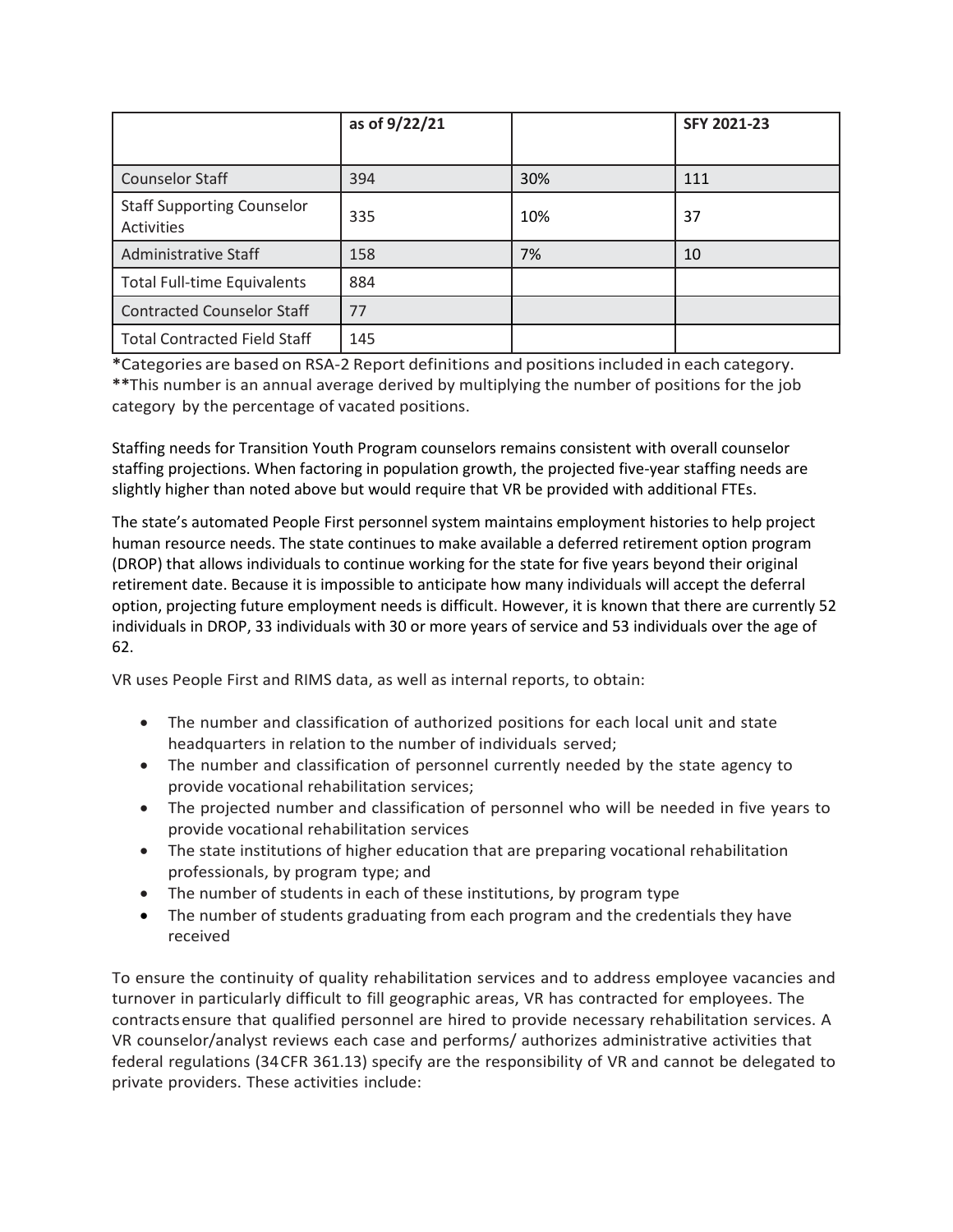- All decisions affecting eligibility for VR, the nature and scope of available services and the provision of these services and the suspension, reduction and termination of these services;
- The determination to close the records of services of an individual who has achieved an employment outcome
- Policy formulation and implementation;
- Allocation and expenditure of VR funds; and
- Participation as a partner in the CareerSource Florida service delivery system

Described in the following table is information from institutions of higher education in Florida that prepare vocational rehabilitation professionals, categorized by institution and type of program.

| Institution, Program Type and Degree                                                                | <b>Students</b><br>Currently<br><b>Enrolled</b> | VR/RSA<br>Sponsored<br><b>Employees</b> | VR/RSA<br>Sponsored<br><b>Graduates</b> | <b>Previous Year</b><br><b>Graduates</b> |
|-----------------------------------------------------------------------------------------------------|-------------------------------------------------|-----------------------------------------|-----------------------------------------|------------------------------------------|
| Florida Atlantic University<br>Graduate-level Rehabilitation Training<br>Program; MEd and PhD       | MEd-44<br>$PhD-1$                               | $MEd-4$<br>$PhD-0$                      | MEd-26<br>$PhD-0$                       | MEd-42<br>$PhD-1$                        |
| Florida International University Rehabilitation<br>Counseling Program; MS in Counselor<br>Education | MS-15                                           | $MS-3$                                  | $MS-3$                                  | $MS-5$                                   |

# **Figure 9.02 Program Data for Institutions of Higher Education**

### **Plan for Recruitment, Preparation and Retention of Qualified Personnel**

VR maintains close relationships with universities including minority institutions such as Historically BlackColleges and Universities and disability-specific organizations. VR employees collaborate with universities in securing grant funding, invite university employees to help with training and education activities andprovide practicum and internship slots for students.

VR acknowledges that it will not be able to recruit an adequate number of qualified rehabilitation counselors to replace those retiring and departing for other reasons. VR is currently engaged in the activities indicated below to address recruitment, preparation and retention of counselors.

### **Personnel Standards**

There is not a state-approved or recognized certification, licensure, or registration of Vocational Rehabilitation counselors. VR, in conjunction with the Florida Rehabilitation Council, established the Certified Rehabilitation Counselor (CRC) educational eligibility requirement as its standard.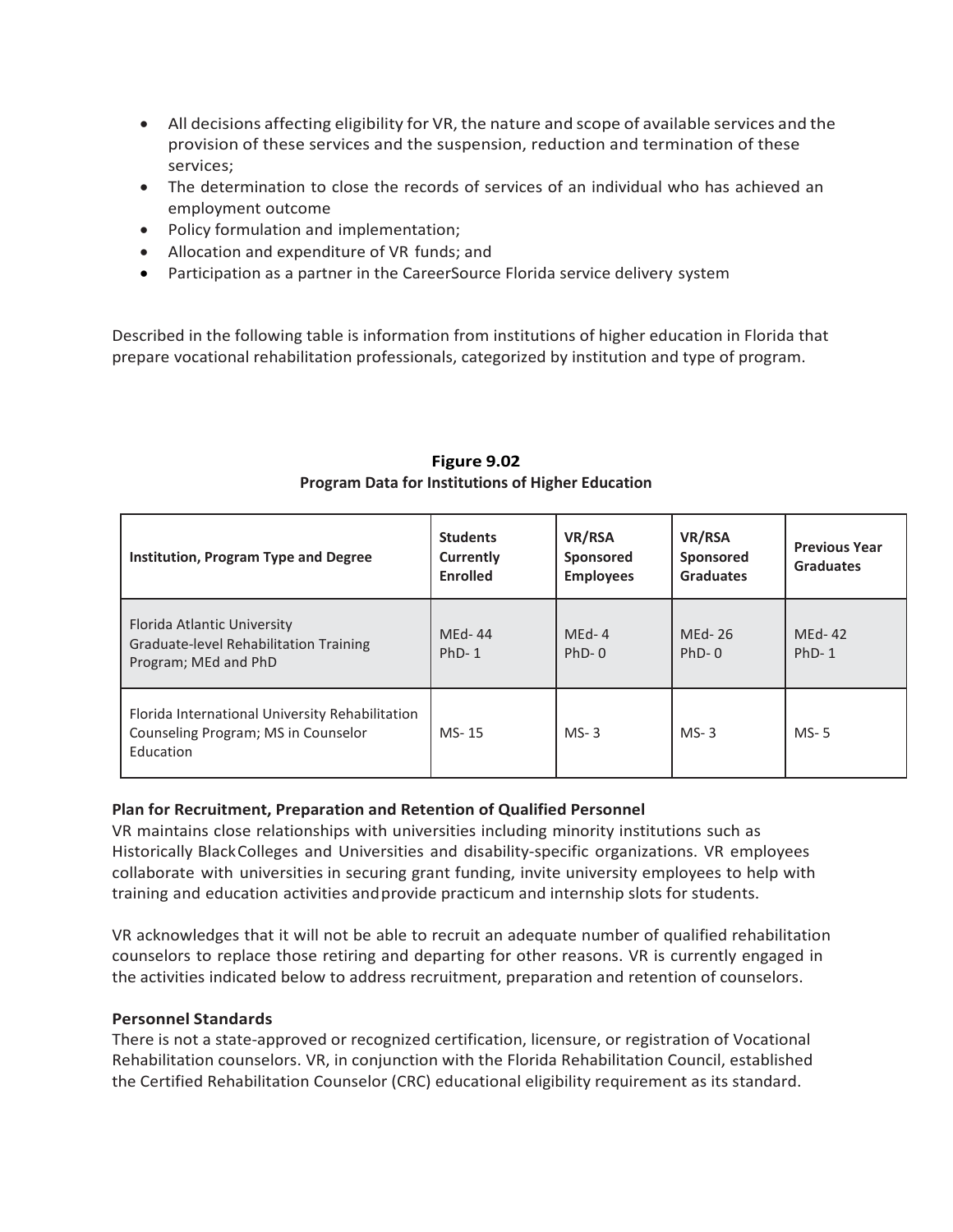Efforts are made to recruit and hire counselors who meet the CRC educational eligibility status. If VR is unsuccessful in finding enough qualified applicants, it will accept those who meet the minimal initial standard for providing counseling and guidance services. The individual(s) must have a bachelor's degree from an accredited university and one year of experience counseling individuals with disabilities. Alternative majors other than social, behavioral, or rehabilitative science may be considered along with the minimum qualification requirements for the position.

When evaluating the suitability of alternative majors, the hiring authority should consider the major area of study's applicability to the required knowledge, skills and abilities. A master's degree from an accredited university in social, behavioral, or rehabilitativescience can substitute for the year of required experience.

The State of Florida allows employees to use a tuition waiver to enroll in six hours (or less) of courses per semester on a space-available basis at public universities. Florida has three CACREP-accredited programs (Florida Atlantic University, the University of South Florida and the Florida International University) offering Rehabilitation Counseling degrees. There are several other Florida universities that offer degrees and courses in related fields, including two sign language interpreting programs.

VR employees are encouraged to use the State of Florida Tuition Waiver program as much as possible, since it represents a significant savings to VR.

In addition to the Florida public universities referenced above, VR uses the resources of Auburn University, Virginia Commonwealth University, the University of Kentucky, the University of Arkansas-Little Rock, the University of West Virginia, the University of Alabama, University of North Texas, UMass Online, Thomas University, Emporia State University, Troy State University and the University of Wisconsin-Stout, all of whom provide online Masters-level rehabilitation programs. VR will continue to use additional programs, as appropriate.

### **PersonnelDevelopment**

VR's Learning and Development Office (LDO) efforts will continue to be oriented toward appropriate and adequate training for all employees, with available resources allocated to the CSPD effort. Although the in-service training grant was the primary funding source for these activities, it was not the only resource used to fund staff development and training activities. Supplemental funds were provided from other budget resources.

Although there has been an emphasis on helping counselors meet the CSPD standard and developing the technical, managerial and leadership skills of supervisors and managers, VR provides staff development opportunities to employees at every level. Examples include the Counselor Training Program:

- Webinars on over 20 topics annually are available for new and existing staff and many are being developed in direct response to recommendations from participants.
- Developed Welcome Packets for new counselors. This packet includes information about how to prepare for new counselor training, professional development, the mentorship program and a big book of first that describes unique situations a counselor may encounter.
- Focused training on field-level supervisors to expand the support and guidance provided to vocational rehabilitation counselors. Efforts will include identifying areas to reduce administrative burdens while maintaining a high level of quality assurance and fiscal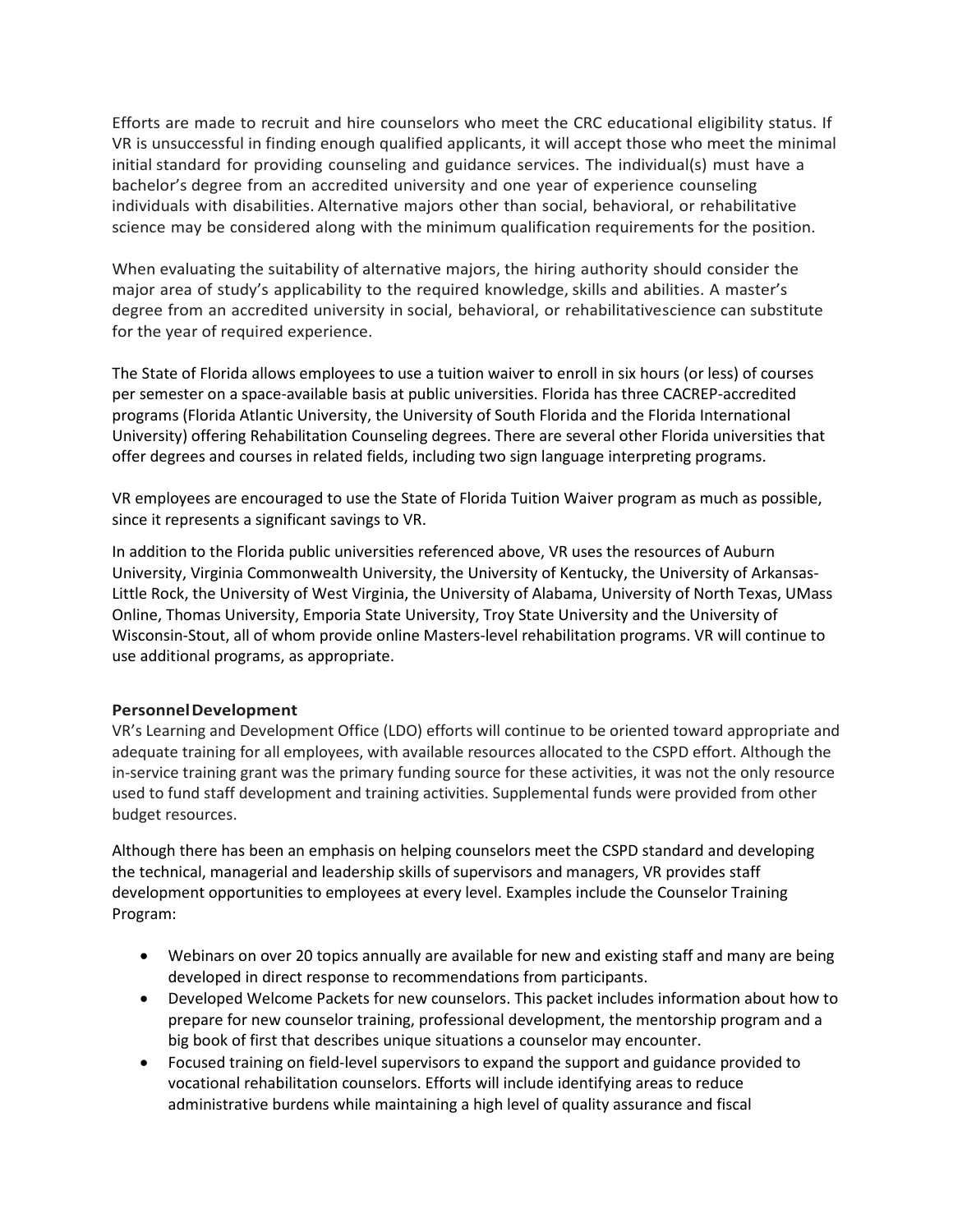#### responsibility.

#### **Additional PersonnelDevelopmentActivities**

The Organization and Employee Support Team (OES) recently designed a new human resource information site, available through VR's SharePoint application. Using SharePoint increases the level of support and customer service provided to VR's employees, volunteers, contracted staff, supervisors and personnel liaisons. The intent is to provide user-friendly experiences for new and existing employees.

The OES Homepage provides job opportunity announcements, access to more than 900 HR forms, procedures and policies and a calendar of upcoming important HR dates and events.

In carrying out its staff development and training program, VR addresses several topics in its training curricula. The training curricula include (but are not limited to) modules on the following: Disability Disclosure, Highly Effective Technicians, Working with Customers Impacted by the Justice System, Introduction to Rehabilitation Engineering and the Services They Provide, Job Placement, How to Partner with Veterans Affairs VR Program, Counseling & Guidance for Informed Choice, School to Work Transition, Working with Customers with a Mental Health Diagnosis, Vocational Assessments and Time Management.

VR places emphasis on the professional development of unit supervisors, area supervisors and area directors. Topics are selected based on policy or procedure changes, new initiatives, audit and review findings and general professional development.

Counseling and non-counseling employees, including administrative employees, will continue to receive training in core subjects through distance and onsite learning. As caseloads and customer needs continue to grow more complex, the role of the paraprofessional technician becomes more and more critical to the effective management of caseloads. All counseling staff will continue to work toward CRC eligibility and/or degrees in rehabilitation or counseling through tuition waivers and other mechanisms.

Center for Assistive, Rehabilitation & Robotics Technology, contracted through the University of South Florida, provides evaluations and assessments to identify and recommend technologies that will be useful accommodations for our customers.

State labor market information, as well as national data, provides information on the employment and advancement of qualified individuals with disabilities. Job announcements are published online through the People First website, providing access to all state jobs through one internet portal.

Manuals related to policy and rehabilitation information management are available online. Employees can find more information about medical and psychological conditions, rehabilitation technology, federal and state plans, legislation and regulations and employment-related information.

#### **Onboarding**

Onboarding helps new personnel successfully assimilate into their new position, with a quicker ramp-up to productivity. VR wants to help all personnel be successful in their new job, get up-and-running with their new duties quickly and smoothly, and contribute to VR's success. Since VR personnel includes career service, selected exempt service/senior management service and OPS employees, as well as volunteers and contracted staff, all with differing onboarding needs, it became apparent that a one-sizefits-all approach to onboarding was not sufficient.

Based on that, OES created onboarding resource sites specific to the needs of VR's career service,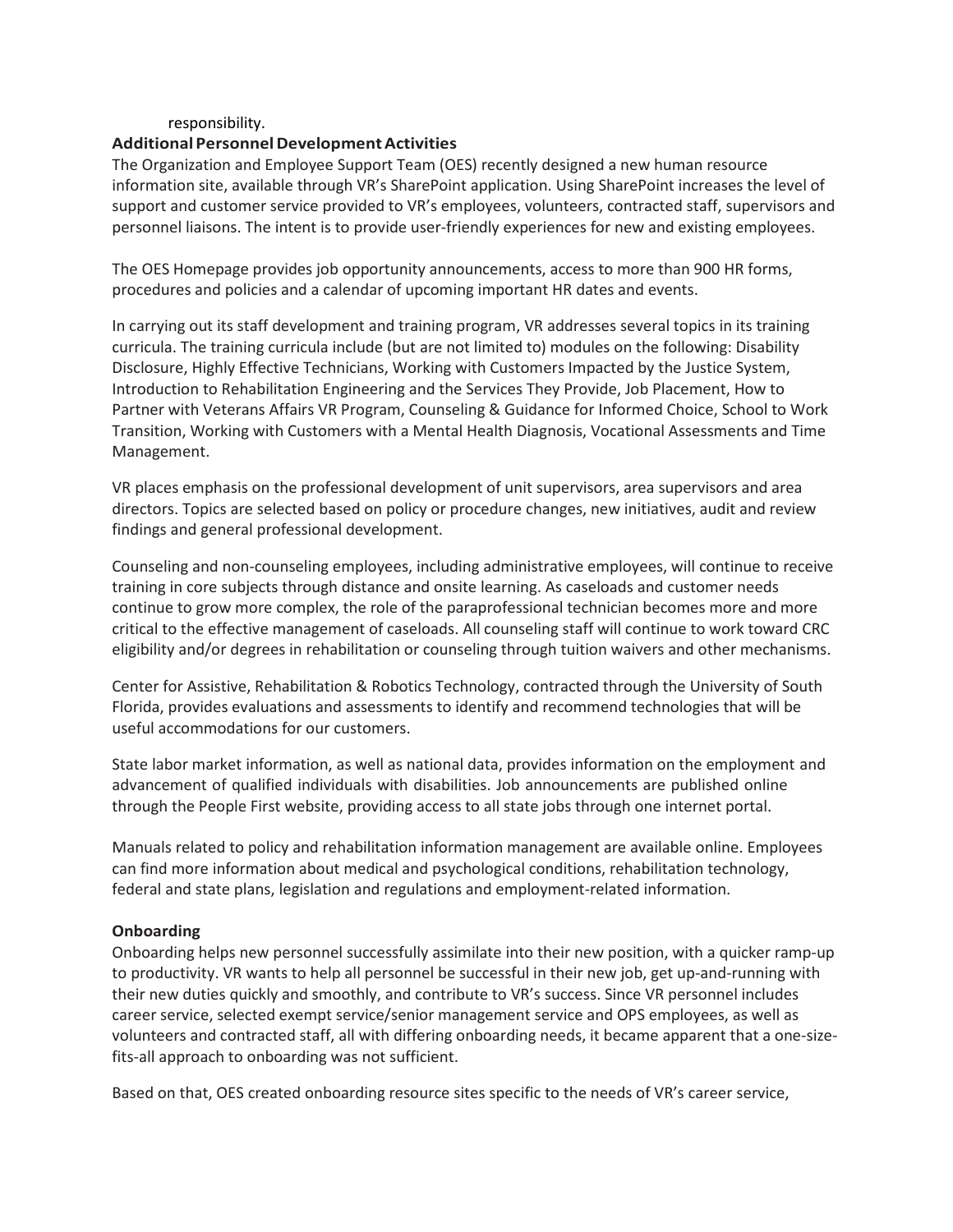selected exempt service/senior management service and OPS employees, as well as sites specific to VR's volunteers and contracted staff. Each site provides onboarding information for the specific personnel category, such as New Hire Paperwork that provides the new employee with all of the required hiring forms and related policies, VR Mentorship Program information, TED training, education and development links and resources, and the human resources page.

### **VR's Mentorship Program**

A major reason why newly-hired employees struggle and ultimately leave is failure to establish connections and build strong interpersonal relationships within the organization. Understanding that new employees need connection, a sense of belonging, a sense of their potential, and a need to feel valued, OES worked with various sections within VR to create a Mentorship Program.

Mentors often play an important role in making new employees feel valued, developing coworker relationships, and helping new employees feel comfortable during the first few months of employment. Each new employee or protégé will be assigned to a mentor for a period of up to a year. No mentor will be assigned to more than two active protégés at any one time.

The Mentorship Program is composed of two parts. The first is a comprehensive information resource site delivered through SharePoint. The site has information specific to mentors, protégés, subject matter experts (SMEs) and supervisors. The second component is the Individualized Mentoring Action Plan, or (IMAP). The IMAP is a software application designed specifically for the mentorship program. In the IMAP, mentors and SMEs create personalized profiles. The profiles are used to assist with assigning mentors and SMEs to appropriate protégés. The software is designed to quickly sort through hundreds of mentor and SME profiles that match the needs identified in the protégé's profile.

### **Human Resources Page**

The human resources page is a one-stop information resource for VR personnel. The human resources page consists of six functional groups, which are further divided into subject groups, specific categories and detailed information pages. Topics include employee rights, benefits and responsibilities, resources such as forms, procedures, policies and useful information about VR and state government. Most pages have embedded links to either an internal portion of the VR intranet or to an outside website. Each employee can then bookmark any page for easy access.

### **Needs Assessment and Evaluation**

A bi-annual training needs assessment is conducted using information from a number of sources. These include a formal needs assessment instrument, performance evaluation data, training evaluation sheets obtained from every sponsored program, exit interviews and supervisory input. The needs assessment data determines program development and modification.

Annual performance evaluations are conducted on each employee, with intermittent evaluation, if indicated. Performance is evaluated according to standards and goals established at the beginning of the evaluation period. Employees are evaluated in the context of their knowledge, skills and abilities within the field of rehabilitation, and on policy about the priority of service to individuals with the mostsignificant disabilities. If circumstances change, training and professional development activities are provided to help the employee meet his/her goal in support of VR's mission.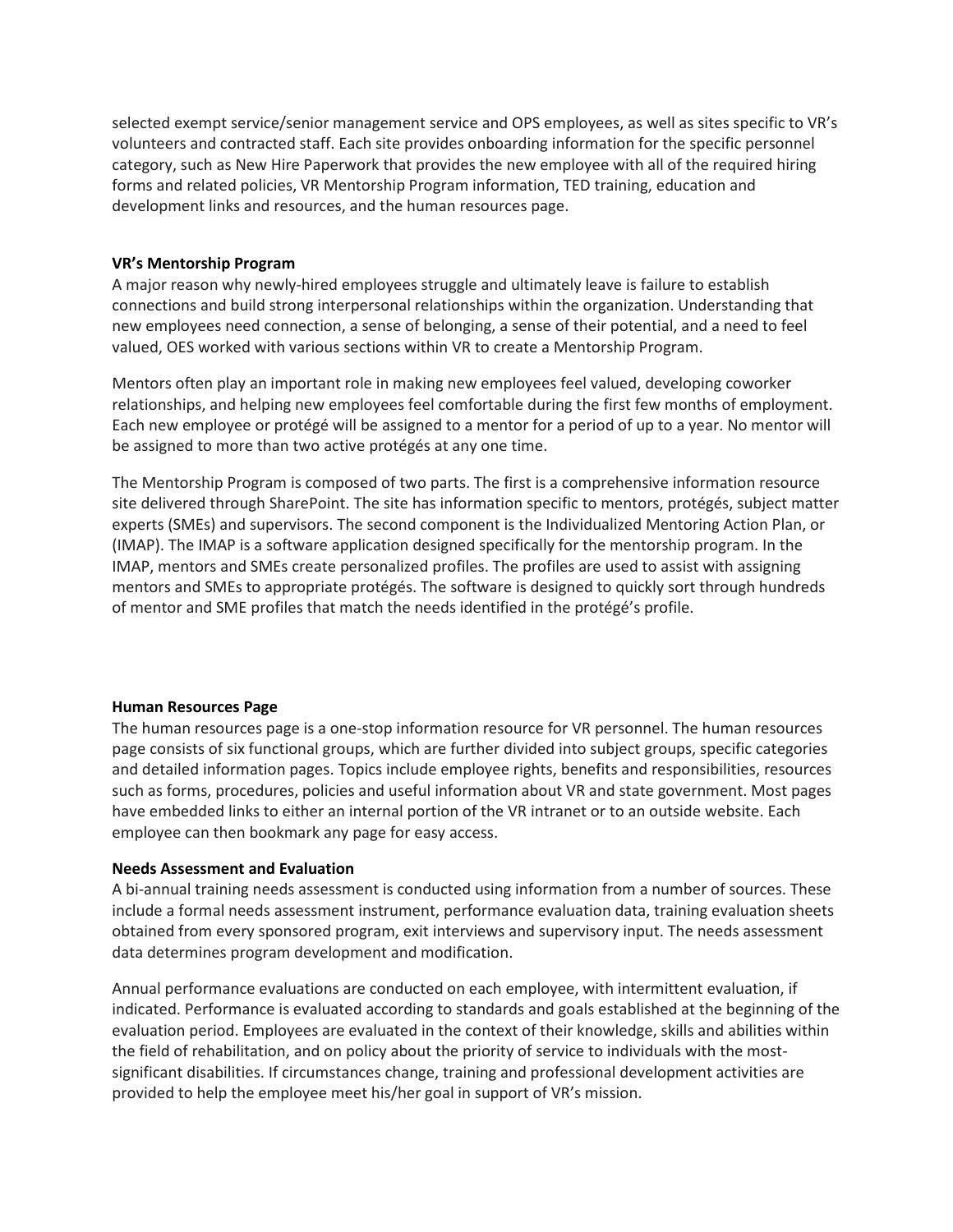In carrying out its staff development and training program, VR addresses several topics in its training curricula. The training curricula include (but are not limited to) modules on the following: preliminary assessment, eligibility determination, assessment, IPE development, vocational counseling (within the modules on eligibility determination and individualized plan for employment development), job placement, rehabilitation technology, cultural competence, ethics, supported employment, transition from school to work, medical and psychological issues, caseload management and special programs.

VR places emphasis on the professional development of unit supervisors, area supervisors, and area directors. Topics are selected based on policy or procedure changes, new initiatives, audit and review findings, and general professional development.

Counseling and non-counseling employees, including administrative employees, will continue to receive training in core subjects through distance and on-site learning. As caseloads and customer needs continue to grow more complex, the role of the paraprofessional technician becomes more and more critical to the effective management of caseloads. All counseling staff will continue to work toward CRC eligibility and/or degrees in rehabilitation or counseling through tuition waivers and other mechanisms.

Engineers from the Rehabilitation Technology Engineering Program, contracted through the University of South Florida, provide training on rehabilitation technology and engineering. The contract ensures that rehabilitation technology engineers are available statewide.

State labor market information, as well as national data, provides information on the employment and advancement of qualified individuals with disabilities. Job announcements are published online through the People First website, providing access to all state jobs through one internet portal.

Manuals related to policy and rehabilitation information management are available online. Employees can access the internet to find information about medical and psychological conditions, rehabilitation technology, Federal/State Plan, legislation and regulations, and employment-related information.

#### **Coordination of Personnel Development under the Individuals with Disabilities Education Act**

Presenters provide orientation and training for employees serving transition students with disabilities from VR, the Bureau of Exceptional Student Education and community partners. Cross-training between BESE and VR staff is emphasized through interagency agreements as presented in Section (d) of this plan portion. The Department of Education's State Education Agency (SEA) and Local Education Agencies (LEAs) profiles are used to gather important statistical information on graduation rates, dropout rates, Individual Educational Plan compliance and postsecondary outcomes for students with disabilities. BESE and VR continue to share and analyze student data to identify students with Individual Education Plans or 504 Plans who can benefit from VR services and any potential gaps in service

VR strives to help LEAs meet the mandates of the Individuals with Disabilities Education Improvement Act of 2004. VR support includes offering an early VR referral and application process beginning at age 14, VR Transition Liaisons Contact List, VR Transition Brochures and coordination of the Individual Education Plan with the Individualized Plan for Employment when served by both agencies. VR endorses evidence-based LEA services that benefit students with disabilities, including educating students in the least restrictive environment with their non-disabled peers and having access to the original curricula. VR counselors continue to attend regular in-service training that specifically targets transition youth issues and helps meet the requirements of the CSPD.

VR and community partners continue to make presentations and participate in annual transition conferences at the national, state and local level to better serve students with disabilities. These events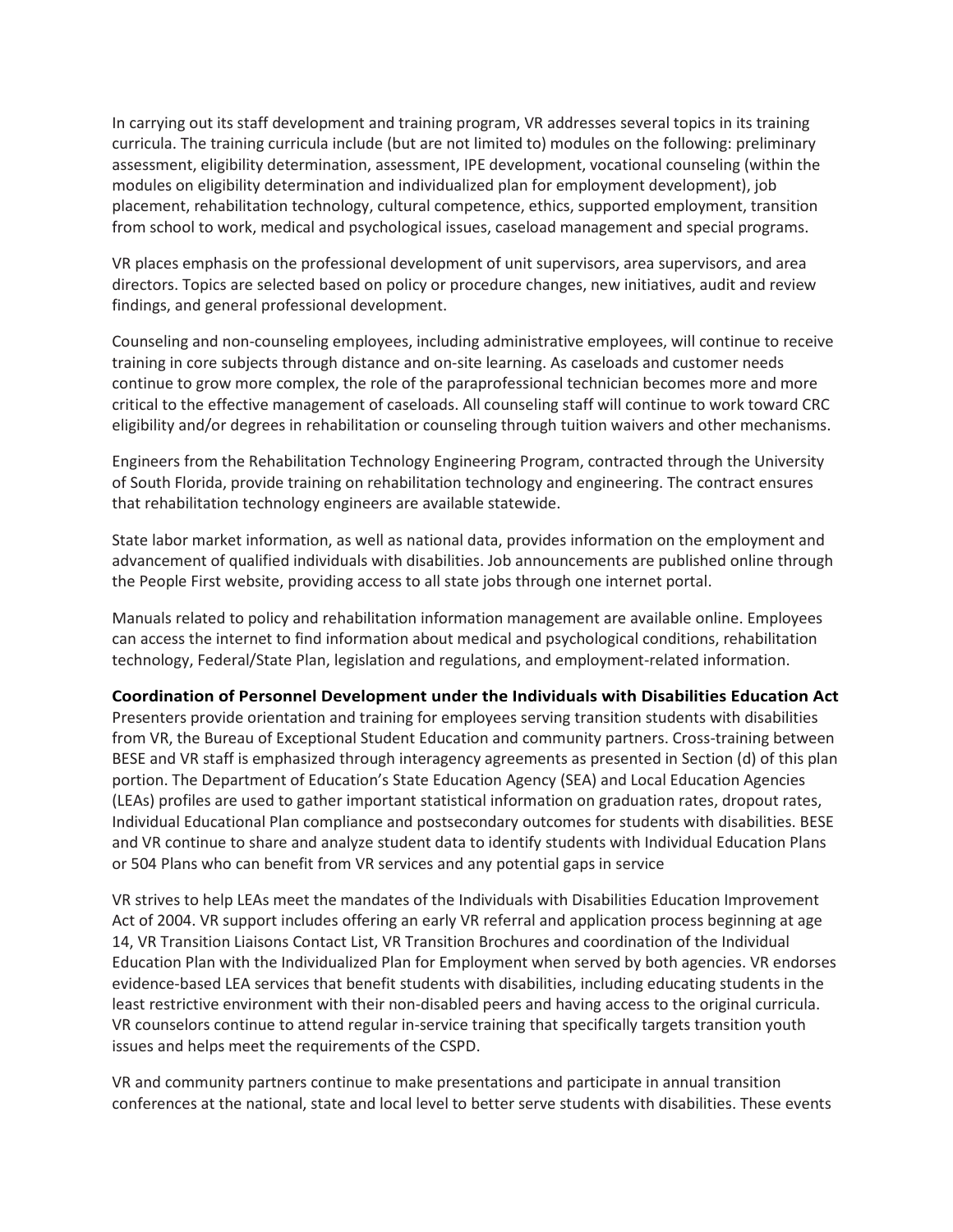allow for agency updates, contributing information on promising initiatives and sharing evidence-based best practices. When VR employees and local educators are assigned to teams at events, they use this time to discuss issues and learn from one another about effective transition practices. This information is often incorporated into VR staff trainings.

Statewide transition training and resources are provided continually throughout the year. New counselors receive training, which includes resources from the VR Transition Youth Program. Transition Administrators deliver training to school staff, ESE Directors and VR staff at the beginning of every school year. VR employees have access to the "Effective Practices for Working with the School System" and the "Outreach for the School System" presentations developed to improve collaboration between VR and the LEAs. At the local level, VR employees participate in interagency groups with a transition focus to improve local coordination and services to students, families, schools, employers and agency partners. Additionally, local VR Transition Liaisons meet twice a year with the state-level VR Transition Administrator to discuss their progress and technical assistance needs on Local Education Agency Agreements.

### **Personnel to Address Individual Communication Needs**

VR employees need to be able to work with Florida's diverse population. One way VR does this is to actively recruit counselors and support employees who have diverse backgrounds. VR places advertisements in newspapers that reach diverse groups of people and collaborates with local civic and social service groups. VR also provides a five percent pay increase to bilingual staff, for positions where this is beneficial to the agency. Bilingual individuals are on staff, but qualified interpreters or translators will continue to be used when a counselor is unable to communicate directly with a customer in his/her preferred language. VR will continue to partner with local vendors to offer this service.

American Sign Language interpreting needs for customers who are Deaf or Deaf blind are met using either staff interpreters (including those hired via the contract with Service Source) or arrangements with qualified local interpreter service providers. When either staff interpreters or local interpreters are not available, VR will reschedule appointments or use available text communication devices with customers. VR also has assistive listening devices available in most offices for VR employees to communicate with individuals who are hard of hearing or late-deafened and do not know sign-language.

In addition, VR complies with the Americans with Disabilities Act and Rehabilitation Act Section 508 by providing materials in alternative formats as requested by the customer.

Further, VR provides for an initial increase in a starting salary for individuals who are fluent in Spanish, Creole or Haitian. Staff also arranges for bilingual spoken language interpreters/translators if a bilingual staff is not available. Training and technical assistance to VR staff on the provision of interpreters/translators are ongoing.

### **Statewide Assessment**

In February 2019, VR, in collaboration with the Florida Rehabilitation Council (FRC), completed its threeyear comprehensive statewide needs assessment (CSNA). The CSNA was conducted by the San Diego State University Interwork Institute. They worked closely with VR, FRC and VR's stakeholder groups to describe the rehabilitation needs of individuals with disabilities in Florida. The CSNA consisted of the following components: analysis of existing data sources, key informant and focus group interviews, surveys of individuals with disabilities, partner surveys, VR staff surveys and business surveys. Findings and recommendations from the CSNA will guide agency planning and development of state plans for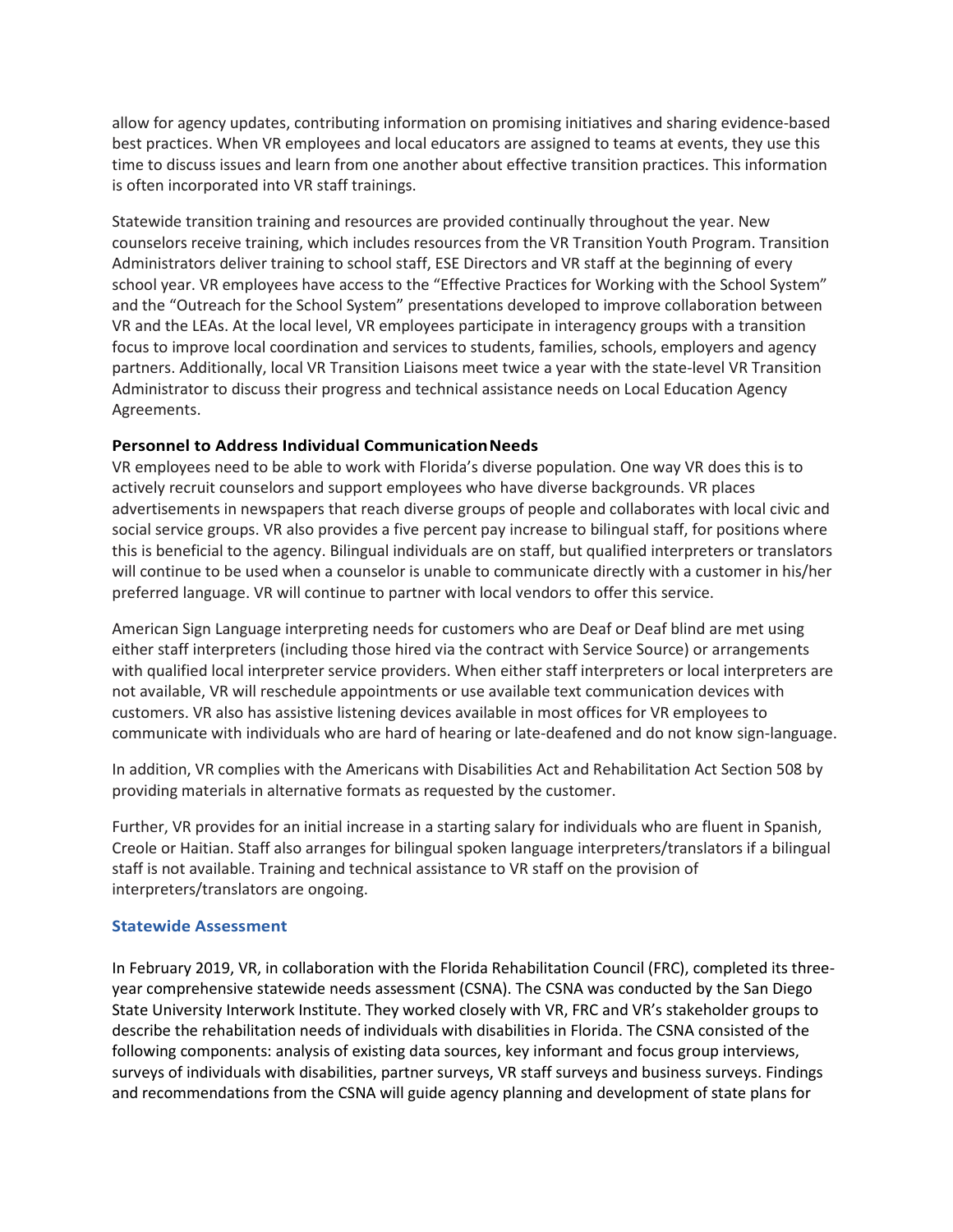federal fiscal years 2020 - 2023.

The CSNA contains information in seven general sections and identifies recurring themes. This information is being used to inform the VR strategic plan for 2020- 2023.

# **Section One: Overall Performance of VR**

- VR staff are characterized as committed and caring individuals that strive to do their best for consumers.
- The high turnover of staff has been a challenge for the organization in multiple areas and is related to the pay scale for staff.
- There is a lack of community awareness about VR and a need to increase communication about VR to the public.

# **Section Two: The needs of individuals with the most significant disabilities, including their need for supported employment**

- Transportation remains the most significant need of consumers served by VR, and this is especially true in rural areas.
- The most frequently cited vocational rehabilitation needs of individuals with the most significant disabilities included all types of training, work skills, increased education, work experience and social skills development.
- Employer misconceptions about the ability of individuals with disabilities is a significant barrier to employment and becomes more significant with the increase in the significance of the disability.
- There is an ever-increasing percentage of individuals being served by VR that have significant mental health impairments. VR staff and service providers need training to ensure they are aware of how to best serve this population.
- There is a reduction in the number of individuals working in subminimum wage employment in Florida, and VR and their network of providers need to be sure that they have the capacity to serve these individuals through further developing their capacity to provide supported and customized employment.

• Self-advocacy training for individuals with disabilities is an essential rehabilitation need.

**Section Three: The needs of individuals with disabilities from different ethnic groups, including needs of individuals who have been unserved or underserved by the VR program**

- Individuals with disabilities living in the rural areas of Florida were the most frequently mentioned underserved group. The lack of public transportation and the distance that has to be traveled to get to the VR offices or to work was the primary reason noted for being underserved
- The need for work skills, education, training and rehabilitation professionals that speak their language were the most frequently noted needs of individuals from diverse cultures.
- Deaf individuals were characterized as potentially underserved because there is a shortage of qualified interpreters in many parts of the State.

# **Section Four: The needs of youth and students with disabilities in transition**

Recurring themes in this area include:

- All of the five required pre-employment transition services represent significant rehabilitation needs of students with disabilities in Florida, with work-based learning experiences being the most significant and important need.
- Transportation is a major barrier for students and their ability to experience work.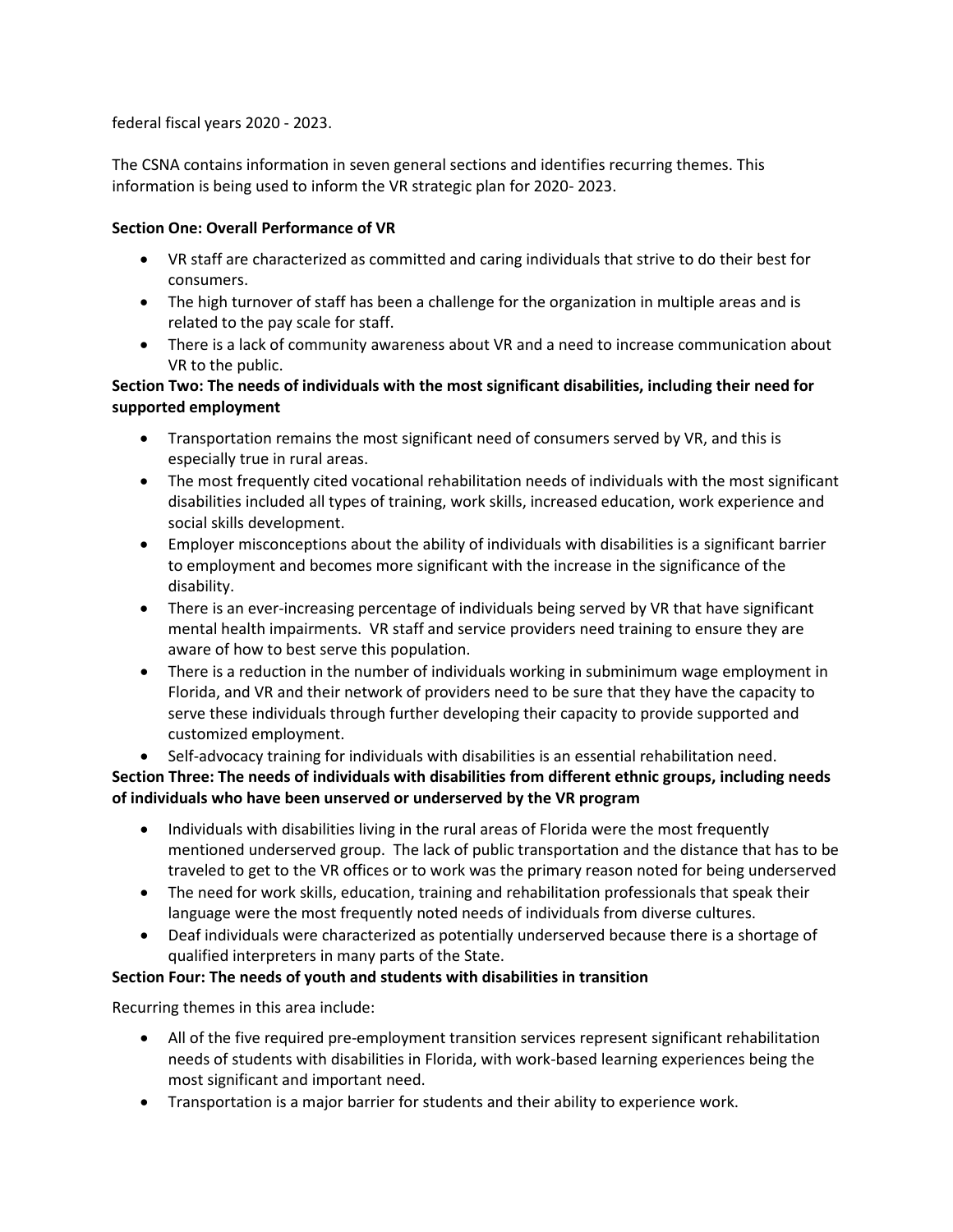- The primary rehabilitation needs of youth with disabilities in Florida are work skills, soft skills, education, training and transportation.
- Youth with disabilities in Florida need to develop the ability to advocate for themselves to ensure they have access to the same opportunities as their peers without disabilities.

# **Section Five: The needs of individuals with disabilities served through other components of the statewide Workforce Development System**

Recurring themes in this area include:

- The relationship of the CareerSource Centers with VR remains one primarily of referral rather than co-enrollment and braiding of funding.
- The CareerSource Centers were characterized as being ineffective in their service to individuals with disabilities in Florida, though there are areas that do better than others.
- Ongoing consistent cross-training between the core partners is a need so that staff is aware of how each other's programs function and what limitations in service exist.
- CareerSource Center staff need to receive ongoing training on how to effectively work with individuals with disabilities, especially those with mental health impairments.

# **Section Six: The need to establish, develop or improve Community Rehabilitation Programs in Florida**

- The need to develop service providers is greatest in rural areas, especially providers for supported and customized employment.
- There is a need for service providers that are skilled in working with individuals with mental health impairments and other most significant disabilities.
- There is a need to develop providers that can sign and have experience working with Deaf individuals.

### **Section Seven: The needs of businesses**

- The most frequent feedback received from participants across all groups regarding employers was the need to educate them and reduce the biases held about the abilities of individuals with disabilities. Employers were frequently characterized as fearful about hiring individuals with disabilities and about their capacity to perform the essential functions of many jobs.
- In order to improve their effectiveness in serving employers, VR will need to increase the number of their Business Relations Representatives.
- There is an opportunity for BRRs to expand the partnership with their Title I counterparts to increase the number of employers they can reach. While this partnership was active in some areas, it was not consistent.

The CSNA made several recommendations related to the needs of individuals with disabilities for transition career service and Pre-ETS.

- 1. VR should develop a program in partnership with secondary and postsecondary schools throughout Florida that ensures that students with disabilities that will be pursuing postsecondary education get connected to the Disabled Student Services programs at the colleges prior to the first day of college classes. This will ensure that any reasonable accommodation needs are met prior to the start of course work and will maximize the potential for student success.
- 2. VR should recruit Pre-ETS providers that will provide training in self-advocacy to help address the apparent shortage of these services. In addition, VR should consider partnering with the Centers for Independent Living in Florida as a way to address this service gap.
- 3. VR is encouraged to consult with the Youth Technical Assistance Center (Y-TAC) to develop an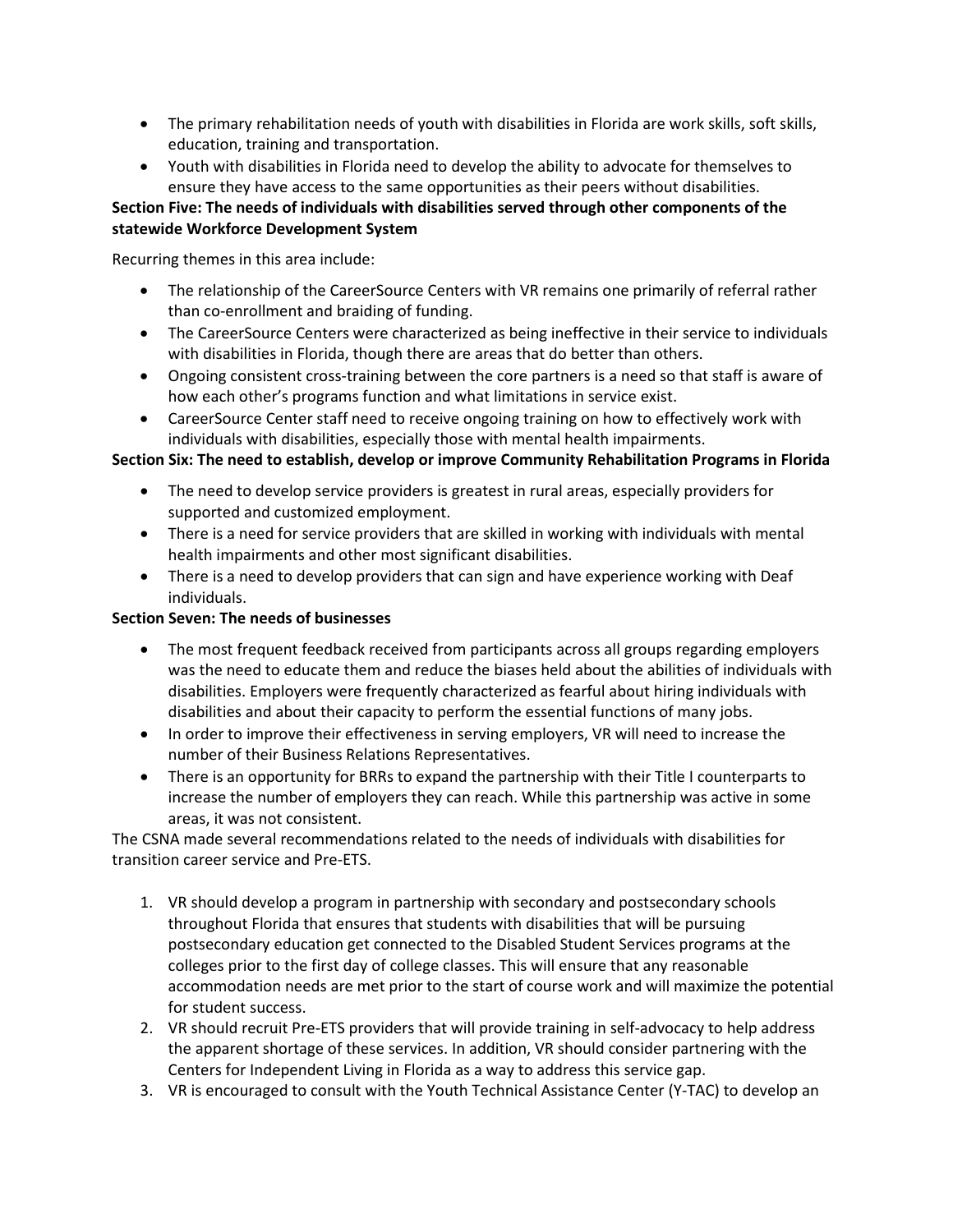intensive technical assistance agreement aimed at improving services to Juvenile Justice and Foster Care Youth. The Y-TAC can help VR conduct process mapping of the Juvenile Justice and Foster Care systems and develop procedures that facilitate access to VR services for these youth. The Y-TAC may be able to help VR establish partnerships with the Title I Youth programs to help increase services to out-of-school youth in Florida.

- 4. Continue to develop opportunities for work experiences in the community, but also consider the impact of time-limited experiences on participants. Create a supportive pathway for students that may want permanent employment.
- 5. VR should work with schools to identify and refer students receiving services under a 504 plan and encourage schools to refer these students to VR earlier than their senior year.
- 6. Examine strategies to enhance parent involvement in the planning and delivery of transition services. VR may wish to consult with the PROMISE programs in California and Wisconsin to identify successful family engagement strategies. Information about the California PROMISE program can be found here:<https://www.capromise.org/> . Information about the Wisconsin PROMISE program can be found here:<https://promisewi.com/>.
- 7. VR should actively recruit Pre-ETS providers that can communicate using sign language and that have experience working with deaf individuals. In addition, VR should identify peer mentors for the youth with deafness that will help them develop self-advocacy skills and help them develop high expectations.

VR is pursuing technical assistance to address these recommendations through a variety of initiatives, including major revisions to our fee-for-service model, expanding opportunities for school districts to be providers of Pre-ETS, and streamlining the case management process for students who are potentially eligible.

VR continues to address the needs identified in the 2019 CSNA. VR has also begun the process to engage San Diego State University to conduct CSNA for the 2023 – 2027 plan.

### **Comprehensive Statewide Needs Assessment Addendum**

The Florida Division of Vocational Rehabilitation (VR) is engaged in a five-year plan to reduce and consolidate service delivery locations across the state. The plan takes advantage of new opportunities for telework, virtual meetings and community-based service delivery. The plan also maximizes opportunities for co-location with WIOA partners, including CareerSource Florida.

Implementation of the plan may result in the need to engage in "the remodeling or alteration of an existing building" to improve infrastructure and accessibility of the publicly owned locations in order to ensure the continuity of services. If specific projects are identified, VR must ensure that all alternative funding mechanisms are exhausted before seeking approval to pursue such modifications under the provisions of the "Establishment if a facility for a public or nonprofit community rehabilitation program" under state and federal law. Florida VR has not identified a need to establish a nonprofit community rehabilitation program, and implementation of this addendum relates only to remodeling or altering publicly owned property.

# **(b) Annual Estimates**

**Number of Individualsin the State Who are Eligible for Services under this State Plan** From October 1, 2021 to September 30, 2022, VR anticipates that approximately 45,210 Floridians will be eligible for VR services.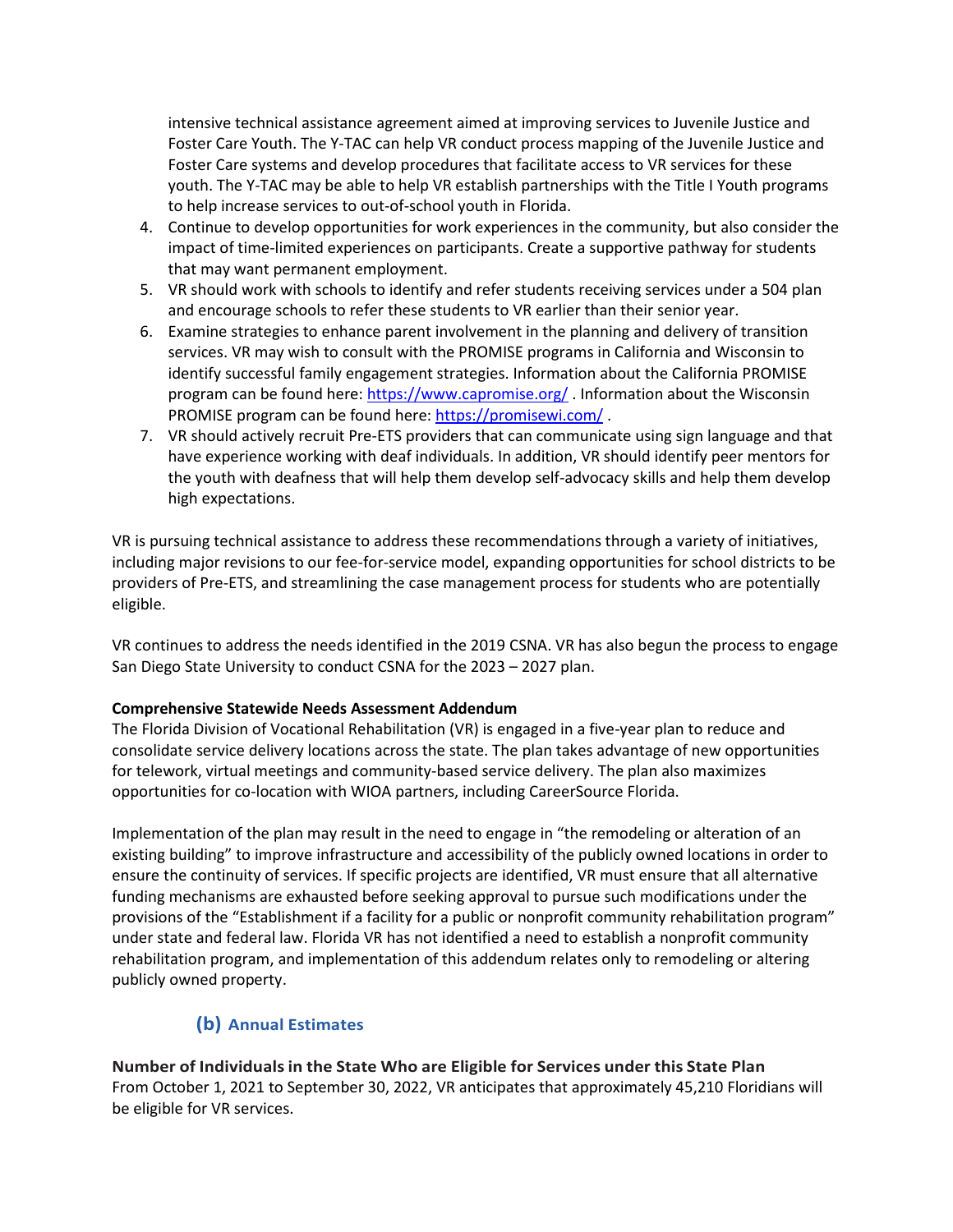# **Annual Estimates of Individuals to be Served and Cost of Services with Funds Provided under Part B of Title I and Part B of Title VI of the Act**

From October 1, 2021 to September 30, 2022, VR anticipates a workload of 45,210 individuals. Because of limited resources, VR has determined that vocational rehabilitation services cannot be provided to all individuals with disabilities in the state who apply for services. The following projections for Federal Fiscal Year (FFY) 2021-22 are based on case management and budget projection models.

The projected number of eligible individuals to receive vocational rehabilitation services by priority category and cost of services per category are as follows:

| <b>Projected Number of Eligible Individuals to Receive VR Services</b> |        |                               |  |
|------------------------------------------------------------------------|--------|-------------------------------|--|
| <b>Projected Number Served</b><br><b>Priority Category</b>             |        | <b>Projected Service Cost</b> |  |
| Category 1                                                             | 25,761 | \$55,387,063                  |  |
| Category 2                                                             | 18,572 | \$40,275,125                  |  |
| Category 3                                                             | 877    | \$2,781,625                   |  |
| Total                                                                  | 45,210 | \$98,443,813                  |  |

| Figure 9.03                                                            |
|------------------------------------------------------------------------|
| <b>Projected Number of Eligible Individuals to Receive VR Services</b> |

The estimated number of customers to be served in Supported Employment (Part B of Title VI of the Act) is 10,201.

Total projected costs for IPE services are \$98,443,813. Additionally, the cost for assessment services is projected at \$18,431,188. The total projected revenue needed for IPE and assessment services for FFY 2021 is \$116,790,000. The revenue available for IPE and assessment services is estimated to be \$116,875,000.

Some expenditures associated with WIOA initiatives such as Pre-ETS and Job Retention Services (discretionary services under Order of Selection) have not been factored into these projections. Until these costs are fully realized and included in service and cost projections, VR will continue its current management of wait list categories under Order of Selection.

# **(l) State Goals and Priorities**

### **VR Vision**

To become the first-place people with disabilities turn when seeking employment and a top resource for employers in need of qualified employees.

### **VR Mission**

To help people with disabilities find and maintain advance in employment and enhance their independence.

### **Strategic Goals and Priorities**

During FFY 2018-2019, VR, in collaboration with the Florida Rehabilitation Council, completed its threeyear comprehensive statewide needs assessment. Information obtained from the needs assessment, management reports and feedback from VR employees, stakeholders and customers were used to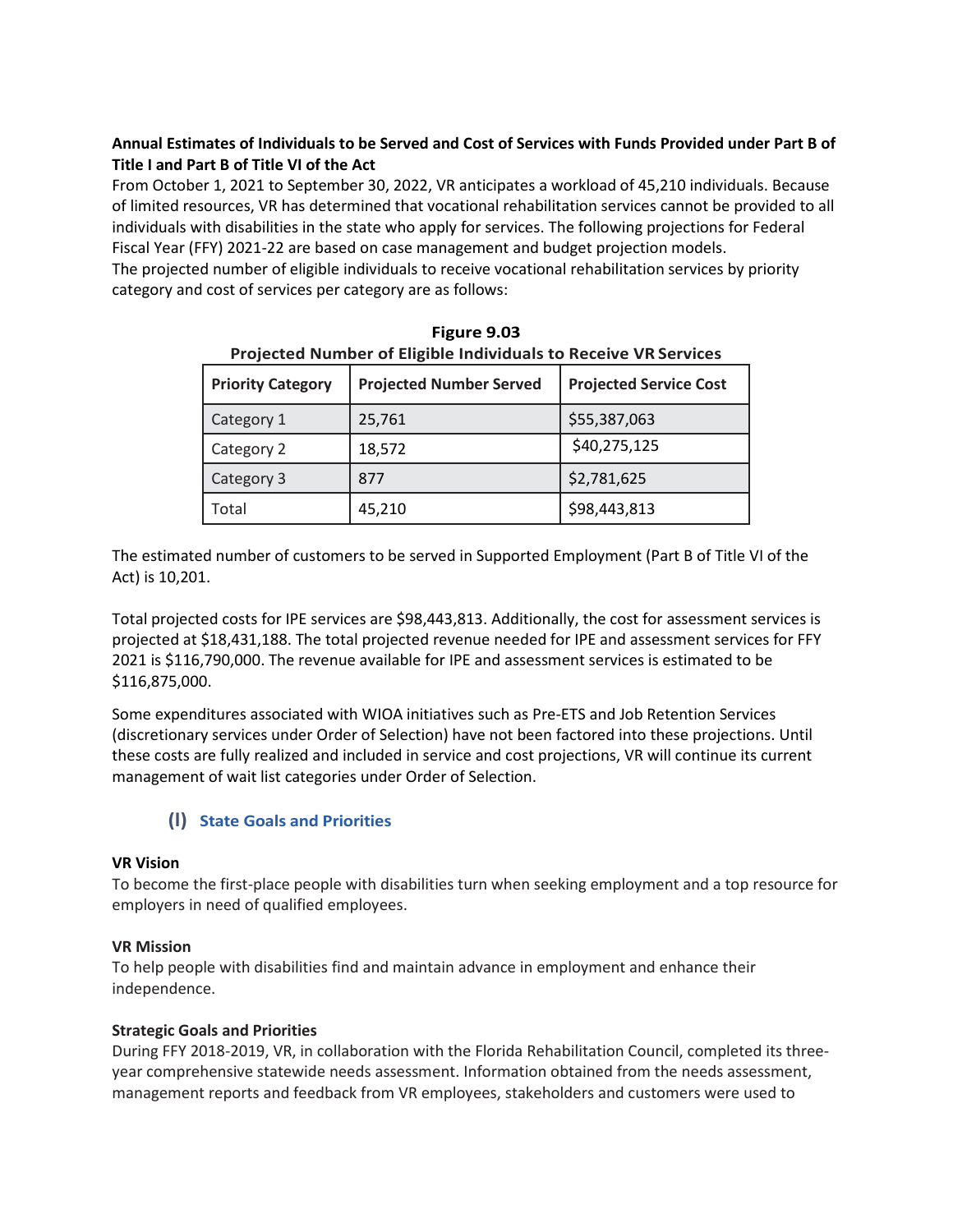evaluate current goals, objectives and projects and establish new strategic priorities.

Following the previously established planning process, the Senior Executive Leadership Team regularly reviews progress and updates strategies as needed. Annually, the Senior Executive Leadership Team completed a thorough review of the strategic plan and then held a planning meeting to determine which projects to include in the updated strategic plan. Strategy updates are provided quarterly and reported out to VR Leadership and stakeholders.

Overall, the number of individuals seeking VR services fell beginning in March of 2020 with the onset of the Covid-19 pandemic. Although VR continued to provide services without interruption throughout the pandemic, fewer customers were seeking the services. VR has engaged in outreach activities and the impact of the pandemic has been mitigated by public health initiatives; however, VR has not recovered from the initial impact. For instance, there were approximately 25 percent fewer applications in September of 2021 than in September of 2019.

# **Current Goals, Objectives and Strategies**

Goal 1. Enhance employment opportunities through individualized services to meet workforce demands and improve the lives of individuals with disabilities.

Objective 1.1 Expand service delivery options.

Strategy 1.1.1 Enhance services for individuals with the most significant disabilities to assist them to avoid, or transition from, subminimum wage employment, by expanding service delivery options with the goal of competitive, integrated employment, such as supported employment, CCIR, customized employment and Discovery.

Strategy 1.1.2 Enhance services for individuals with severe psychiatric disabilities by expanding Individual Placement and Support to additional areas via strengthened partnerships.

Strategy 1.1.3 Strengthen the Business Relations program, including implementation of technical assistance provided by WINTAC.

Measure of Success:

- Customer satisfaction survey results
- Increased employment outcomes
- Increased business engagement and retention

Objective 1.2 Improve communication with customers.

Strategy 1.2.1 Update publications and brochures to be more informative and user-friendly.

Strategy 1.2.2 Revise VR's website for ease of use, clarity of information and accessibility.

Strategy 1.2.3. Implement a data-driven case review process to verify that contact timeframes are adhered to.

Measure of Success:

- Improved customer satisfaction survey results
- Reduced number of "no contact" closures
- Increased employment outcomes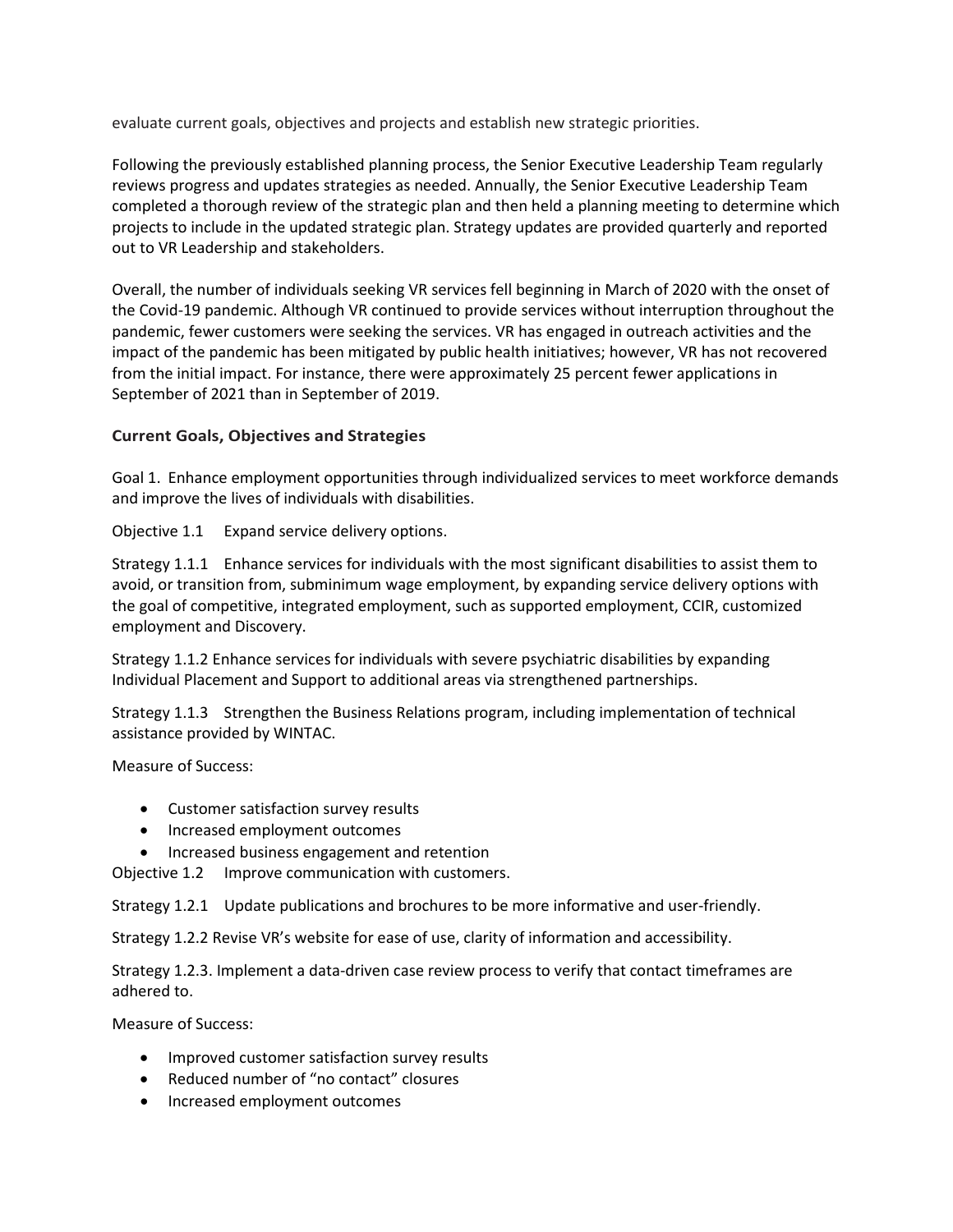• Reduced number of valid communication complaints made to the Ombudsman Unit Goal 2. Increase organizational effectiveness by reducing complexity, streamlining processes, and encouraging a flexible, supportive workplace culture.

Objective 2.1 Streamline internal systems/processes.

Strategy 2.1.1 Simplify service delivery by creating a new electronic referral system that manages referrals to providers, documentation of services provided, and payment processes.

Strategy 2.1.2 Implement a new case management system that streamlines case documentation, accountability and reporting.

Measure of Success:

- Reduced turnover rates
- Improved Climate Survey results
- Increased employment outcomes

Objective 2.2 Enhance availability and use of data.

Strategy 2.2.1 Improve data integrity by continuing to incorporate internal controls for data collection and reporting.

Strategy 2.2.2 Continue to improve ease of access to data to facilitate data-driven decision-making.

Measure of Success:

- Increased compliance with statutory requirements
- Reduced number of errors in data collection and reporting

Goal 3. Stabilize the VR workforce through improved quality of life for staff.

Objective 3.1 Develop the capacity of existing resources.

Strategy 3.1.1 Increase the availability and quality of training for all staff and all positions.

Strategy 3.1.2. Evaluate positions, roles and organization of staff to maximize effectiveness and efficiency, including simplifying responsibilities via technical assistance from WINTAC.

Measure of Success:

- Reduced turnover rates
- Improved Climate Survey results
- Improved employment outcomes

Objective 3.2 Incentivize high-quality performance.

Strategy 3.2.1. Explore options for improving compensation for staff members.

Measure of Success:

- Reduced turnover rates
- Improved Climate Survey results
- Increased employment outcomes

Goal 4. Maximize engagement with partners to enhance access to services for improved service delivery.

Objective 4.1 Document and implement partnerships.

Strategy 4.1.1. Continue to facilitate effective partnerships with CareerSource Florida and its local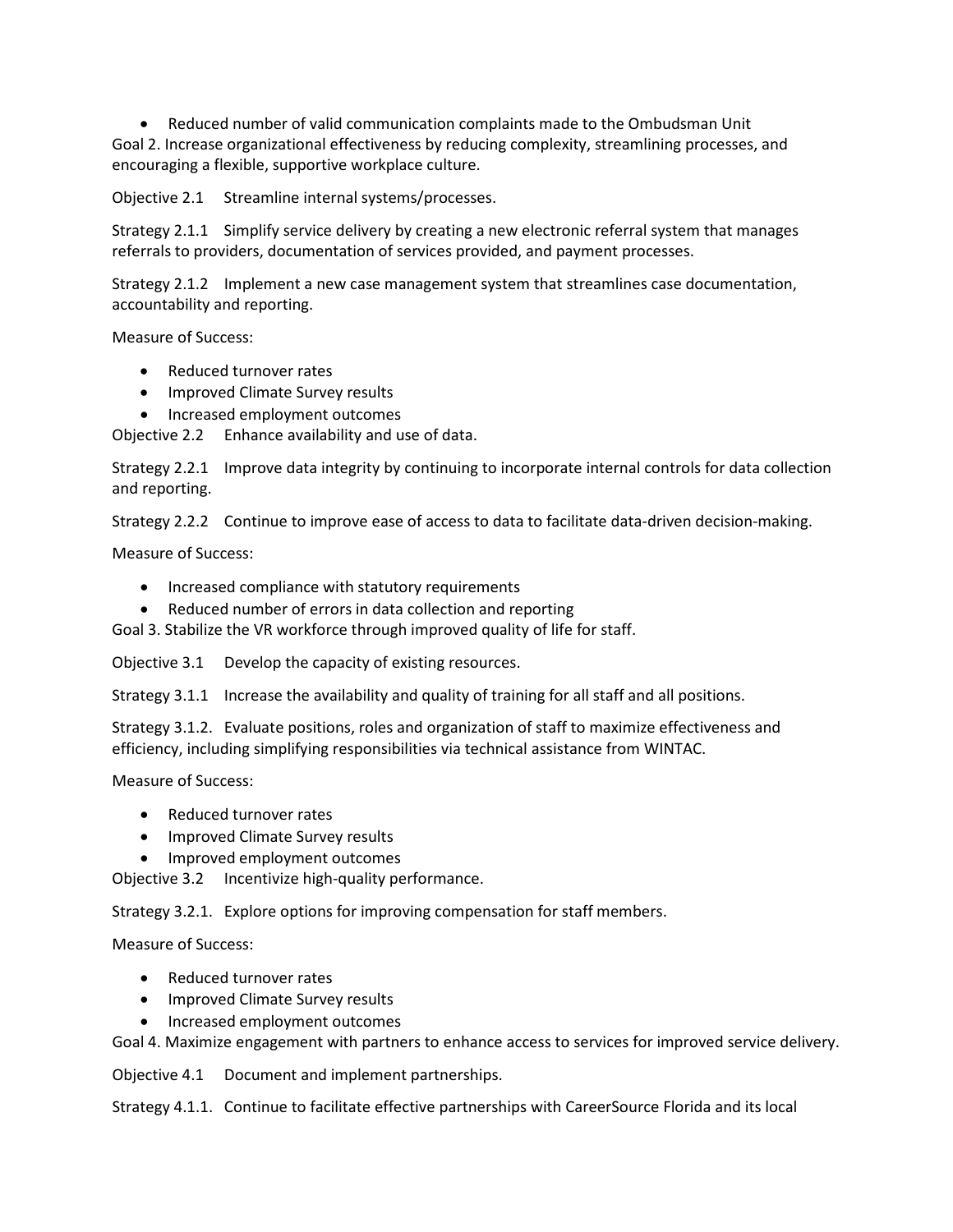boards, by collaborating on and implementing memorandums of understanding and infrastructure funding agreements to streamline services for job seekers and businesses.

Strategy 4.1.2. Continue to facilitate effective partnerships with state agencies that serve individuals with developmental and/or mental health disabilities by collaborating on and implementing mechanisms to streamline services for students with disabilities.

Measure of Success:

- Increased number of individuals served via partnerships
- Increased employment outcomes

Objective 4.2 Enhance the effectiveness of partnerships.

Strategy 4.2.1 Increase the availability and quality of training for partner organizations.

Measure of Success:

- Increased capacity of partners
- Increased employment outcomes

# **(m) Order of Selection**

### **Justification for the Order of Selection**

VR determined that sufficient resources were not availableto provide rehabilitation services to all individuals with disabilities who apply. Consequently, VR established an Order of Selection (OOS) within the state to ensure that individuals with the most significant disabilities are selected first for vocational rehabilitation services, those with significant disabilities second and all other eligible individuals selected last. This decision was based on the use of funds in the preceding years, projected funding, projected number and types of referrals, number ofeligible individuals and counselor caseloads.

The OOS remains in effect statewide and does not select one type of disability over another. The OOS is not established based on age, sex, marital status, religion, race, color, national origin, or political affiliation, and is not based on the vocational goal of the individual with a disability. Elements that relate to the significance of disability are the only factors used in OOS. In accordance with Section 412 of WIOA, VR has elected to provide Job Retention Services (discretionary services to eligible individuals regardless the of order of selection, who require specific services or equipment to maintain employment).

Each month, the Executive Leadership Team looks at expenditure and revenue projections, numbers of individuals in each OOS category, numbers of individuals on the waitlist for services and staff capacity, to determine whether to release individuals from the waitlist. Based on the available data, VR periodically releases individuals from the waitlist into service. The number of potentially eligible students with disabilities receiving Pre-ETS is also a consideration.

# **Figure 9.04 Projected Outcome and Service Goals and Time Frames for Federal Fiscal Year 2021-22**

| Priority | <b>Projected</b>     | Projected           | <b>Projected</b>  | <b>Projected</b>    | <b>Months to</b> |
|----------|----------------------|---------------------|-------------------|---------------------|------------------|
| Category | <b>Number Served</b> | <b>Service Cost</b> | <b>Successful</b> | <b>Unsuccessful</b> | <b>Complete</b>  |
|          |                      |                     | <b>Closures</b>   | <b>Closures</b>     |                  |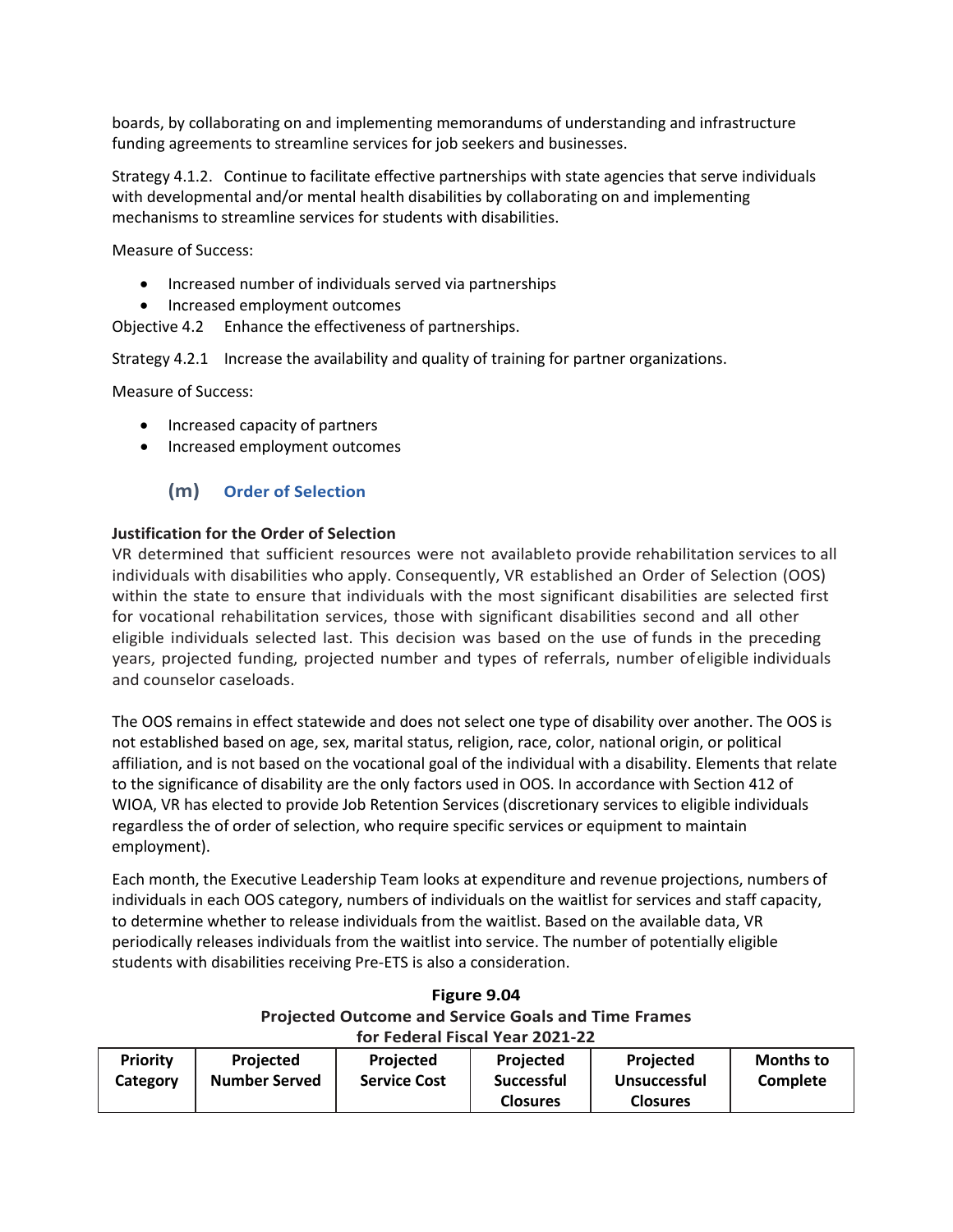| Category 1 | 25,761     | \$55,387,063 | 2,334 | 4.492 | 24.0  |
|------------|------------|--------------|-------|-------|-------|
| Category 2 | 18,572     | \$40,275,125 | 2,329 | 3,514 | 16.0  |
| Category 3 | ロフコ<br>,,, | \$2,781,625  | 392   | 64    | . . U |

### **Service Costs for FFY 2020-23**

Total projected costs for IPE services are \$137,500,000. Additionally, the cost for assessment services is projected at \$18,431,188. Total projected revenue needed for IPE and assessment services for FFY 2021 is \$116,875,000. The revenue available for IPE and assessment services is estimated to be \$137.5 million.

Some expenditures associated with WIOA initiatives such as Pre-ETS, and Job Retention Services (discretionary services under Order of Selection) have not been factored into these projections. Until these costs are fully realized and included in service and cost projections, VR will continue its current management of wait list categories under the Order of Selection

### **Order of Selection Policies**

Individuals needing Supported Employment services are assessed as having a most significant disability. Additionally, individuals receiving Supplemental Security Income or Social Security Disability Insurance benefits as a result of being determined to be disabled or blind are assessed as having at least a significant disability and are evaluated to determine whether they meet the criteria for individuals with most significant disabilities.

After an individual is found eligible for VR services, an OOS determination is completed. Additional evaluations or assessments to make this determination may be needed. The VR counselor and individual jointly determine the individual's OOS priority category by evaluating his or her functional limitations, anticipated services needed and the duration of the services.

This policy does not affect an individual who began to receive services under an approved individualized plan for employment prior to the implementation date of OOS, or those individuals who are in need of post-employment services.

VR officially notifies all individuals of their individual OOS determination. Individuals not immediately activated for the development of an employment plan are offered Information and Referral services and the option to be placed on a waiting list until employment plan development services can be initiated. Individuals on the waiting list are contacted annually to determine if additional information is available. As resources become available, those with the most significant disabilities are selected first for vocational rehabilitation services, those with significant disabilities second and all other eligible individuals selected last.

### **Order of Selection Priority CategoryDescription Individuals with Most Significant Disabilities (Priority Category 1)**  An eligible individual with a disability which:

1. Seriously limits three or more functional capacities in terms of an employment outcome;

- 2. Requires three or more primary services;
- 3. Requires services which must be provided over an extended period (at least 12 months);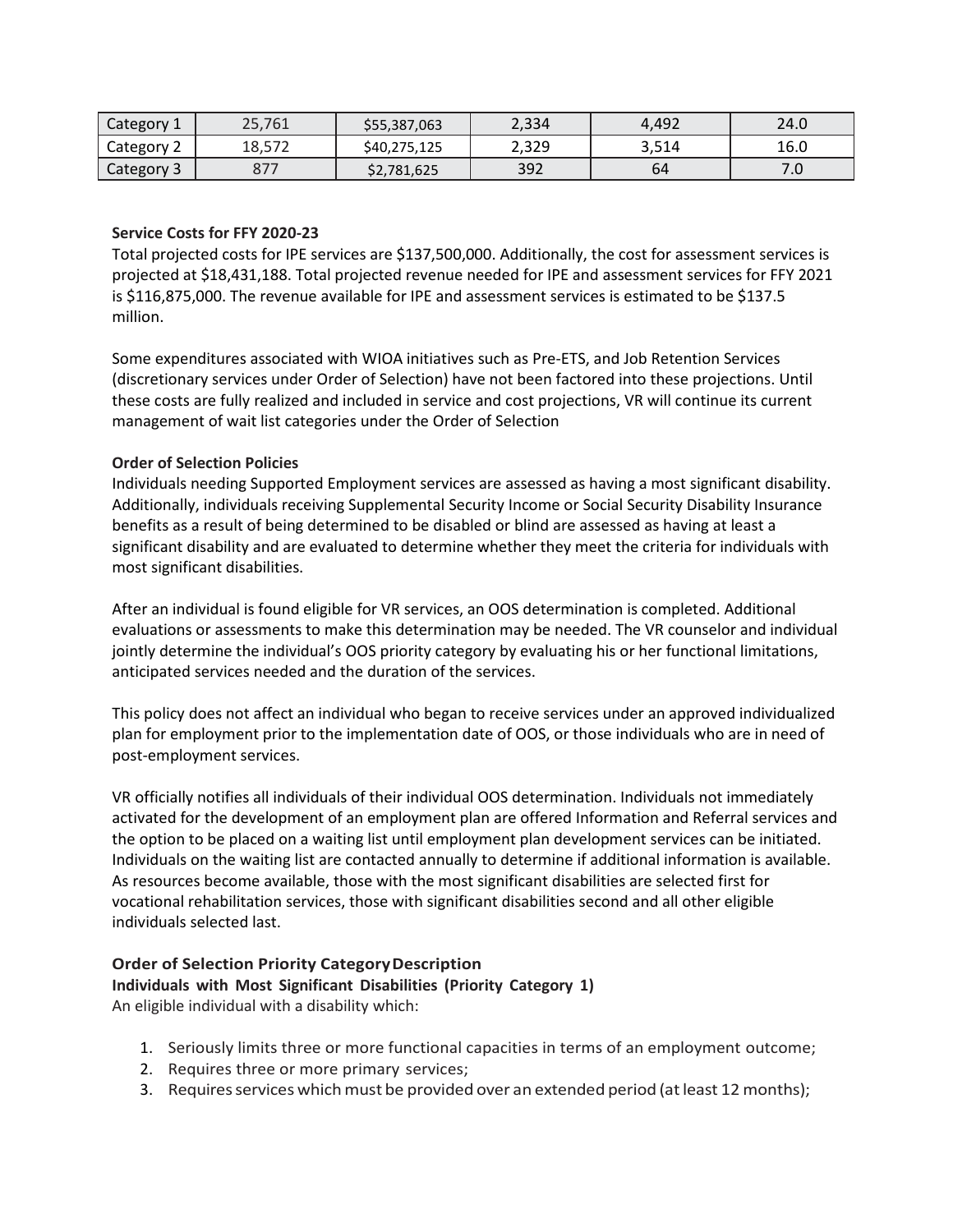and

4. Requires services that are not likely to be corrected through surgical intervention and/or other treatment modes.

# **Individuals with Significant Disabilities (Priority Category 2)**

An eligible individual with a disability which:

- 1. Seriously limits one or two functional capacities, in terms of an employment outcome;
- 2. Requires two or more primary services;
- 3. Requires services which must be provided over an extended period (at least six months); OR
- 4. The individual is a recipient of Social Security Disability Insurance benefits (SSDI) or Supplemental Security Income (SSI) as a result of disability or blindness.

### **Other Eligible Individuals (Priority Category 3)**

An eligible individual with a disability which:

- 1. Limits one or more major life activities; and/or
- 2. Services are expected to last less than six months.

VR provides Job Retention Services (discretionary services to eligible individuals regardless of order of selection, who require specific services or equipment to maintain employment).

# **(n) Goals and Plans for Distribution of Title VI, Part B Funds**

To meet the needs of individuals with the most significant disabilities, VR collaborates and contracts with community partners to provide Supported Employment services. For FFY 2019-20, Supported Employment services were funded by Title I funding and Title VI-B funding. These funds are available on a statewide basis. Florida VR uses the majority of its Supported Employment expenditures on allowable services to youth.

The Workforce Innovation and Opportunity Act presents VR with the opportunity to provide a wide array of services with a focus on youth. Additional opportunities available include the provision of Extended Services to youth for up to four years or until the youth turns 25 years of age, whichever occurs first or another funding source is identified. VR is now also authorized to provide supported employment services up to 24 months and may extend this time period if necessary.

VR has focused on youth services and has expanded several options designed to help youth achieve employment outcomes. These options allow youth to gain a variety of skills and exposure to multiple career options and are designed to provide skills and direction for youth so that when they are ready for Supported Employment services they have skills and knowledge to help their efforts be successful.

# **Goal 1: Increase the number of individuals with mostsignificant disabilities who receive Supported Employmentservices.**

### **VR will:**

Continue to provide supported employment services on a statewide basis through Title I funds. Statewide allocation of funds allows for equal delivery of services throughout Florida. Individuals may receive supported employment services using a combination of Title I funds and revenues generated from Social Security reimbursements, community rehabilitation partners, or other state program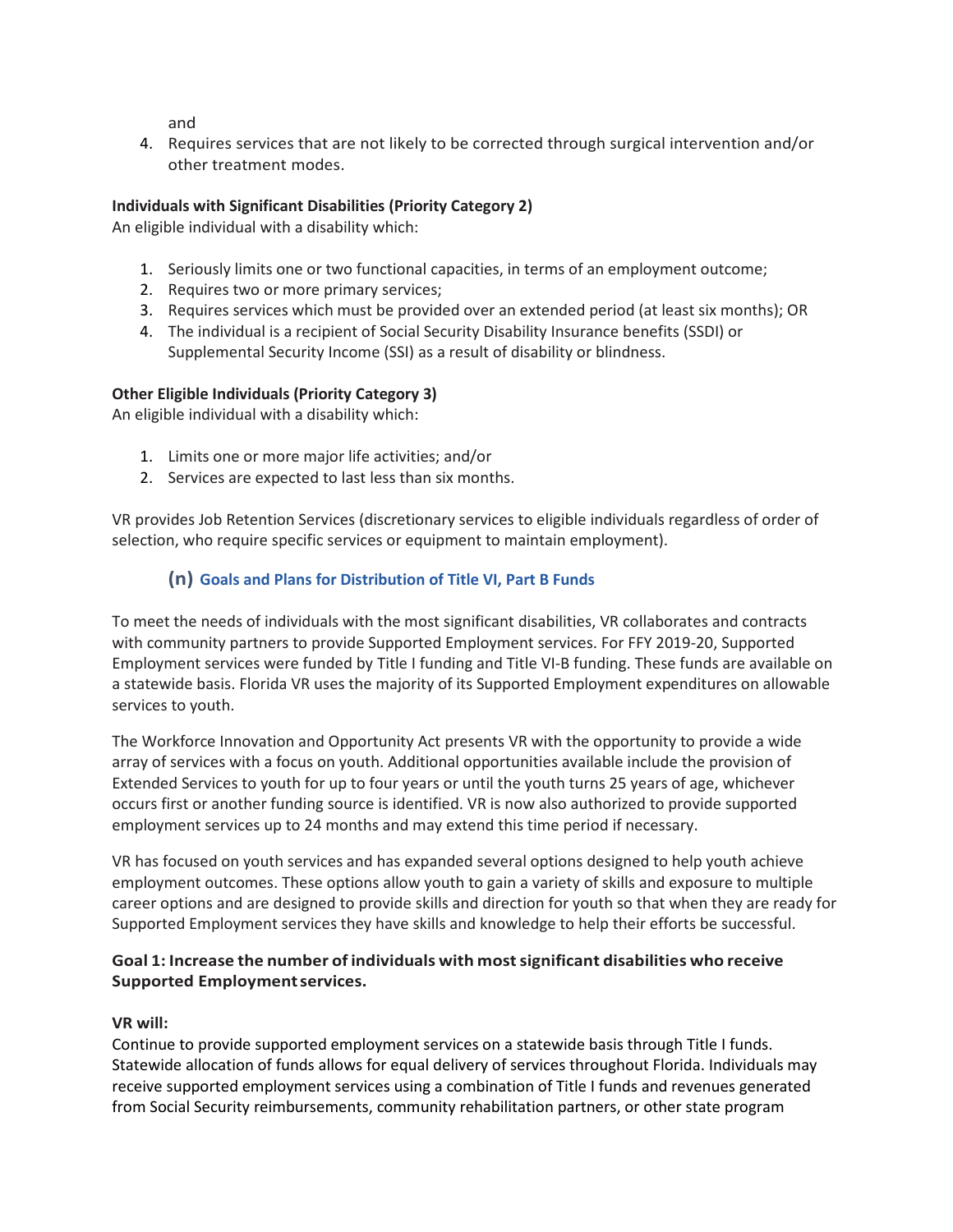#### revenues.

Provide a variety of training and awareness programs designed to increase the awareness of supported employment as a vocational service for individuals with the most significant disabilities. VR Senior Program Consultants have increased outreach activities with a focus on state and local education partnerships. The VR consultants have provided trainings with a focus on sharing information to assist youth, adults and families in their consideration of pursuing Supported Employment Services.

Review pilot and innovative employment practices and assess the feasibility of replicating programs with successful strategies.

VR has initiated Discovery Services, a person-centered planning tool as a way to increase the number of individuals with significant and complex disabilities receiving supported employment services. Discovery provides an opportunity for individuals to move seamlessly from this person-centered assessment and planning to Supported Employment Services.

VR has initiated a Supported Employment Customized Placement Benchmark to incentives providers to work with individuals who will need more intense supports and assistance to become successfully employed. Training opportunities were developed for providers and VR staff on this customized employment strategy.

# **Goal 2: Use Title VI, Part B funds for Supported Employment services to achieve the maximum number of quality employment outcomes for individuals with most significant disabilities with a focus on youth.**

- Use Title I funds, supplemented with VI, Part B funds, to provide supported employment services as specified in the Individualized Plan for Employment for youth.
- Purchase supported employment services based upon established performance benchmarks. The contract for supported employment focuses on performance and reinforces the focus on successful outcomes for individuals served.
- Funds may also be used for related customized employment strategies of Supported Self-Employment services.
- Provide up to four years of extended services for youth 24 and under when appropriate.
- VR Consultants have provided extensive outreach to educators, community providers, individuals, families, community partners, VR staff to promote Supported Employment as an opportunity for youth to become successful in becoming employed and developing a career path.
- VR works closely with the Statewide Employment First Interagency Committee. This group focuses on promoting competitive integrated employment as a first choice for youth and adults with disabilities in Florida.
- The Bureau of Field Services Employment Programs Unit provides technical assistance and support to a wide variety of stakeholders.
- VR has provided youth receiving subminimum wage employment training opportunities to encourage their consideration of competitive integrated employment opportunities. VR offers a four-hour course focused on self-advocacy, communication, employment options in local communities, how to obtain supports and services and other related topics.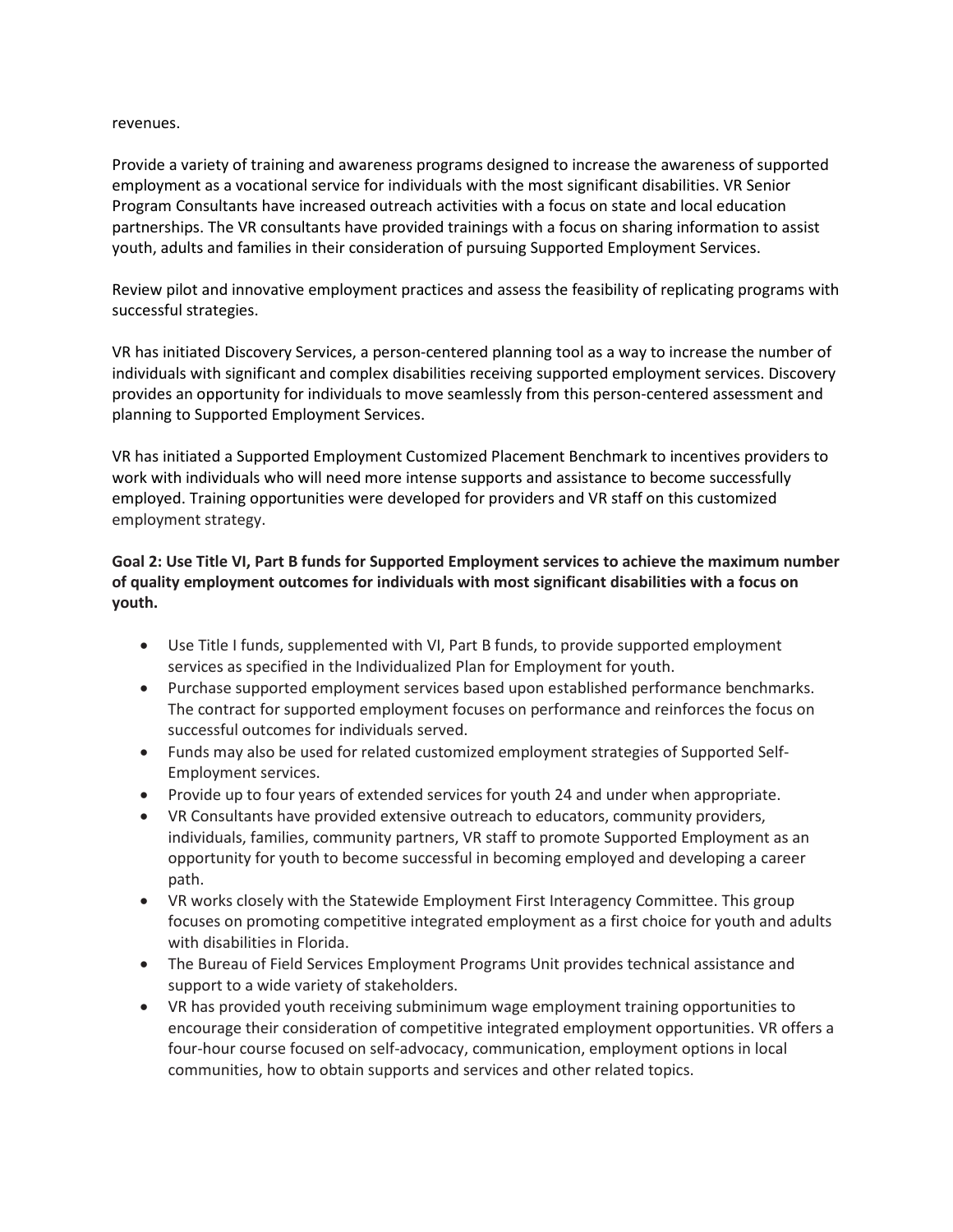**Goal 3: Increase Supported Employment training opportunities for VR Counselors, Community Rehabilitation service staff, families and individuals.**

### **VR will:**

- Increase supported employment training opportunities for VR counselors, providers, families and individuals.
- Participate in the development of a consortium of providers designed to identify, share and promote innovative employment practices.
- Promote awareness of social security benefits planning as a way to fund extended services.
- Continue to provide joint training opportunities for VR employees and APD.
- Provide funding to support collaboration between VR and other community resources through networking and leadership activities.
- Participate as an advisory member on a variety of grants from the Florida Developmental Disabilities Council that provide training and collaborative activities for providers, counselors and other agency employees.

# Goal 4: Leverage resources for extended ongoing support services.

### **VR will:**

- Participate as a key member of the Employment First Interagency Committee. This committee is composed of nine agencies/organizations. The focus is on competitive integrated employment as a preferred option for youth and adults. The group also works on a statewide level to leverage and collaborate on the use of resources to benefit all individuals served by the agencies. This includes mutual training, technical assistance, advocacy and other mutually beneficial activities.
- Continue to work with APD to make sure that referred customers know about the extended service resources they can get through Medicaid Waiver Funding and/or general revenue funding.
- Continue to work with a network of providers to provide technical assistance and support of innovative projects that promote employment for individuals with the most significant disabilities.
- Provide training on the availability of funding ongoing support through Ticket to Work-Employment Network partnerships, natural supports and Social Security Work Incentives as possible resources for ongoing supports.
- Encourage the use of employer and natural supports.
- Enhance relationships with businesses and employers to let them know that on-the-job supports for individuals in supported employment are available. VR will continue efforts to strengthen community partnerships to increase access to appropriate employment services.
- Use the Business Relations Team to provide training and technical assistance to employers interested in working with VR customers. They will also develop positive relationships with employers to increase employment opportunities.
- Use the Abilities Work Help Desk as a resource to link employers to qualified job seekers with disabilities. VR is a partner in the development of and administers the Abilities Work Help Desk, a collaboration between the state's Workforce system, DBS and APD.

VR continues to work closely with the Agency for Persons (APD) with Disabilities to assist VR customers in receiving seamless ongoing support services. VR and APD staff are working together to identify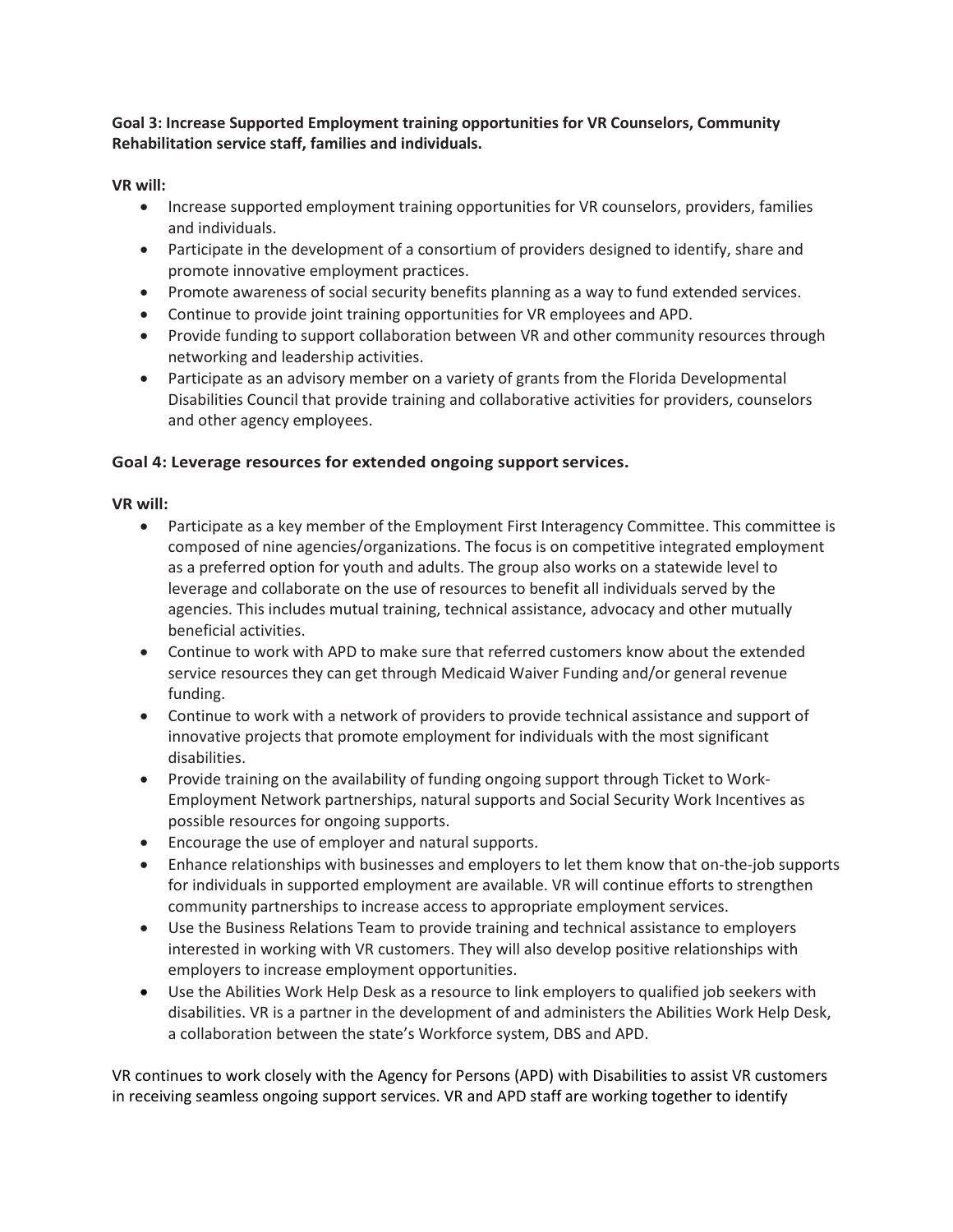mutual customers and coordinate the services needed. VR, APD and the AHCA have recently signed and implemented a Memorandum of Agreement. This agreement will help in the planning for services needed for mutual customers. The joint will work together to help identify the appropriate extended services.

VR continues to expand its services to include Discovery and Customized Placement services to help individuals with the most significant disabilities become employed. Discovery improves the quality of the placements, increases the success of the job placements, and reduces the need for intense follow up support. Concentrated efforts are in place to continue to increase capacity across the state.

VR and APD consultants work together to provide training for VR counselors, waiver support coordinators; and APD field staff on best practices in Supported Employment and the roles and responsibilities of all partners. Training included a focus on all the possible extended service options.

VR may offer youth extended services for up to four years, as necessary.

The Supported Employment administrator provides training to field staff on the multiple options available for extended services. The development of natural and employer supports available on the jobsite has been a specific focus of VR efforts.

VR also continues to work with the Department of Children and Families' Office of Substance Abuse and Mental Health to expand access to funding for supported employment extended services for individuals with serious and persistent mental illness.

# **(o) State's Strategies**

In an effort to address Executive Order 19-31, VR continues to provide support and services that lead to advance knowledge and skills to find meaningful work and productive careers. Specifically, VR provides support for students with disabilities and collaborates with customers in the areas of post-secondary vocational training and education, as well, job training and work- based learning to help individuals move into competitive integrated employment. During the State Fiscal Year (SFY) 20/21, VR assisted businesses and employers with their workforce needs by connecting the talents, skills and abilities of 5,055 customers with disabilities. We maintained the number of hours worked for those closures (29 hours) and the average weekly salary (\$380 from \$370). Our Return on Investment for each dollar spent increased to \$8.73 from \$8.34 the previous year.

The legislation that authorizes VR, The Workforce Innovation and Opportunity Act prioritizes youth transition so that youth with a disability are ready to excel in the workplace. VR has shown its commitment to this vision by increasing the number of individuals we support to achieve a high school diploma or a GED by 7%.

Below are some example training programs that assist individuals with disabilities to prepare for  $21<sup>st</sup>$ century careers:

- Comprehensive Transition Programs include career and technical schools
- High School High-Tech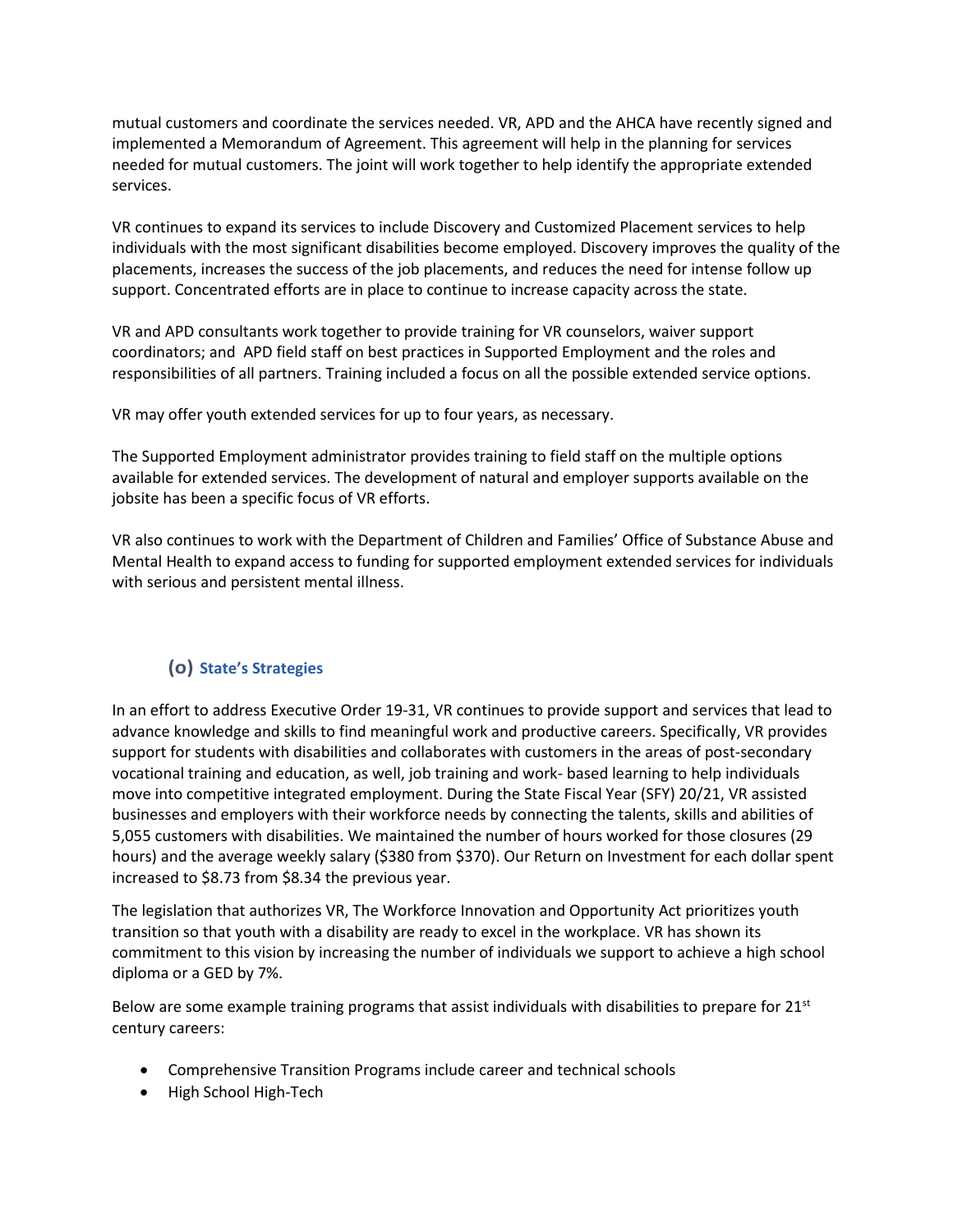- BRICK Program
- Agritourist Collaboration
- Career Camps
- Hands on Education
- Project Search
- Industry Readiness Training
- Self-Employment Program

VR Business Representatives will continue to stay current and abreast of the labor market needs to align training and employment opportunities with sector strategies and targeted industries. This leads to pathways that are in high-skill, high-wage and high-demand careers and occupations. VR collaborates with career and technical education, career source, college systems, schools, businesses and the Department of Economic Opportunity, to provide informed choices on career pathways into the 21<sup>st</sup> labor market.

To reinforce the critical importance of VR in our state's emerging efforts to support the workforce, VR is currently updating its policy related to serving individuals with disabilities who have substance use disorders to ensure access to vocational rehabilitation services to help them achieve employment success. Also, VR is collaborating with Agency for Persons with Disabilities to identify and serve individuals with the most significant disabilities to provide opportunities for workforce inclusion. VR is a partner in the Employment First initiative along with ten other agencies to ensure the long-term commitment to improving employment outcomes for persons with disabilities. Additionally, VR is working to expand its current Individual Placement Support Program, which is designed to assist individuals with significant mental health disorders obtain employment.

With regard to the state's investment in Apprenticeship and computer science opportunities, VR will continue to partner with Deloitte and Specialisterne to strengthen its efforts towards building an Autism at Work program, which recruits college graduates with autism into full-time positions in Science, Technology Engineer and Math (STEM) careers including cyber security, information management systems, computer science, engineering and other IT-related fields. Also, VR partners with targeted industries to deliver work-based learning experiences for youth and adults. For example, Project Search. Project Search is a nationally recognized and trademark internship program for students with the most significant disabilities, providing opportunities to complete job rotations in industries, such as healthcare, universities, hospitality and retail.

Moreover, VR will continue to partner with the Brevard Internship in Construction Knowledge (BRICK) program which is a partnership with the Home Builders and Contractor Associations of Brevard and the Northeast Home Builders Association, which offer Work-Base Learning Experiences in construction and trades. Also, we will strengthen collaboration with the Federal Aviation Administration to recruit individuals with disabilities into their Air Traffic Controller Training Program. VR partnered with Aerospace that resulted in a networking and career event with seven business partners to include Lockheed Martin, Collins Aerospace, Bevilacqua Research Corporation (BRC), Lockheed Martin, Jacobs, Micro Systems, Inc., Raytheon, Zel Technologies, VT Mobile Aerospace Engineering, Inc. (ST Engineering), Your TEK Professionals which created multiple on the job training opportunities and employment.

### **Use of Innovation and Expansion Funds**

VR recognizes Innovation and Expansion projects as beneficial and complementary to WIOA-related initiatives. Following a formal procurement process, VR will renew contracts for two Innovation and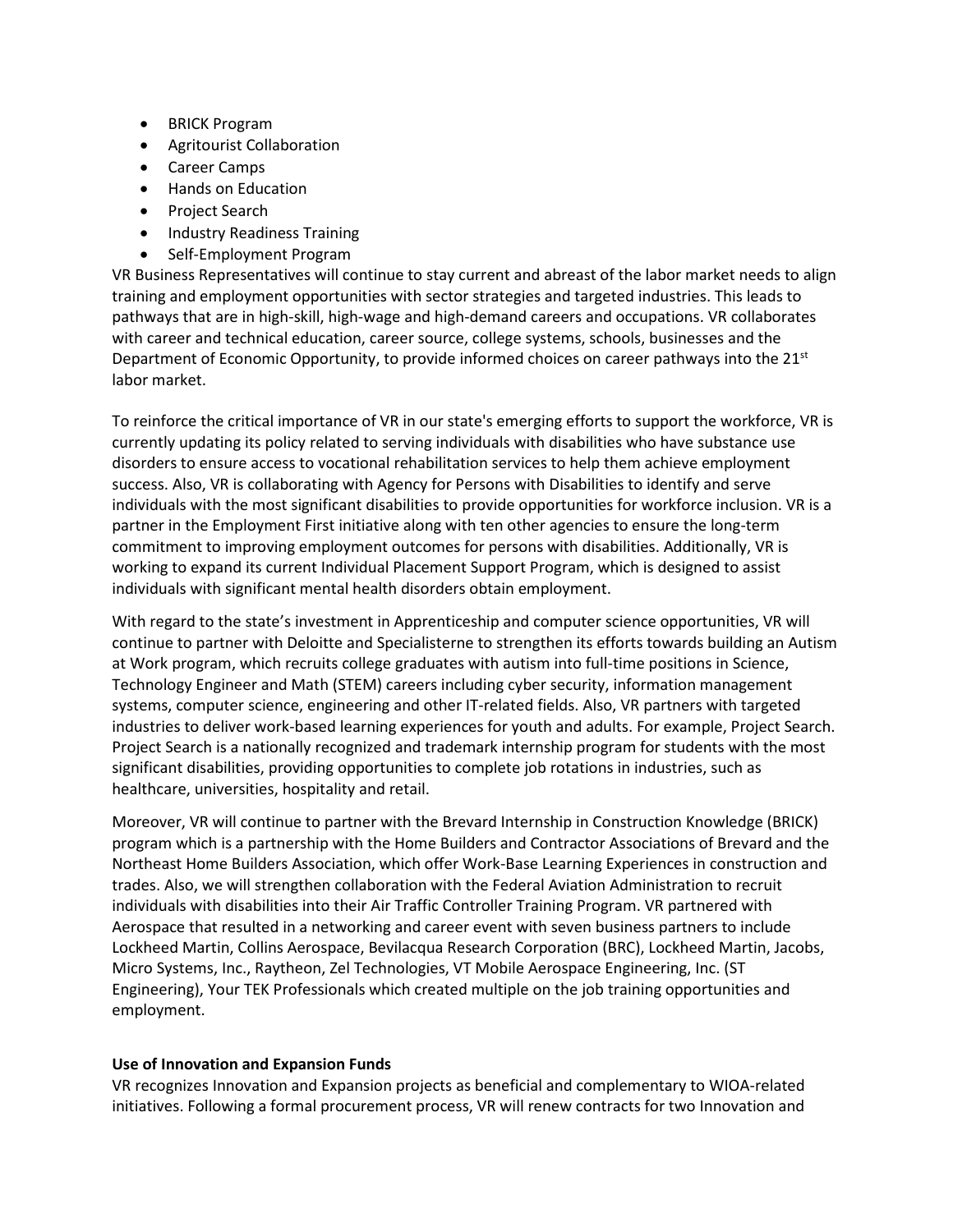Expansion projects, described below. Contracts for the projects run through SFY 2022.

- 1. The Arc-2-Work: a work-skills training program Operated by Arc of Alachua County. The Arc-2- Work program is providing pre-employment training and participation in volunteering positions to high school students and clients of the Arc that will foster employment placement for individuals with unique abilities in Alachua County.
- 2. The Industry Readiness Training (IRT) Program Operated by Brevard Achievement Center. The IRT Program is providing pre-employment training and participation in volunteering positions that will foster employment placement for individuals with unique abilities in Brevard County.

# **Rehabilitation Technology**

Rehabilitation Technology is provided through a contractual agreement with the Center for Assistive, Rehabilitation and Robotics Technologies at the University of South Florida. The program provides rehabilitation technology assessment and evaluation services for VR customers across all stages of the rehabilitation process. Rehabilitation technology includes a range of services and devices that supplement and enhance individual functions. It includes services like job redesign or worksite modifications that improve the work environment.

### **Assistive Technology Services and Devices**

VR sponsors the Alliance for Assistive Services and Technology Project that is directed by the Assistive Technology Advisory Council in accordance with Section 413.407, Florida Statutes. The project provides for the coordination and delivery of appropriate, cost-effective, state-of-the-art assistive technology services and devices on a statewide basis. The Florida Alliance for Assistive Services and Technology, Inc. (FAAST), is a not-for-profit corporation for which the Assistive Technology Advisory Council acts as the board of directors, manages the project and provides administrative and technical support to the council.

FAAST is responsible for administering a low-interest loan authority that provides funding to individuals with disabilities who may be unable to qualify for traditional loans and bank financing to purchase assistive technology devices.

Assistive technology includes both devices and services. A device is any item or piece of equipment used to maintain or improve the functional capabilities of a person with a disability. Many high-tech and lowtech devices are available to help people with disabilities in daily living tasks, communication, education, work and recreation.

### **Expansion and Improvement of Services**

Results gained through the Innovation and Expansion projects described above will contribute to increased employment opportunities for VR customers. In addition to the innovation and expansion projects, VR's strategic plan contains the following initiatives anticipated to expand and improve services to individuals with disabilities:

- Develop and implement all components of the VR Business Relations Program.
- Redesign and implement pre-employment services for transition-age customers.
- Design and implement a program about service alternatives for customers to use in making an informed choice prior to entering subminimum wage employment.
- Design and implement enhancements to the Vendor Profile document for customer use in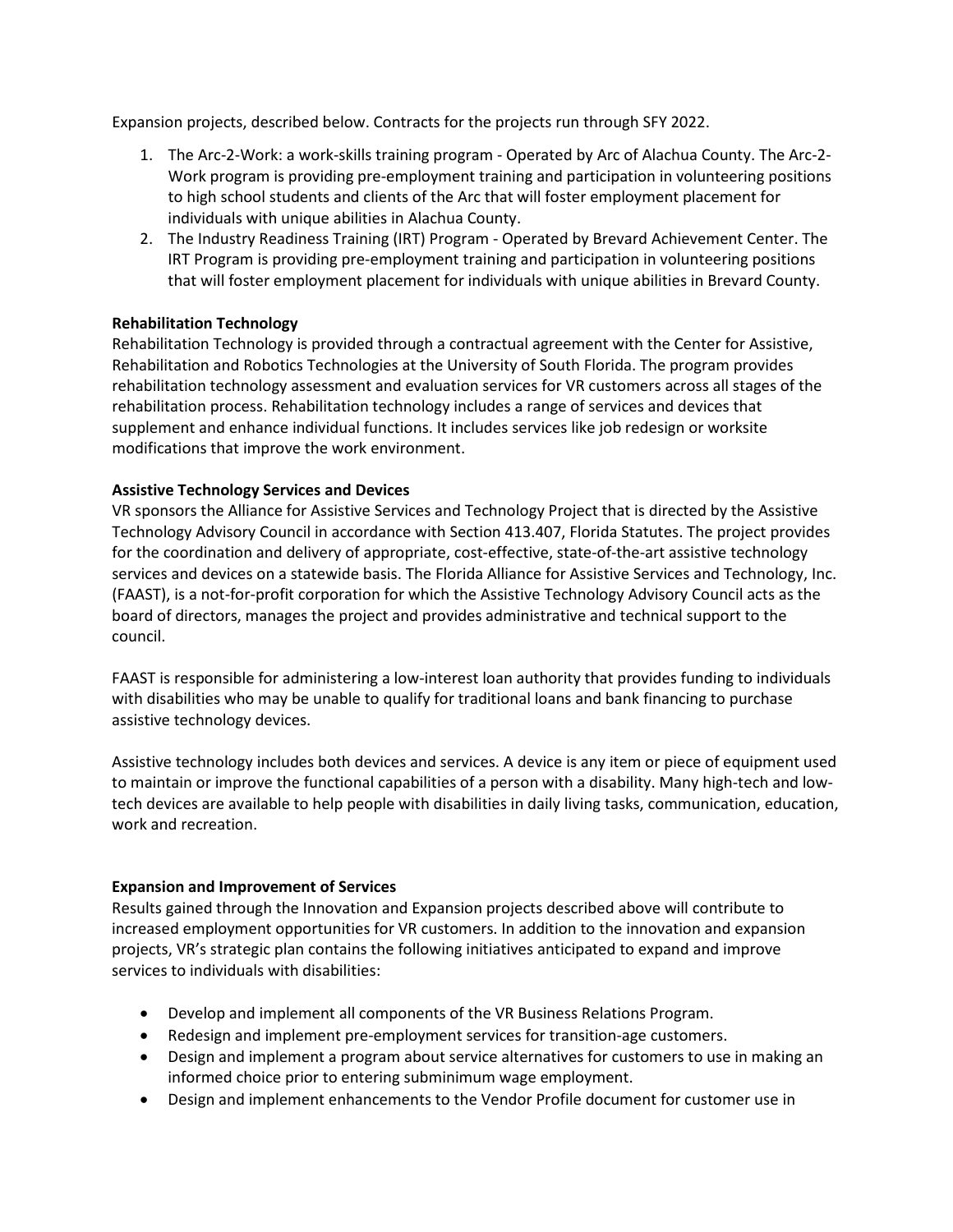making informed choices regarding employment providers.

# **Outreach to Individuals with Disabilities who are Minorities and/or who have been Unserved or Underserved**

VR continues to assess its services to individuals with the most significant disabilities and individuals who may be unserved or underserved, as well as those with the most significant disabilities who may be from minority populations. VR will be completing its next CSNA during FFY2021-22, which will further identify unserved and/ or underserved groups, as well as recommendations for how to better serve these groups. Strategic projects and local-level outreach activities to ensure services to minorities and unserved/ underserved groups include the following:

- Implement all components of the VR Business Relationship Program.
- Redesign and implement pre-employment services for transition-age customers.
- Design and implement a program about service alternatives for customers to use in making an informed choice prior to entering subminimum wage employment.
- Design and implement enhancements to the Vendor Profile document for customer use in making informed choices regarding employment providers.
- Continue to explore partnership opportunities with community/faith-based organizations. Develop contact lists of faith-based and other diverse programs as resources for partnership opportunities.
- Continue to identify outreach activities conducted by VR area offices for underrepresented populations. Conduct outreach in local communities to promote VR as an agency and help individuals with disabilities who are minorities or who may be unserved or underserved to return or remain in the workplace.
- Continue to conduct outreach to migrant and seasonal farmworkers and their families through contracts with community-based organizations and other partners.

Continue to implement activities outlined in the Memorandum of Understanding with the Lower Muscogee Creek Tribe. VR currently collaborates with the Department of Juvenile Justice and Foster Care to ensure access to pre-employment transition services for students with disabilities in institutional settings. VR is in partnership with the Department of Corrections to collaborate on the Adult Re-entry and Employment Strategic Planning Program Grant to identify strategies for connecting re-entry citizens to employment.

### **Improving and Expanding VR Services for Students with Disabilities**

WIOA provides great opportunities for VR to increase transition services and opportunities for youth with disabilities. Increased information and referral to transition age youth is built into WIOA and VR has already begun providing more transition service-related information to youth. Strategies noted below are anticipated to increase opportunities for students with disabilities.

- Continue to offer Work-Based Learning Experiences to all school districts annually. Although VR approaches and offers WBLE partnerships to all school districts in Florida, the partnership is dependent on the individual district's decision to participate. VR has recently hired another transition administrator to ensure that information is provided consistently to all school districts and to coordinate and monitor active and potential WBLE partnerships.
- Continue to provide activities for youth and students designed to assist in developing a concept of work, navigating the community and obtaining work experience during high school. Pre-ETS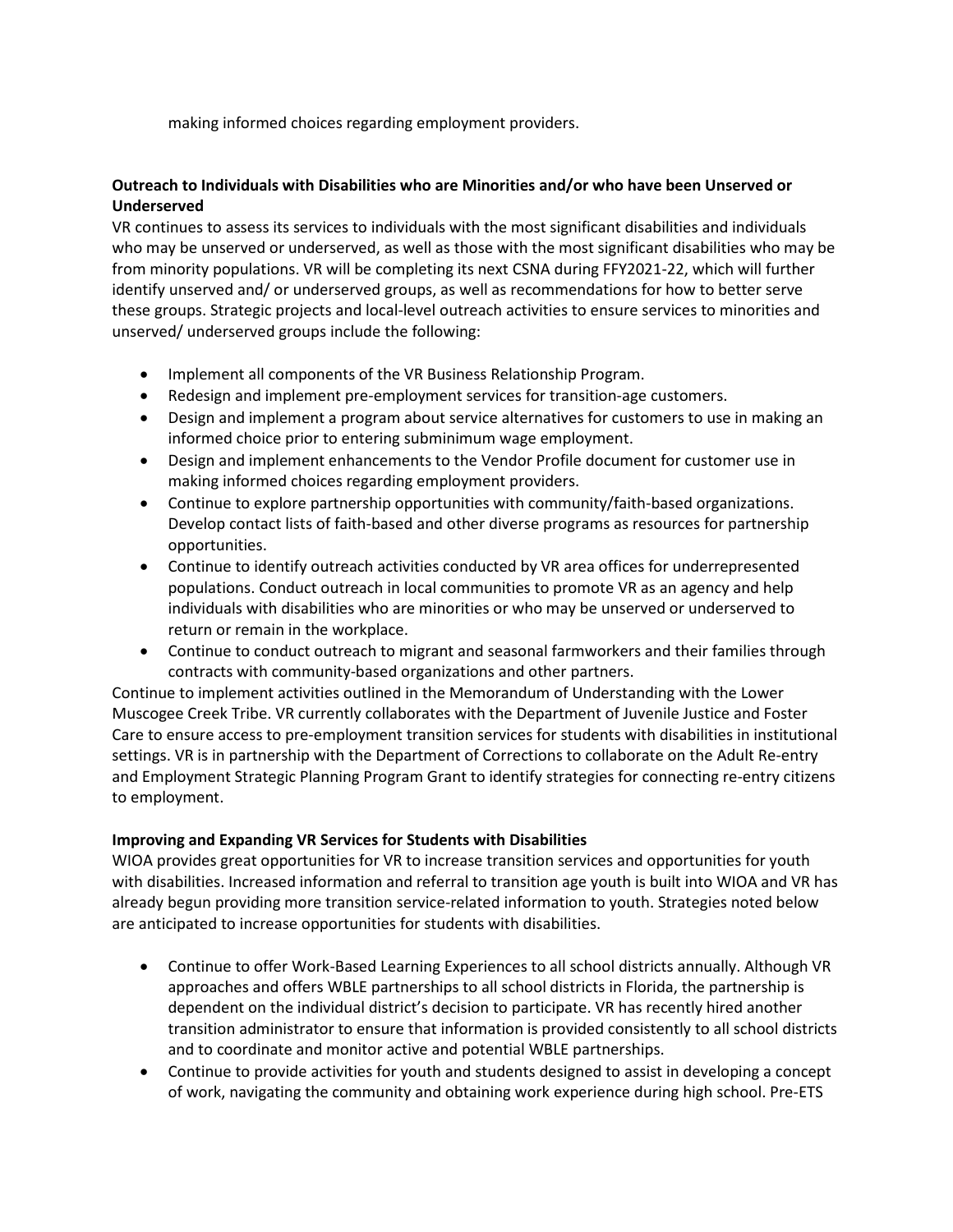include job exploration counseling, work-based learning experiences, career guidance and counseling, work readiness and self-advocacy training and experiential activities such as community-based work experience. Support services include assistive technology and services, transportation and uniforms. Intensive services are designed for those who need additional support with appropriate work behavior, require repetition to acquire skills, build endurance to work and identify the right fit or environment for work. These services include Discovery, Youth Peer Mentoring, Project SEARCH, services provided under Work-Based Learning Experiences with school districts and tuition, books and supplies for postsecondary education programs.

• Additional initiatives are under-way to increase provider capacity and offer more opportunities to youth. These include approval of CareerSource Florida to provide pre-placement services, revision of Certified Business and Technical Assistance Consultants (CBTAC) recertification procedures and increase in CBTAC and Discovery providers. VR partners with Volunteer Florida, Centers for Independent Living, Florida ARC and High School High Tech to offer more OJT and community work experiences.

#### **Improving Community Rehabilitation Programs**

VR assesses its business processes and organizational capacity on an ongoing basis to make consistent improvements. Results of the FFY 2018-19 Comprehensive Statewide Needs Assessment CSNA) indicate a need to develop service providers in the rural areas of the state, particularly providers for supported and customized employment, as well as providers that are skilled in working with individuals with the most significant disabilities. The CSNA also identified a need to develop providers that can sign and have experience working with Deaf individuals.

VR has increased its number of registered CRPs from 154 in 2017 to 342, as of January 2021. Each new provider went through stringent vetting, including background screening, and attended mandatory onboarding before being approved to deliver services. VR's Bureau of Vendor and Contracted Services continues to engage service providers on a quarterly basis through face-to-face meetings, area- wide provider trainings and Provider Engagement Conference Calls.

Recognizing the need to develop a service delivery model that would allow the flexibility and creativity necessary to better serve our customers, a cross-functional team of VR staff worked together to develop a new service delivery model and rate structure. This new structure incentivizes better outcomes, such as higher pay; allows for payment sooner in the process; incorporates Individual Placement Services; and creates distinct Pre-ETS benchmarks. The new model has been shared with stakeholders, including all current service providers. The response has been overwhelmingly positive.

VR is also in the process of developing an e-referral system that will allow service providers to receive referrals and bill for services electronically. The new system will replace multiple standalone systems, thereby streamlining the process and relieving some of the undue administrative burden currently felt by our providers. VR implemented the new e-referral system in February 2021.

#### **Strategies to Improve the Performance Related to Goals, Priorities and Performance Indicators**

### **Figure 9.05 Federal Standards and Indicators**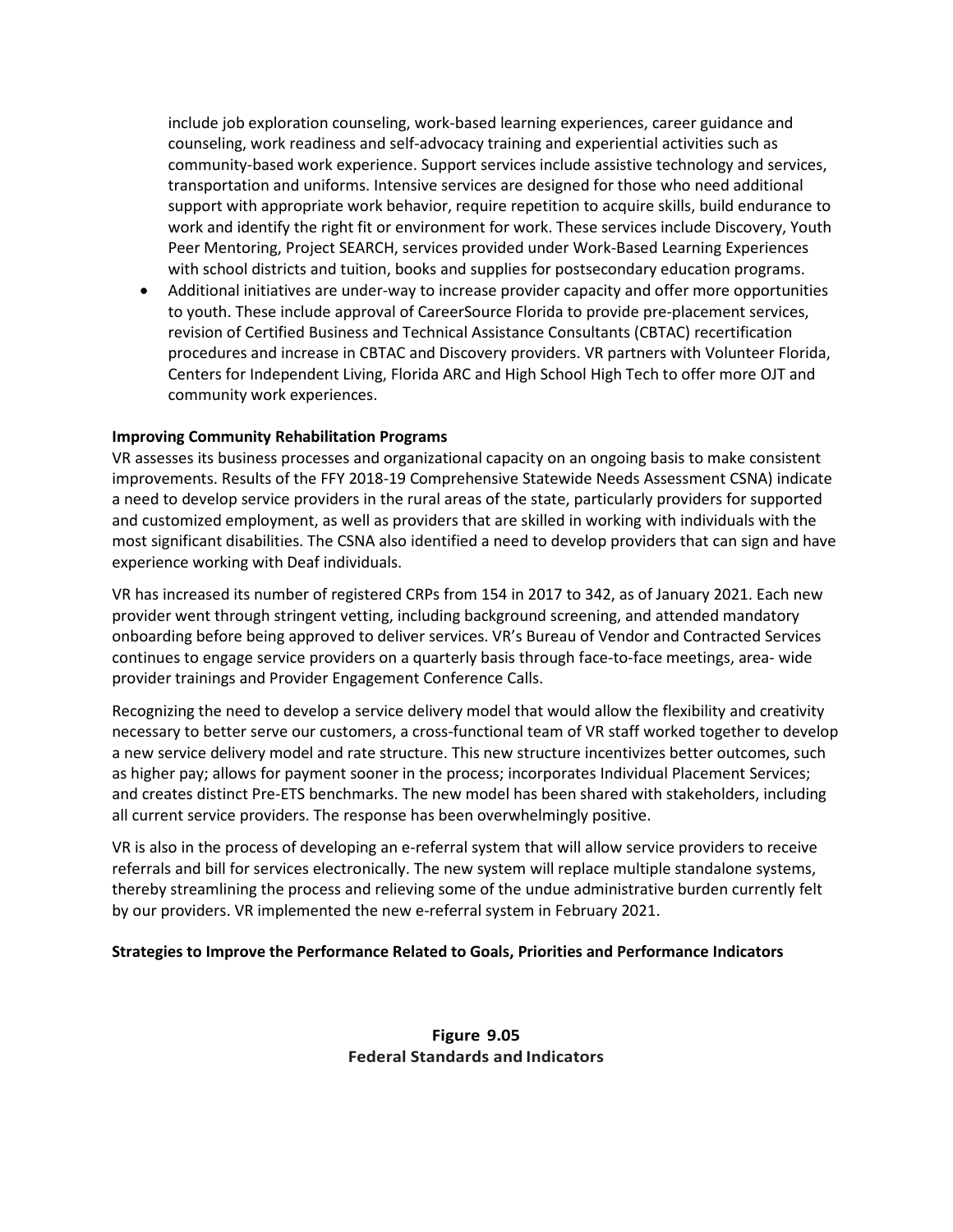| <b>Federal Performance Indicators and Targets</b>                                             | <b>Actual Performance</b><br>(PY 20) | <b>Previous</b><br>(PY 19) |
|-----------------------------------------------------------------------------------------------|--------------------------------------|----------------------------|
| <b>Indicator 1.1:</b> Change in Employment Outcomes<br>(RSA Target: Increase over prior year) | $-335$                               | $+265$                     |
| <b>Indicator 1.2: Percent of Employment Outcomes</b><br>(RSA Target: 55.8%)                   | 38.54%                               | 37.9%                      |
| <b>Indicator 1.3: Competitive Employment Outcome (Primary)</b><br>(RSA Target: 72.6%)         | 73.35%                               | 96.94%                     |
| <b>Indicator 1.4:</b> Significance of Disability (Primary)<br>(RSA Target: 62.4%)             | 90.07%                               | 92.56%                     |
| <b>Indicator 1.5: Earnings Ratio (Primary)</b><br>(RSA Target: 52%)                           | 57.75%                               | 55%                        |
| Indicator 1.6: Self-Support<br>(RSA Target: 53%)                                              | 47.80%                               | 54.53%                     |
| <b>Indicator 2.1: Ratio of Minority to Non-Minority Service</b><br>Rate<br>(RSA Target: 80%)  | 97.95%                               | 94%                        |

VR collaborates with partners at the state and local levels to maximize employment services for people with disabilities. VR anticipates that the following projects will have a positive impact on program performance.

- Support employers and community partnerships through the Business Relations program.
- Expand the Youth Peer Mentoring pilot to all VR areas.
- Provide Career Counseling / Information and Referral services to individuals participating in subminimum wage employment. Due to the positive response to CCIR services, VR is developing an orientation and follow-up process for CCIR service recipients who expressed interest in VR services.
- Assist customers in making informed choices about employment providers through the use of the Service Provider Choice Directory.
- Redesign and implement pre-employment services for transition-age customers.
- Implement additional mental health training for counselors and develop transitional employment, Individual Placement and Support and peer specialist models to improve success with individuals with severe and persistent mental illness.
- Expand the capacity for providing Discovery and Customized Employment services.
- Establish additional casework quality assurance review practices to validate data entry.
- Continue data validation practices to detect errors prior to reporting.
- Expand the use of Benefits Planning services for Social Security recipients that will promote selfsupport. Purchase these services when not available from SSA.
- Expand data validation practices to decrease the number of cases reported as enrolled in an education or training program.
- Perform quality assurance reviews to increase the number of skill gains recorded in case files.
- Conduct staff training that focuses on thorough evaluation of cases before reporting enrollment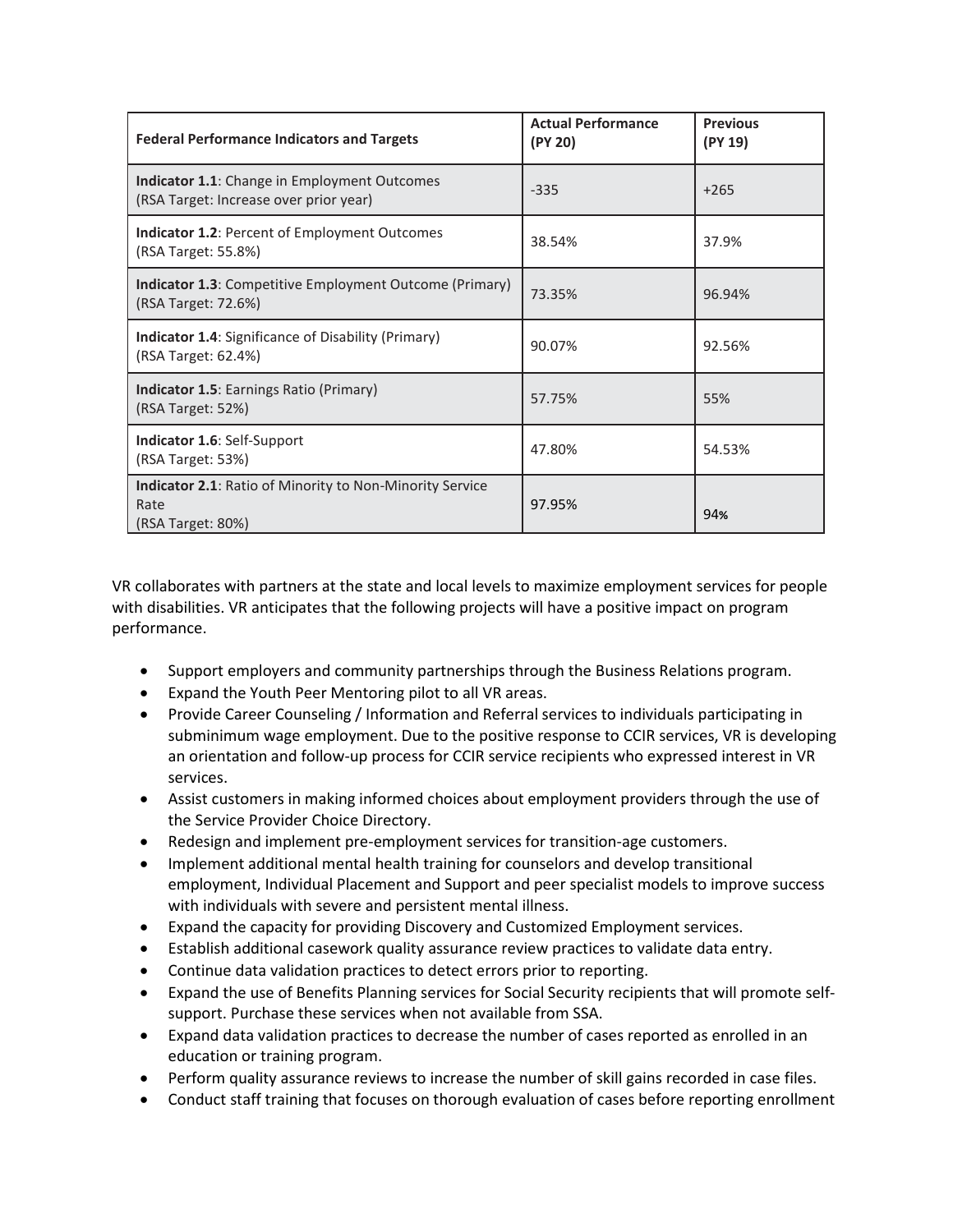along with diligent follow-up and consistent case documentation practices.

• Improve case management system architecture to increase data quality surrounding enrollments in education and training programs.

**Strategies for the Statewide Workforce Investment System to Assist Individuals with Disabilities** WIOA presents requirements and opportunities for VR to strengthen its partnership with entities of the Statewide Workforce Development System. In addition to requirements outlined in WIOA, the following strategies will increase partnerships with the statewide workforce development system to further help job seekers with disabilities.

- Continue implementation of WIOA with other core programs, including the design of the onestop career center system and integrated performance accountability system.
- Collaborate with and offer training to CareerSource Florida and Employment Networks to provide services.
- Continue area directors' and representatives' participation on the local Workforce Boards.
- Continue to promote VR's presence in CareerSource Florida through co-location of VR units in One-Stop Career Centers, employees being out-stationed and/or through regular visits by VR employees to One-Stop Career Centers.
- Develop a network of qualified benefits planners to augment the SSA contracts for Work Incentives Planning and Assistance (WIPA) program services. SSA contracted networks are insufficient in quantity and they have reprioritized their service population so that ticketholders, youth and SSI/ SSDI beneficiaries who are not yet working or ready to work are in last place. VR believes benefits planning must be provided early to families and youth and will purchase these services when not available through SSA capacity.

### **Equitable Access**

Since 2013, VR has made great progress in accommodation and access to services for individuals who are deaf or hard of hearing. Specific accomplishments include completion of revised best practices guides for services and communication, as well as hiring a specialized consultant in the field of deafblindness to develop best practices, provide consultation, training and advocacy with stakeholders involved in these cases.

Key administrators from VR and DBS held monthly meetings to revise and update the Memorandum of Agreement, develop strategies, discuss training needs, create informational guides needed by both agencies for this population and provide case consultation. Additional VR strategies and activities to increase equal access to individuals requesting services are as follows:

- Develop a comprehensive safety plan for monitoring VR facilities statewide. Specific components include a process for reporting defective/unsafe working conditions, safety and facilities management training for area staff, a move manual, a statewide safety manual, statewide first aid information, furniture inspection instructions and a facility security/building access policy at HQ.
- Continue to use interpreters and translators and VR's online resources as well as the websites of other partners and stakeholders (where permitted) to reach underserved populations and increase communication with customers.
- Offer reasonable accommodations to give equal access to services and make sure materials and other program information are available in English, Spanish and Haitian-Creole for various agencies, employers, churches, community leaders, health clinics and other settings.
- Continue to assign counselors and consultants to serve specialized populations, such as the deaf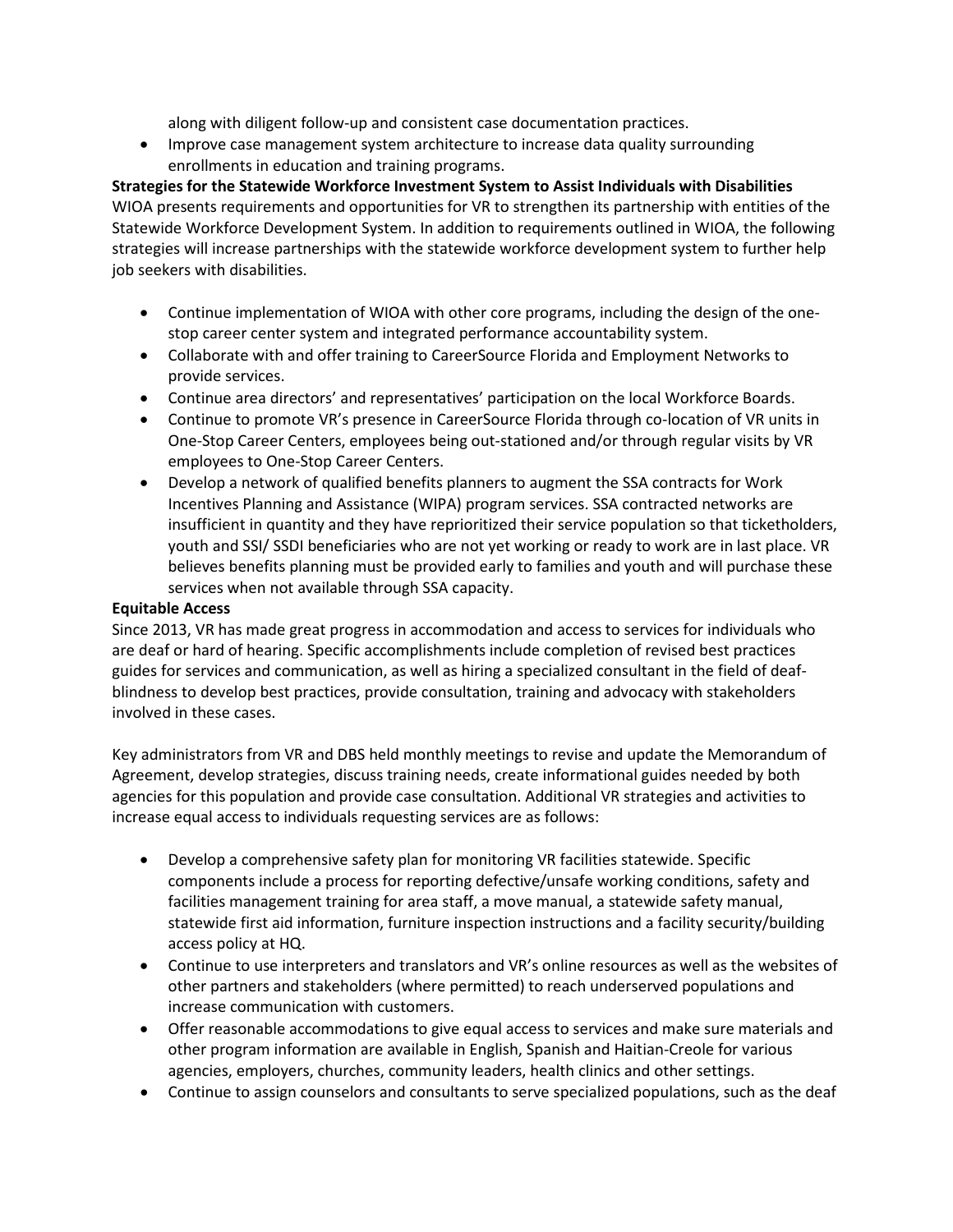and hard-of-hearing, transition students, mental health customers and brain and spinal cord injury customers.

• Collaborate with CareerSource Florida and other One-stop system partners to implement universal design principles into the workforce development system's facilities and operations, with the intent to include universal design as a separate component of the One-stop career center certification process.

**(p) Evaluation and Reports of Progress**

VR, in collaboration with the Florida Rehabilitation Council (FRC), established four strategic goals for FFY 2019. These goals and priorities were developed based on an analysis of VR's performance on the federal standards and indicators, the preliminary results of the statewide needs assessment and input from customers, providers and other stakeholders.

The following section provides VR's evaluation and report of progress towards achieving its strategic goals.

### **Review of Current Goals, Objectives and Strategies**

### **Goal 1. Enhance employment opportunities through individualized services to meet workforce demands and improve the lives of individuals with disabilities**.

### **Objective 1.1** Expand service delivery options.

**Strategy 1.1.1** Enhance services for individuals with the most significant disabilities to assist them to avoid, or transition from, subminimum wage employment, by expanding service delivery options with the goal of competitive, integrated employment, such as supported employment, CCIR, customized employment and Discovery.

**Strategy 1.1.2** Enhance services for individuals with severe psychiatric disabilities by expanding Individual Placement and Support to additional areas via strengthened partnerships.

**Strategy 1.1.3** Strengthen the Business Relations program, including implementation of technical assistance provided by WINTAC.

### **Performance Measures**

- Customer satisfaction survey results
- Increased employment outcomes
- Increased business engagement and retention

### **Actual Performance:**

### **Measure of Success : Customer Satisfaction Survey Results**

| <b>Measure</b>                               | PY 18 - 19 | PY 19 - 20 |
|----------------------------------------------|------------|------------|
| Overall satisfaction with VR                 | 82.0%      | 81.4%      |
| Overall satisfaction - closed successfully   | 89.6%      | 90.9%      |
| Overall satisfaction - closed unsuccessfully | 68.9%      | 70.4%      |
| Satisfaction with services                   | 82.0%      | 81.3%      |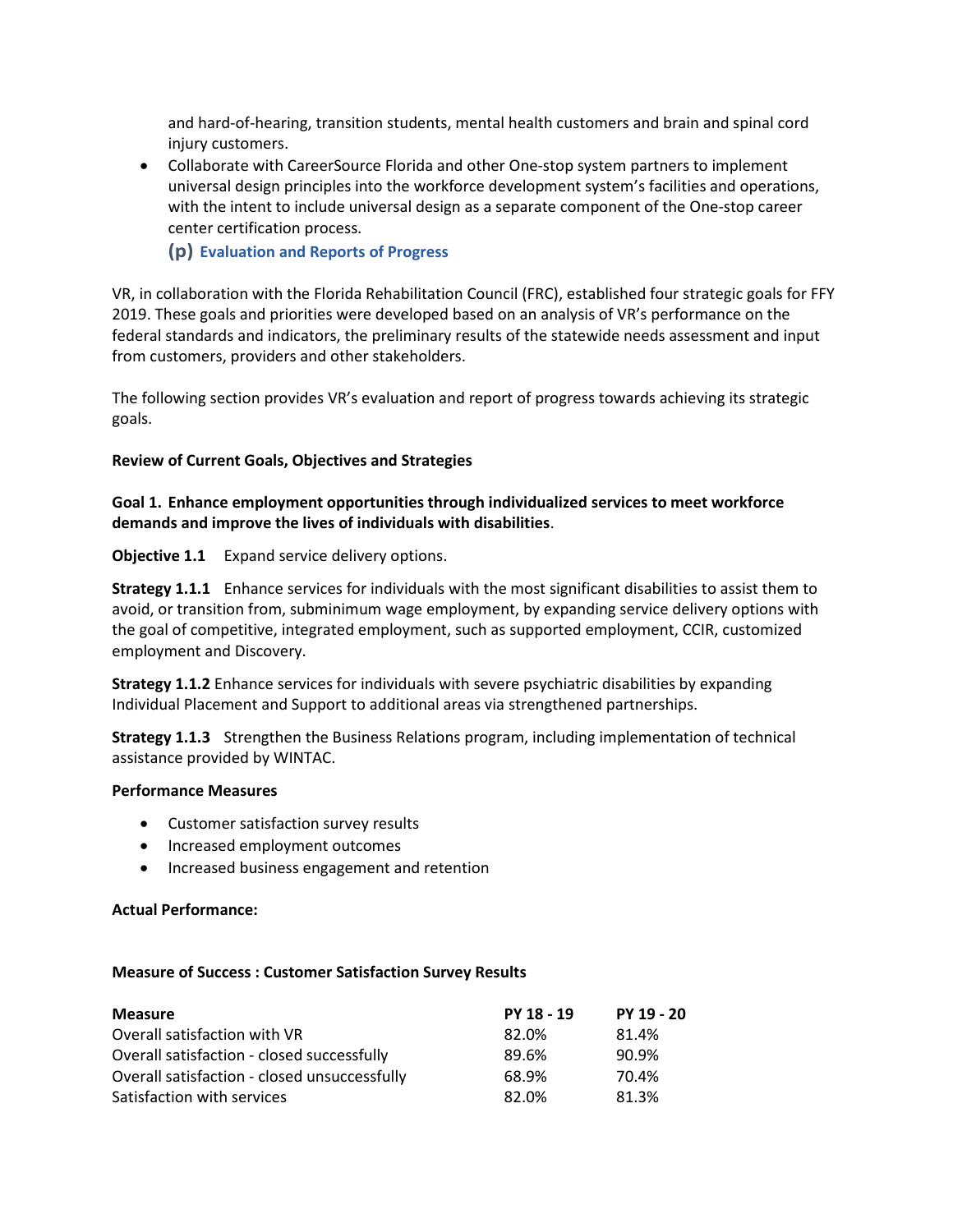| Satisfaction with services - closed successfully    | 87.9% | 88.9% |
|-----------------------------------------------------|-------|-------|
| Satisfaction with services - closed unsuccessfully  | 63.2% | 66.7% |
| Choice of services                                  | 85.0% | 84.1% |
| Choice of services - closed successfully            | 91.4% | 88.9% |
| Choice of services - closed unsuccessfully          | 77.7% | 75.3% |
| Choice of service providers                         | 83.1% | 82.2% |
| Choice of service providers - closed successfully   | 88.0% | 89.3% |
| Choice of service providers - closed unsuccessfully | 73.6% | 72.2% |
| Information about choices                           | 84.8% | 83.2% |
| Information about choices - closed successfully     | 89.6% | 90.1% |
| Information about choices - closed unsuccessfully   | 73.6% | 76.7% |

| <b>Measure of Success: Increased employment outcomes.</b> |            |            |                 |
|-----------------------------------------------------------|------------|------------|-----------------|
| <b>Measure</b>                                            | PY 18 - 19 | PY 19 - 20 | PY 20 - 21      |
| Second quarter employment rate                            | 47%        | 53.8%      | 48.6%           |
| Median monthly earnings                                   | \$3,459    | \$3,626    | \$3,750         |
| Measurable skill rate                                     | 3.6%       | 15.7%      | 28.2%           |
| Number of employment outcomes                             | 5,924      | 5,389      | 5,055           |
| <b>Measure of Success: Increased provider capacity</b>    |            |            |                 |
| <b>Measure</b>                                            | PY 18 - 19 | PY 19 - 20 | <b>PY 20-21</b> |
| Discovery/Customized Employment                           | 135        | 126        | 110             |
| <b>CBTAC</b>                                              | 36         | 37         | 44              |
| Project SEARCH                                            | 36         | 38         | 46              |
| Schools doing WBLE                                        | 32         | 32         | 47              |
| Schools in STAR                                           | 64         | 73         | 73              |
| Peer Mentoring                                            | 36         | 43         | 43              |
| Supported Employment                                      | 249        | 251        | 251             |

**Objective 1.2** Improve communication with customers.

**Strategy 1.2.1** Update publications and brochures to be more informative and user-friendly.

**Strategy 1.2.2** Revise VR's website for ease of use, clarity of information and accessibility.

**Strategy 1.2.3**. Implement a data-driven case review process to verify that contact timeframes are adhered to.

#### **Performance Measures:**

- Improved customer satisfaction survey results
- Reduced number of "no contact" closures
- Increased employment outcomes
- Reduced number of valid communication complaints made to the Ombudsman Unit

#### **Actual Performance**: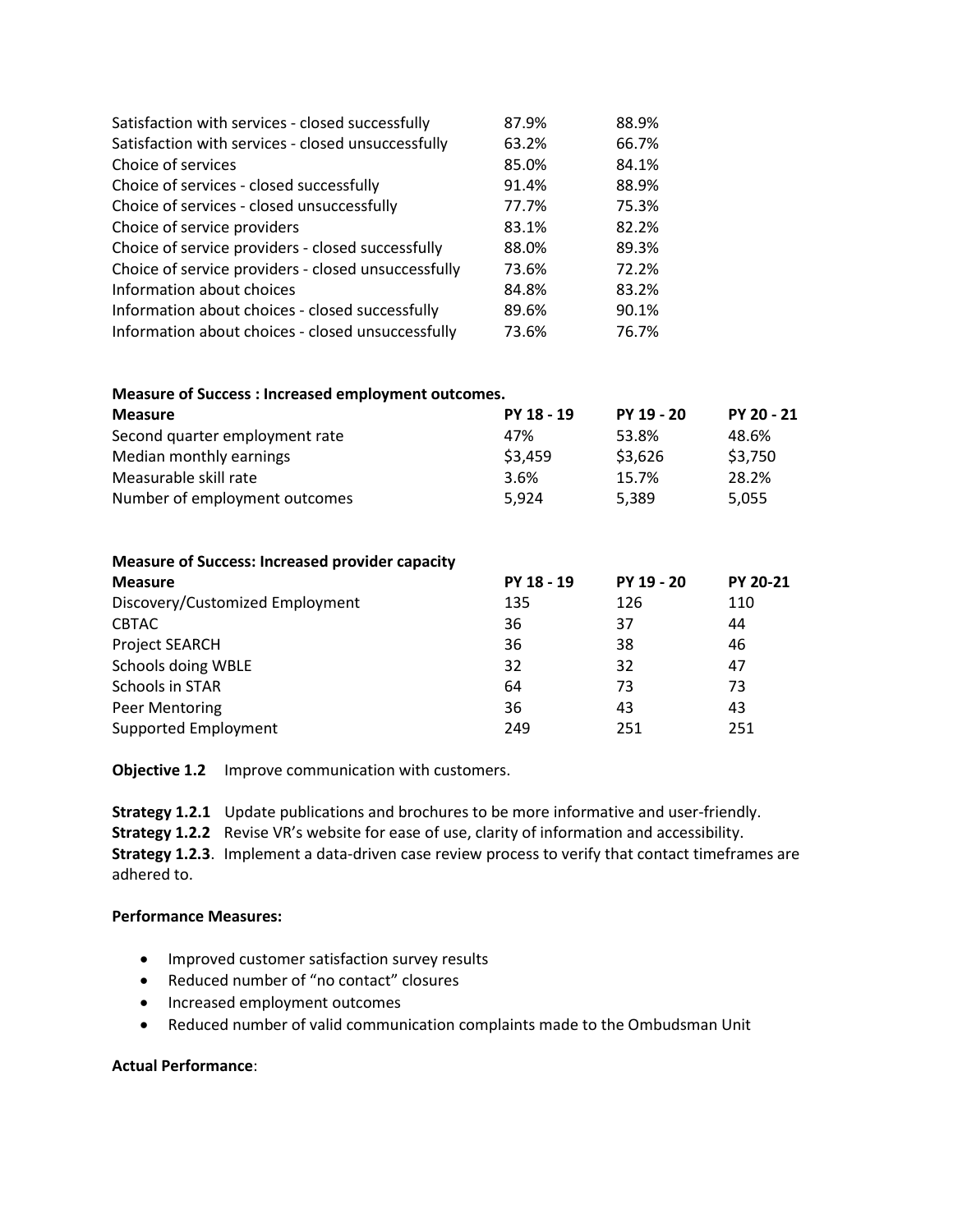#### **Measure of Success: Improved Customer Satisfaction Survey Results**

| <b>Measure</b>                                      | <b>PY 18-19</b> | PY 19-20 |
|-----------------------------------------------------|-----------------|----------|
| Time for VRC to respond                             | 78.1%           | 77.9%    |
| Time for VRC to respond - closed successfully       | 86.1%           | 85.2%    |
| Time for VRC to respond - closed unsuccessfully     | 68.9%           | 70.6%    |
| Problems with communication                         | 51.5%           | no data  |
| Problems with communication - closed successfully   | 47.7%           | no data  |
| Problems with communication - closed unsuccessfully | 58.6%           |          |
| Ease of contacting VRC                              | 82.9%           | 82.5%    |
| Ease of contacting VRC - closed successfully        | 88.3%           | 86.2%    |
| Ease of contacting VRC - closed unsuccessfully      | 73.0%           | 77.6%    |
| Customer believes case was closed                   |                 |          |
| because of lack of communication                    | 24.0%           | 28%      |

### **PY 18 - 19 PY 19 - 20**

**Measure of Success : Reduced number of "no contact" closures**

| <b>Measure</b>        | PY 18 - 19 | PY 19 - 20PY 2021 |     |
|-----------------------|------------|-------------------|-----|
| "No contact" closures | 31.0%      | 28.3%             | 30% |

**Goal 2. Increase organizational effectiveness by reducing complexity, streamlining processes and encouraging a flexible, supportive workplace culture.**

**Objective 2.1** Streamline internal systems/processes.

**Strategy 2.1.1** Simplify service delivery by creating a new electronic referral system that manages referrals to providers, documentation of services provided and payment processes.

**Strategy 2.1.2** Implement a new case management system that streamlines case documentation, accountability and reporting.

#### **Performance Measures**:

- Reduced turnover rates
- Improved Climate Survey results
- Increased employment outcomes

#### **Actual Performance**:

#### **Measure of Success : Reduced Turnover Rate**

| <b>Measure</b> | PY 18 - 19 | PY 19 - 20 | PY 20-21 |
|----------------|------------|------------|----------|
| Turnover rate  | 34.8%      | 29.9%      | 23%      |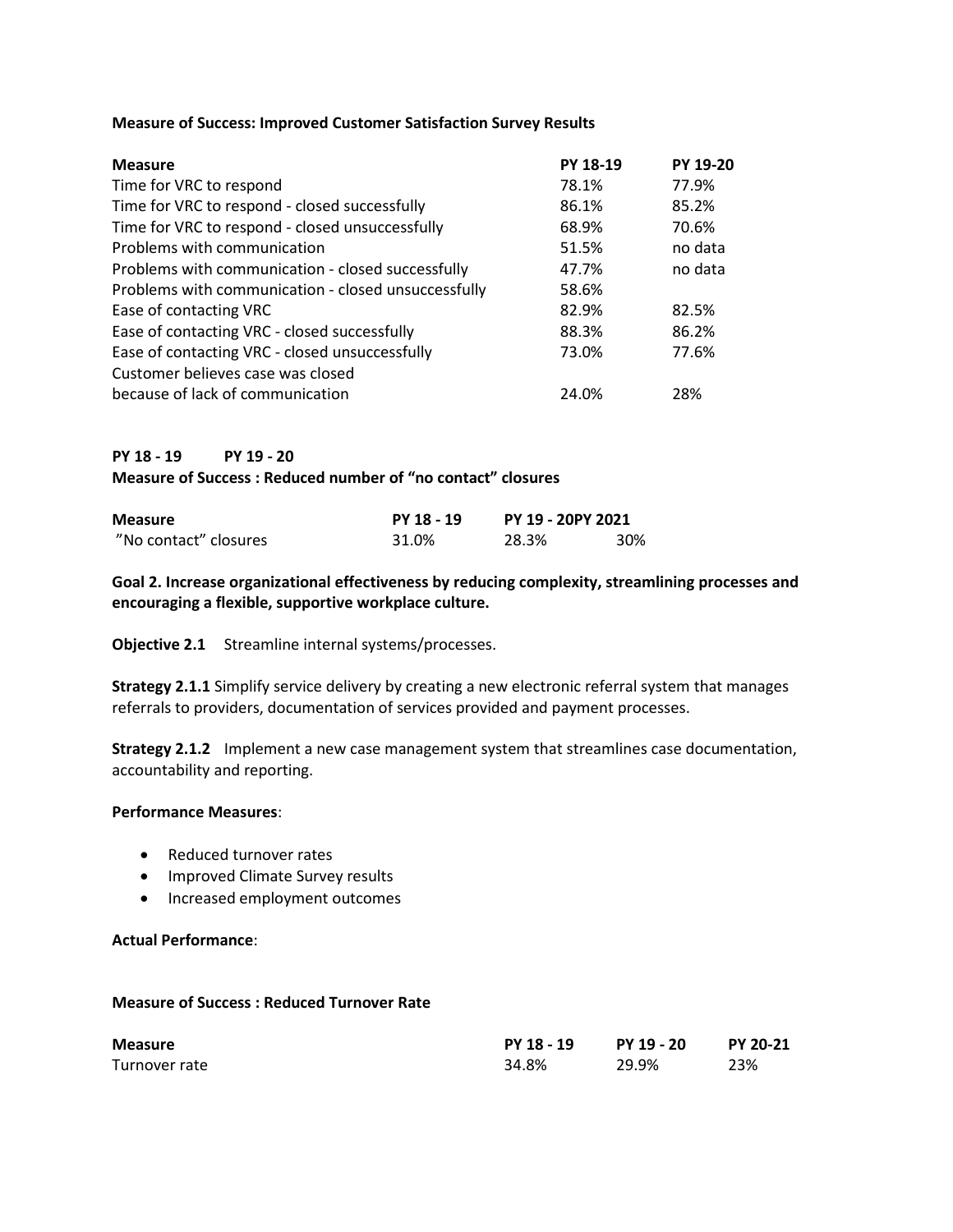#### **Measure of Success : Improved Climate Survey Results**

| <b>Measure</b>         | PY 18 - 19 | <b>PY 20-21</b> |
|------------------------|------------|-----------------|
| Workload is manageable | 64.8%      | 67.29%          |

#### **Measure of Success : Increased employment outcomes.**

| <b>Measure</b>                 | PY 18 - 19 | PY 19 - 20 | PY 20 - 21 |
|--------------------------------|------------|------------|------------|
| Second quarter employment rate | 47%        | 53.8%      | 48.6%      |
| Median monthly earnings        | \$3,459    | \$3,626    | \$3,750    |
| Measurable skill rate          | 3.6%       | 15.7%      | 28.2%      |
| Number of employment outcomes  | 5.924      | 5,389      | 5,055      |

**Objective 2.2** Enhance availability and use of data.

**Strategy 2.2.1** Improve data integrity by continuing to incorporate internal controls for data collection and reporting.

**Strategy 2.2.2** Continue to improve ease of access to data to facilitate data-driven decision-making.

#### **Performance Measures**:

- Increased compliance with statutory requirements
- Reduced number of errors in data collection and reporting

#### **Actual Performance:**

#### **Measure of Success : Increased compliance with statutory requirements**

| <b>Measure</b>               | PY 18 - 19 | PY 19 - 20 | <b>PY 20-</b> |
|------------------------------|------------|------------|---------------|
| 21                           |            |            |               |
| Compliance rate with 60 days | 97%        | 98.6%      | 98.92%        |
| Compliance rate with 90 days | 93%        | 97.3%      | 98.8%         |

### **Goal 3. Stabilize the VR workforce through improved quality of life for staff.**

**Objective 3.1** Develop the capacity of existing resources.

**Strategy 3.1.1** Increase the availability and quality of training for all staff and all positions.

**Strategy 3.1.2** Evaluate positions, roles and organization of staff to maximize effectiveness and efficiency, including simplifying responsibilities via technical assistance from WINTAC.

#### **Performance Measures:**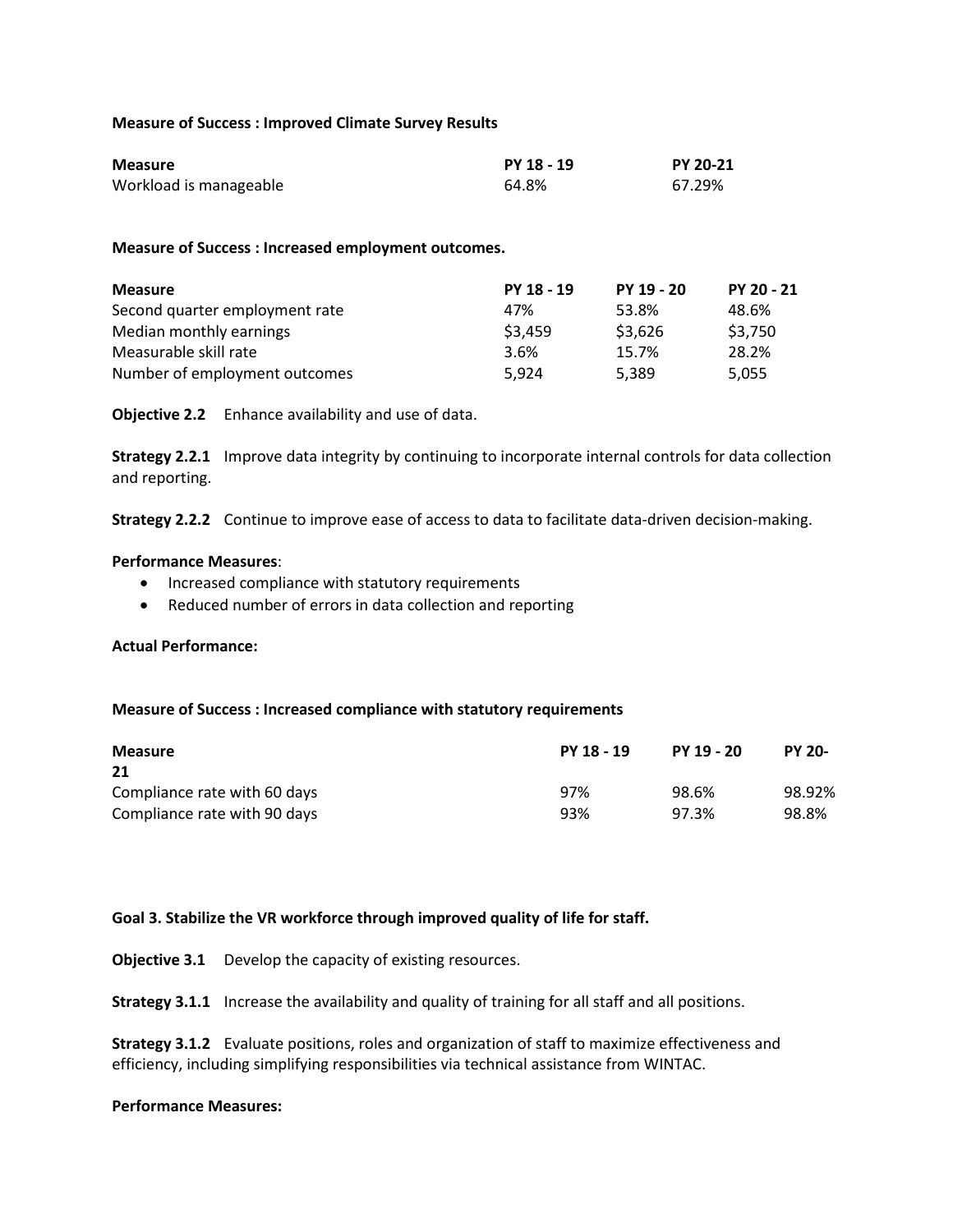- Reduced turnover rates
- Improved Climate Survey results
- Improved employment outcomes

#### **Actual Performance:**

#### **Measure of Success: Reduced Turnover Rate**

| <b>Measure</b> | PY 18 - 19 | PY 19 - 20 | <b>PY 20-21</b> |
|----------------|------------|------------|-----------------|
| Turnover rate  | 34.8%      | 29.9%      | 23%             |

#### **Improved Climate Survey Results**

| <b>Measure</b>                             | PY 18 - 19 | <b>PY 20-21</b> |
|--------------------------------------------|------------|-----------------|
| Satisfied with in-house training.          | 72.06%     | 70.39%          |
| Someone at work encourages my development. | 83.8%      | 82.64%          |
| I am provided with opportunities for       |            |                 |
| growth and development.                    | 71.5%      | 73.64%          |

#### **Measure of Success: Increased employment outcomes.**

| <b>Measure</b>                 | PY 18 - 19 | PY 19 - 20 | PY 20 - 21 |
|--------------------------------|------------|------------|------------|
| Second quarter employment rate | 47%        | 53.8%      | 48.6%      |
| Median monthly earnings        | \$3,459    | \$3,626    | \$3,750    |
| Measurable skill rate          | 3.6%       | 15.7%      | 28.2%      |
| Number of employment outcomes  | 5.924      | 5,389      | 5,055      |

**Objective 3.2** Incentivize high quality performance.

**Strategy 3.2.1**. Explore options for improving compensation for staff members.

#### **Performance Measures**:

- Reduced turnover rates
- Improved Climate Survey results

# **Actual Performance:**

#### **Measure of Success: Reduced Turnover Rate**

| <b>Measure</b> | PY 18 - 19 | PY 19 - 20 | <b>PY 20-21</b> |
|----------------|------------|------------|-----------------|
| Turnover rate  | 34.8%      | 29.9%      | 23%             |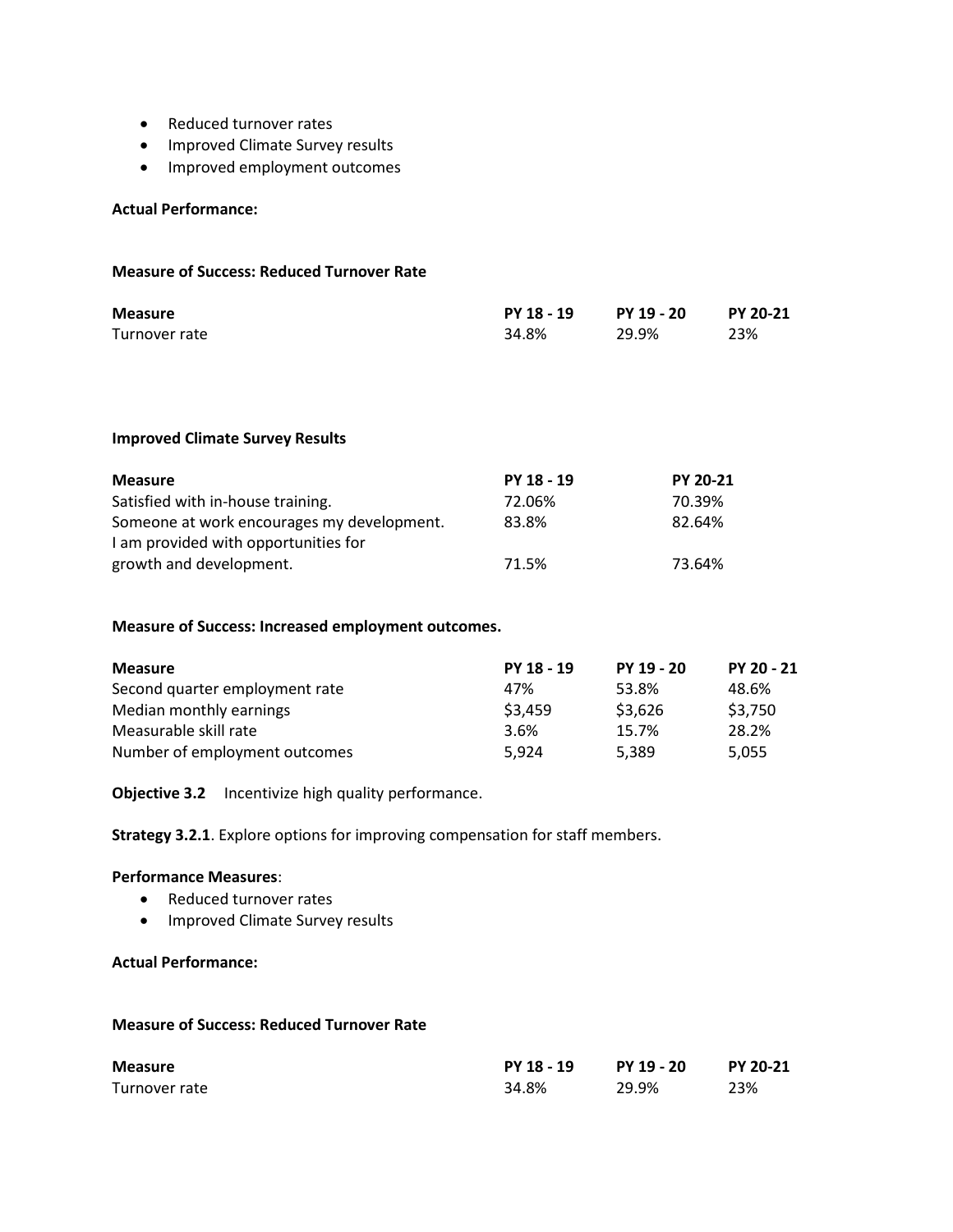#### **Measure of Success : Improved Climate Survey Results**

| <b>Measure</b>                             | PY 18 - 19 | <b>PY 20-21</b> |
|--------------------------------------------|------------|-----------------|
| I work a second job for additional         |            |                 |
| income to support family or pay off debt.  | 87.5%      | 88.30%          |
| The salary and benefits I receive are fair |            |                 |
| compensation for my job duties.            | 33.3%      | 32.25%          |

### **Goal 4. Maximize engagement with partners to enhance access to services for improved service delivery.**

**Objective 4.1** Document and implement partnerships.

**Strategy 4.1.1**. Continue to facilitate effective partnerships with CareerSource Florida, and its local boards, by collaborating on and implementing memorandums of understanding and infrastructure funding agreements to streamline services for job seekers and businesses.

**Strategy 4.1.2.** Continue to facilitate effective partnerships with state and local education agencies by collaborating on and implementing mechanisms to streamline services for students with disabilities.

**Strategy 4.1.2**. Continue to facilitate effective partnerships with state agencies that serve individuals with developmental and/or mental health disabilities by collaborating on and implementing mechanisms to streamline services for students with disabilities.

### **Performance Measures**:

- Increased number of individuals served via partnerships
- Increased employment outcomes

### **Actual Performance:**

#### **Measure of Success : Increased employment outcomes.**

| <b>Measure</b>                 | PY 18 - 19 | PY 19 - 20 | PY 20 - 21 |
|--------------------------------|------------|------------|------------|
| Second quarter employment rate | 47%        | 53.8%      | 48.6%      |
| Median monthly earnings        | \$3,459    | \$3,626    | \$3,750    |
| Measurable skill rate          | 3.6%       | 15.7%      | 28.2%      |
| Number of employment outcomes  | 5.924      | 5.389      | 5.055      |

### **Measure of Success : Increased number of individuals served via partnerships.**

| <b>Measure</b>                           | PY 18 - 19 | $PY 19 - 20$ | <b>PY 20-21</b> |
|------------------------------------------|------------|--------------|-----------------|
| # receiving Job Exploration Counseling   | 7.234      | 6.557        | 2.378           |
| # receiving WBLE                         | 2.533      | 3.431        | 4.643           |
| # receiving Workplace Readiness Training | 1.326      | 1.514        | 3.258           |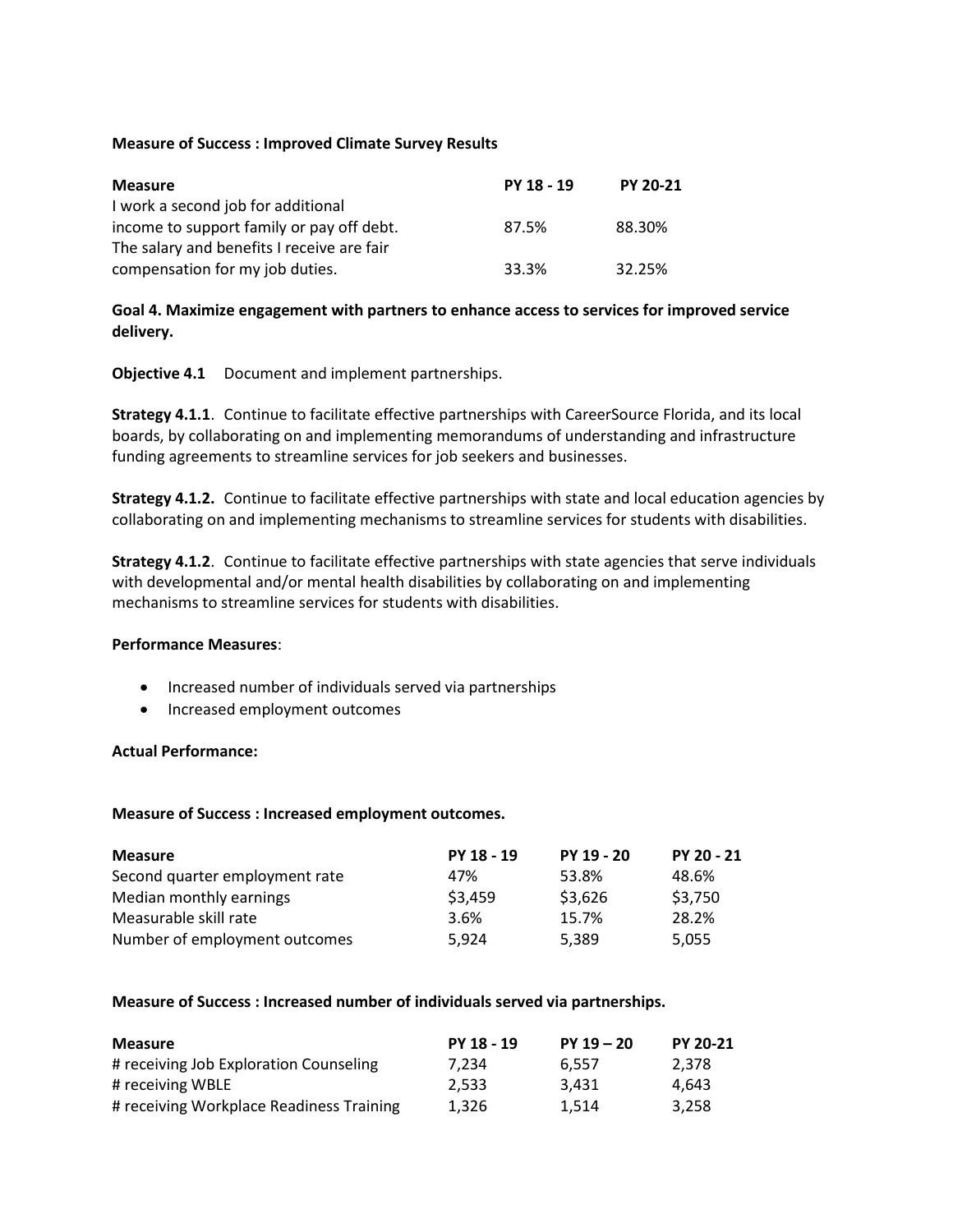| # receiving Instruction in Self-Advocacy | 478   | 1,078          | 2,301 |
|------------------------------------------|-------|----------------|-------|
| # receiving Graduate College/            |       |                |       |
| <b>University Training</b>               | 29    | 20             | 30    |
| # receiving Four-Year College or         |       |                |       |
| <b>University Training</b>               | 3,057 | 3,108          | 2,918 |
| # receiving Junior or                    |       |                |       |
| <b>Community College Training</b>        | 1,593 | 1,440          | 1,098 |
| # receiving Occupational or              |       |                |       |
| <b>Vocational Training</b>               | 1,097 | 850            | 612   |
| # receiving On-the-Job Training          | 1,762 | 2,483          | 1,931 |
| # receiving Basic Remedial/              |       |                |       |
| <b>Literacy Training</b>                 | 147   | 113            | 69    |
| # receiving Job Readiness Training       | 35    | 71             | 69    |
| # receiving Miscellaneous Training       | 1,155 | 1,509          | 601   |
| # receiving Job Search Assistance        | 3,019 | 3,393          | 2,606 |
| # receiving Job Placement Assistance     | 4,100 | 3,973          | 3,292 |
| # receiving Short Term Job Supports      | 64    | 68             | 77    |
| # receiving Supported Employment         |       |                |       |
| <b>Services</b>                          | 2,013 | 2,069          | 1,800 |
| # receiving Benefits Counseling          | 2,542 | 2,719          | 1,310 |
| # receiving Customized Employment        |       |                |       |
| <b>Services</b>                          | 4,748 | 4,121          | 3,242 |
| # receiving Transportation               | 5,390 | 4,837          | 1,378 |
| # of customers receiving Rehabilitation  |       |                |       |
| Technology                               | 2,291 | 2,050          | 1,879 |
| # of customers receiving                 |       |                |       |
| <b>Technical Assistance</b>              | 168   | 140            | 140   |
| # of customers receiving                 |       |                |       |
| <b>Interpreter Services</b>              | 1,338 | 1,239          | 825   |
| # of units that are adjacent to CSF      | 6     | 6              | 8     |
| # of CSF offices that have VR presence   | 6     | 6/3            | 6     |
| # of units that are co-located at CSF    | 3     | $\overline{2}$ | 3     |

**Objective 4.2** Enhance the effectiveness of partnerships.

**Strategy 4.2.1** Increase the availability and quality of training for partner organizations.

### **Performance Measures**:

- Increased capacity of partners
- Increased employment outcomes

# **Actual Performance:**

**Measure of Success : Increased employment outcomes.**

| <b>Measure</b>                 | PY 18 - 19 | PY 19 - 20 | PY 20 - |
|--------------------------------|------------|------------|---------|
| 21                             |            |            |         |
| Second quarter employment rate | 47%        | 53.8%      | 48.6%   |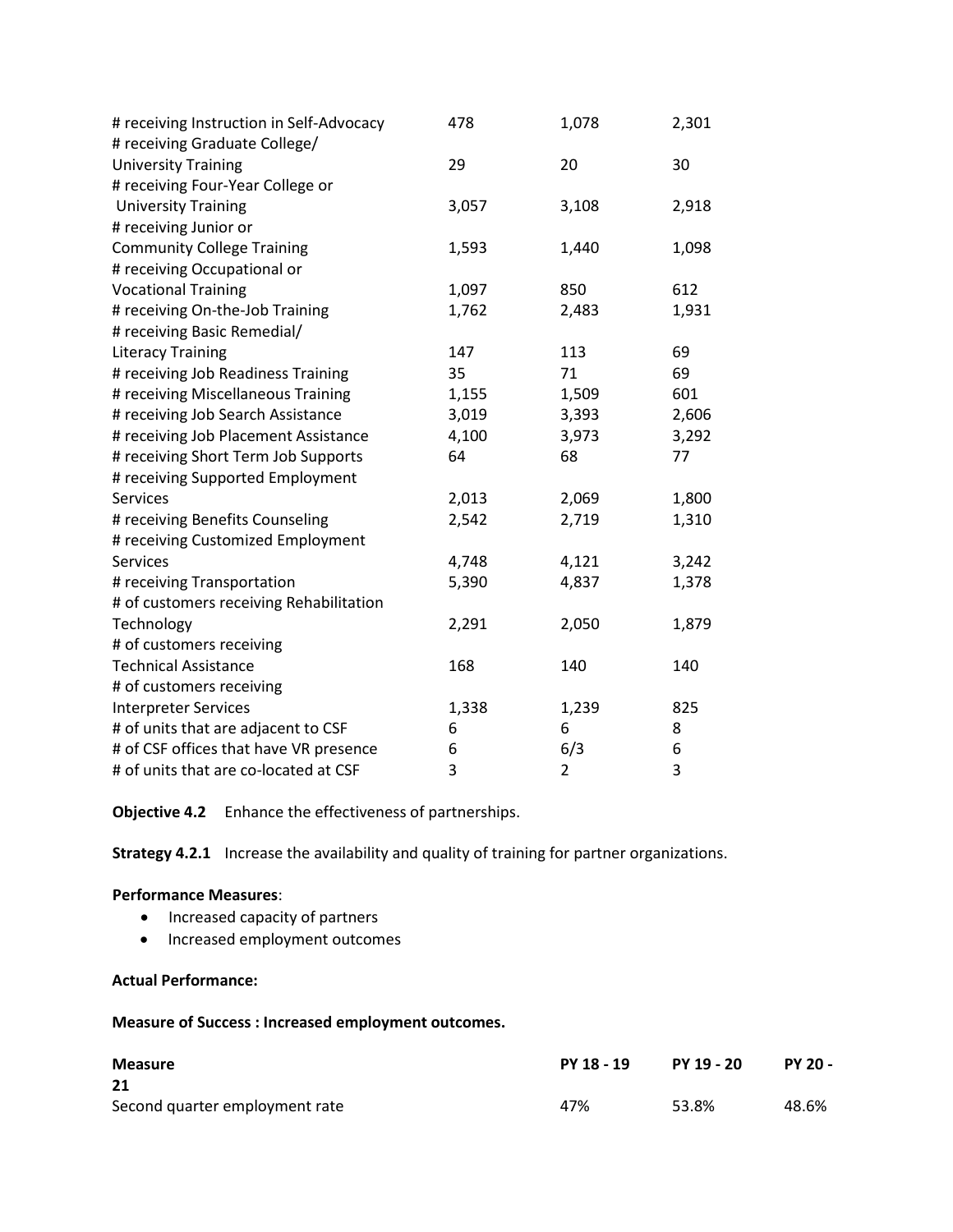| Median monthly earnings       | \$3.459 | \$3,626 | \$3.750 |
|-------------------------------|---------|---------|---------|
| Measurable skill rate         | 3.6%    | 15.7%   | 28.2%   |
| Number of employment outcomes | 5.924   | 5.389   | 5,055   |

#### **Explanation of Performance:**

Strategies that contributed to achievement of goals and priorities

Following the previously established planning process, VR Senior Leaders regularly review progress and update strategies as needed. Annually, the Senior Leadership Team completed a thorough review of the strategic plan, and then held a planning meeting to determine which projects to include in the updated strategic plan. Strategy updates are provided quarterly and reported out to VR Leadership and stakeholders.

The Rehabilitation Services Administration (RSA) completed its monitoring visit with VR in April 2017. In addition, VR completed its Comprehensive Statewide Needs Assessment (CSNA), which informed agency planning in FFYs 2020-23. VR updated its strategic goals and priorities after receipt of the RSA Monitoring Report and completion of the CSNA. Currently, VR agency priorities are to ensure IT systems are fully capable of collecting data required for federal reporting, and to refine its service delivery procedures to meet Pre-ETS budget requirements while continuing to meet the needs of other customers.

The smooth operation of the strategic planning process is in part due to VR senior leaders' commitment to providing all support necessary for project teams to be successful. Senior leaders also realize the value of feedback received from VR customers, personnel, stakeholders and concerned citizens. Arrangements are in place so that anyone can provide feedback on the state plan, 24 hours a day, seven days a week, using a dedicated email address on the Florida VR website, [rehabworks.org/plans.shtml.](mailto:rehabworks.org/plans.shtml) The email address is *vrplan@vr.fldoe.org*. A concerted effort has also been made to standardize and streamline VR operational processes and procedures, such as staff development, planning, IT governance and development schedules and business intelligence functions.

### **Barriers that impeded achievement of goals and priorities**

Despite obstacles such as changes to waitlist management, fiscal strains, global pandemic impacts, preparing for and implementing WIOA, staff turnover and rising caseload sizes, VR made great progress towards achieving its strategic projects and agency priorities. When waitlist categories were closed due to fiscal and human resource deficits, field staff used this time to reconnect and engage customers, as well as close cases for customers no longer interested in services. Budget and caseload projection models were also developed during this time and have allowed VR to better manage and plan. Preparing for WIOA implementation forced VR to reexamine its business processes and organizational structure, which has resulted in more efficient and standardized operations. It allows VR to develop true partnerships and connections with other employment-focused entities. These improvements, borne out of necessity, have increased VR's ability to plan, as well as to be flexible when barriers are encountered.

### **Figure 9.06 WIOA PERFORMANCE INDICATORS**

| <b>Vocational Rehabilitation Program</b> |                     |                      |                      |
|------------------------------------------|---------------------|----------------------|----------------------|
| <b>Program Year:</b>                     | <b>Program Year</b> | <b>Program Year:</b> | <b>Program Year:</b> |
| 2019                                     | 2020                | 2022                 | 2023                 |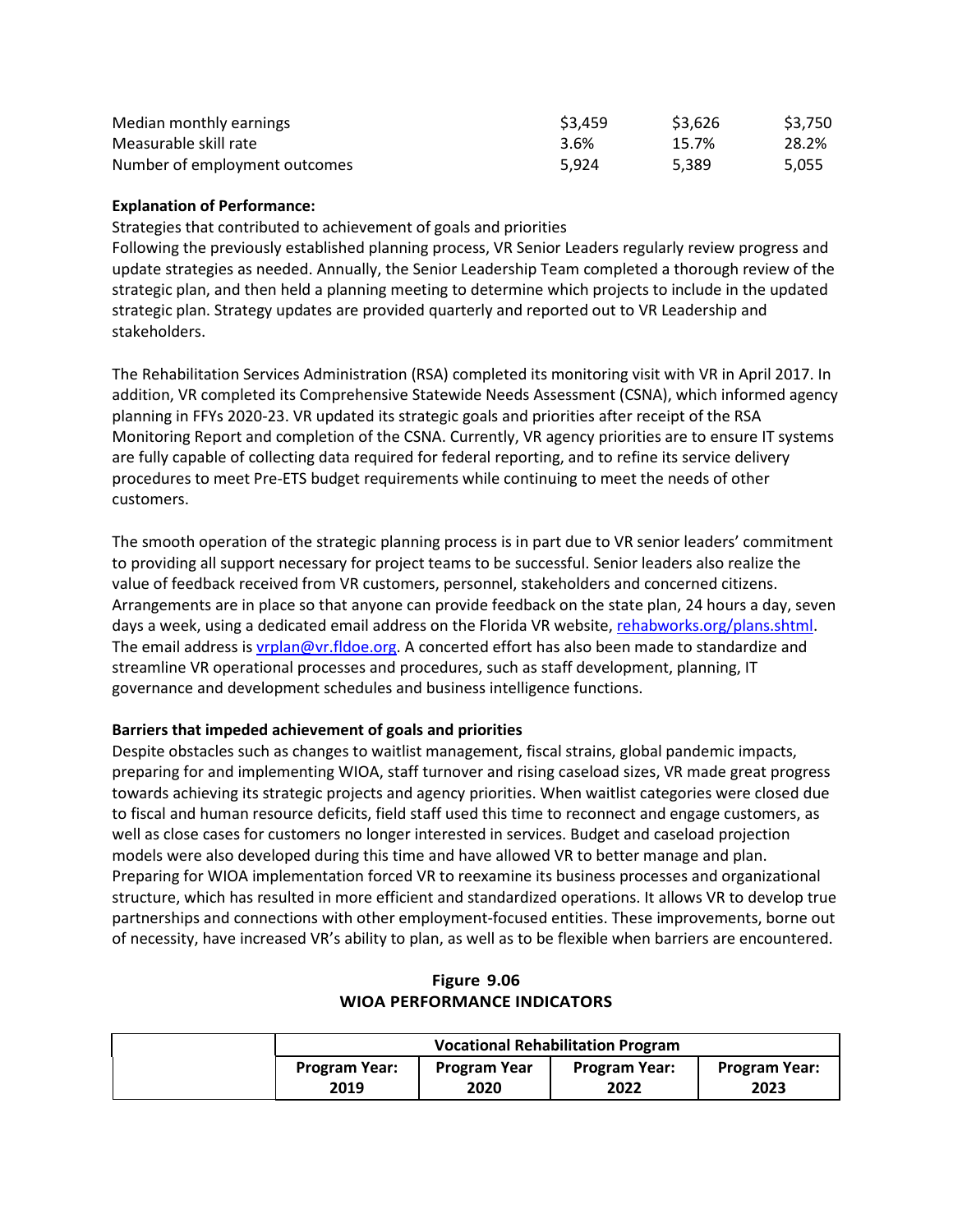|                                                          | <b>Actual Level</b> | Nego-<br>tiated<br>Level | <b>Actual</b><br>Level | <b>Expected</b><br>Level | Nego-<br>tiated<br>Level | <b>Expected</b><br>Level | Nego-<br>tiated<br>Level |
|----------------------------------------------------------|---------------------|--------------------------|------------------------|--------------------------|--------------------------|--------------------------|--------------------------|
| <b>Employment</b><br>(Second Quarter<br>after Exit)      | 53.8%               | NA.                      | 48.6%                  | 48.6%                    | N/A                      | 48.6%                    | N/A                      |
| <b>Employment</b><br>(Fourth Quarter<br>after Exit)      | 50.7%               | <b>NA</b>                | 47.9                   | 47.9%                    | N/A                      | 47.9%                    | N/A                      |
| <b>Median Earnings</b><br>(Second Quarter<br>after Exit) | \$3,626             | <b>NA</b>                | \$3,750                | \$3,750                  | N/A                      | \$3,750                  | N/A                      |
| <b>Credential</b><br><b>Attainment Rate</b>              | 6.4%                | NA.                      | 9.0%                   | 9.0%                     | N/A                      | 9.0%                     | N/A                      |
| <b>Measurable Skill</b><br>Gains                         | 15.7%               | 16%                      | 28.2%                  | 28.2%                    | N/A                      | 28.2%                    | N/A                      |

# **Explanation of Performance:**

VR has made a concerted effort to improve performance on Measurable Skill Gains, including refining internal controls and providing intensive training and guidance to staff to ensure that the data reported is accurate and indicative of the progress VR customers are making.

### **Use of Title I Funds for Innovation and Expansion Activities**

VR continues to use funds designated under this section to support the functions of the FRC and Florida Independent Living Council and to support opportunities for improving the efficiency of service delivery.

### **Actual Performance:**

VR continues to support and collaborate with the FRC and FILC as required in the Rehabilitation Act of 1973, as amended. In SFY 2020-21, a total of 12,717 independent living plans were developed, and 14,797 independent living goals were set through the network of 16 Centers for Independent Living (CIL). CILs served a total of 14,791 individuals with significant disabilities. Information and Referral services were provided to approximately 18,724 individuals and Community Transition Assistance was provided to 29 individuals.

Explanation of Performance:

These collaborative efforts helped strengthen leadership and improve services, which led to increased employment opportunities for individuals with disabilities. It is anticipated that the new Innovation and Expansion projects will contribute positively to VR's rehabilitation rate and provide more informed customer choice and options.

### **Evaluation of Supported Employment Program**

### **Review of Section (n) Goals and Plans for Distribution of Title VI-B Funds in 2020-21**

VR is committed to providing quality Supported Employment services to individuals with the most significant disabilities. VR collaborates and contracts with community rehabilitation providers across the state of Florida. VR has focused this year on increasing the quality and capacity of the employment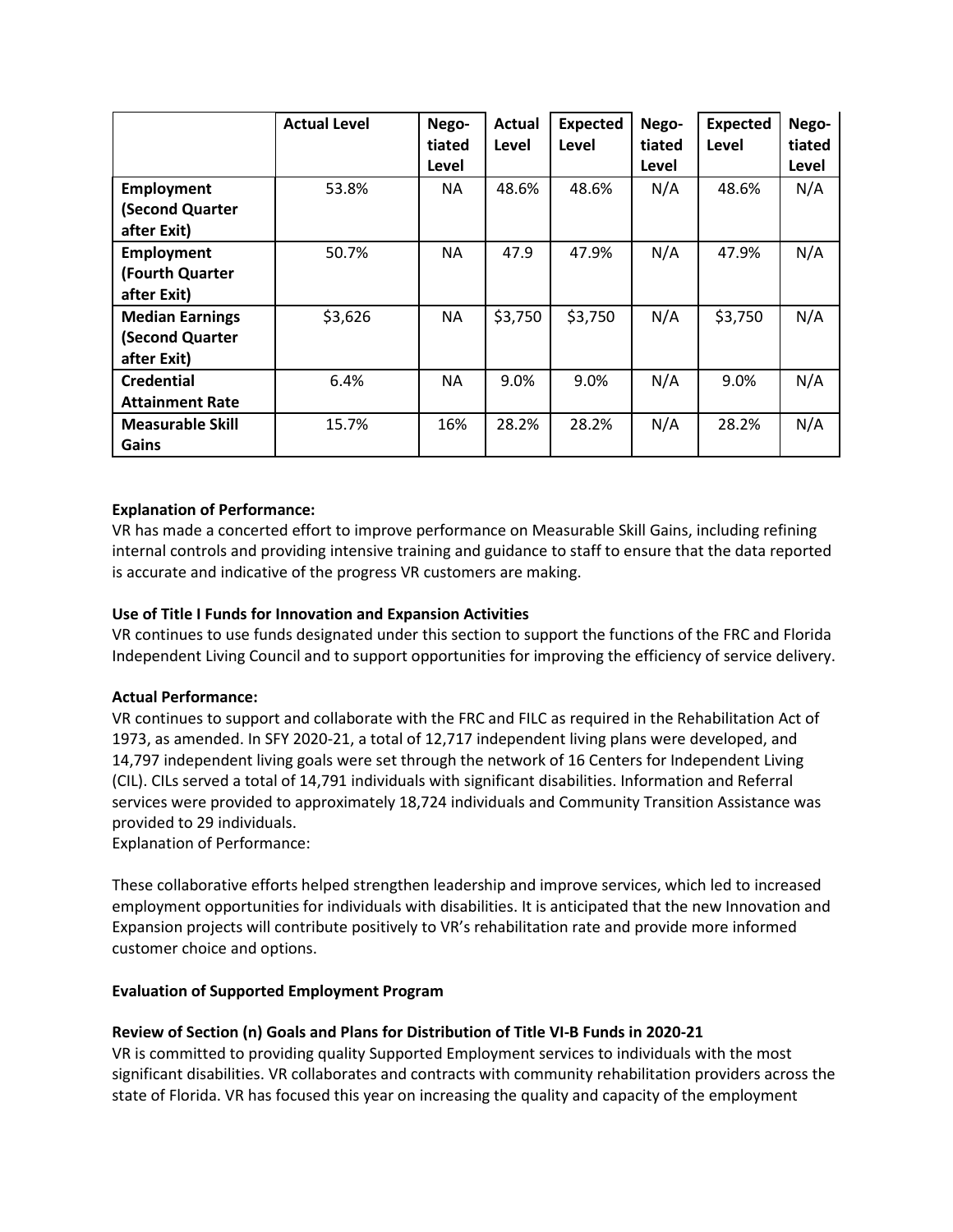providers. VR may now provide Supported Employment services for up to 24 months, if necessary.

VR has also focused on expanding services to Transition Youth. The Career Exploration, Workplace Readiness, Community-Based Work Experiences, Self-Advocacy, Youth Peer Mentoring and Postsecondary Educational Counseling are all services that were expanded to assist youth in their eventual pursuit of employment.

VR may also offer youth extended services for up to four years, as necessary and as funds permit.

- VR continues to provide Supported Employment Services on a statewide basis through Title VI- B funds, and with Title I funds when Title VI-B funds are expended.
- Fully expend Title VI-B funds for the provision of Supported Employment services after reserving no more than 2.5% for program administration.
- Provide a variety of training and outreach programs designed to increase the awareness of Supported Employment as an appropriate vocational program for individuals with most significant disabilities.
- Review pilot and innovative employment practices and assess the feasibility of replicating programs using successful strategies.

Supported Employment services were provided to adults and youth who required these services on a statewide basis. Supported Employment funds were used to pay for Placement, Stabilization, Transition, and placement for successful Employment Outcomes. Funds were fully expended on services. Five percent or less was used to support program administration.

VR increased training opportunities for individuals, youth, counselors, providers and other stakeholders to promote Supported Employment services as a first and preferred service option. Transition Youth services were expanded to offer an array of services that would support youth in pursuing competitive integrated employment opportunities. Fifty percent of the Title VI B funding was expended on youth 24 and under.

VR developed and implemented a Career Counseling Information and Referral Course for individuals participating in subminimum wage employment in 14 (C) entities as required under the Workforce Innovation Opportunity Act. This course provides information that allows individuals to make an informed choice about current and future employment opportunities. Approximately 3,000 individuals participated in this training opportunity. Individuals who stated an interest in pursuing VR services will be provided the information and support needed to apply for VR services.

VR staff have worked with Employment First Partners, Agency for Persons with Disabilities, Project 10 staff, local Education Agencies and other partners to increase Third Party Cooperative Arrangements, Project SEARCH programs and other work experience programs that provide training opportunities that lead to employment.

VR staff have also collaborated with the Florida Association for Rehabilitation Facilities and the ARC of Florida to develop a package of VR services that would assist individuals with the most significant disabilities to pursue competitive integrated employment opportunities.

VR worked with National Project SEARCH, Florida Developmental Disabilities Council, Florida Association of Rehabilitation Facilities (FARF), the University of Wisconsin/Whitewater to develop an Adult Project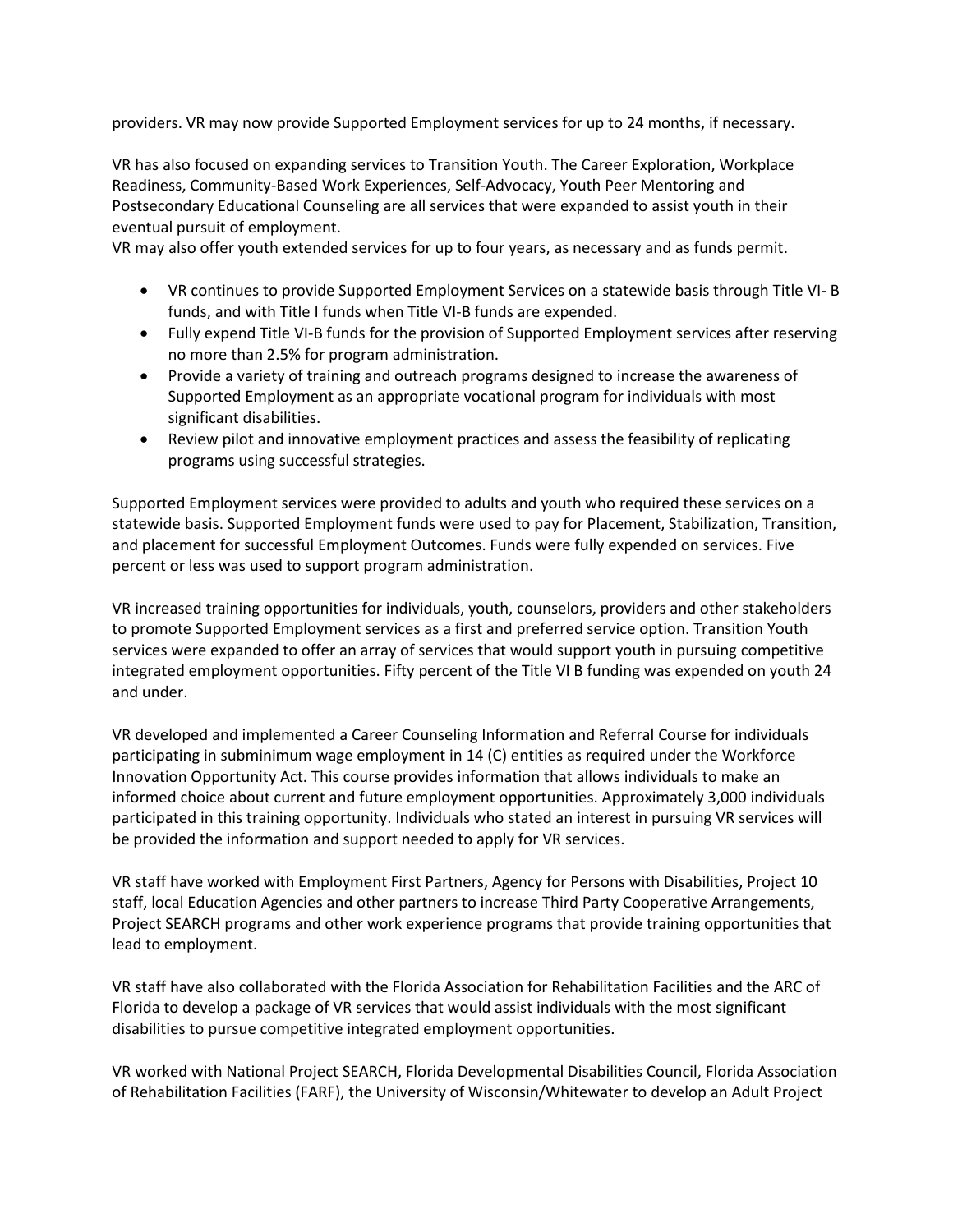SEARCH model. This model is designed to encourage and support individuals to transition from sheltered work or provide another option for young adults. It is anticipated that if the project is a success, it will be expanded to other areas of the state. It has been initiated in three areas of the state.

# **Goal 2: Use Title VI, Part B funds to achieve the maximum number of quality employment outcomes for individuals with the most significant disabilities**

- Use Title I funds, supplemented with Title VI B funds to provide Supported Employment services as specified in the individual plan for employment.
- Purchase Supported Employment services based upon established performance benchmarks. The contracts for Supported Employment focuses on performance and reinforces the focus on successful outcomes.
- Funds may also be used for related customized employment strategies and supported selfemployment services.

VR provided Supported Employment services to individuals with the most significant disabilities who requested these services. Data below represents VR's performance in serving Supported Employment customers.

SFY 2020-2021 Supported Employment Performance Data

- Number of active cases: 10,453
- Number of Individualized Plans for Employment: 2,236
- Number of Employment Outcomes: 930

VR has increased the number of Supported Employment Providers throughout Florida. Additional training and support have been provided to new employment providers. VR has also added a Customized Job Placement benchmark to support individuals with the most significant disabilities who may need a customized employment option.

VR has also added a Customized Job Placement benchmark to support individuals with most significant disabilities who may need a customized employment option.

Discovery has also expanded the number of providers eligible to provide this service.

The Supported Employment service was redesigned with additional benchmarks and deliverables to support the long-term success of customers receiving this service.

# **Goal 3: Increase Supported Employment training opportunities for VR Counselors, Community Rehabilitation Providers, families and individuals.**

- Increase Supported Employment training opportunities for VR counselors, providers, families and individuals.
- Participate in the development of a consortium of providers designed to identify, share and promote innovative employment practices.
- Promote awareness of social security benefits planning as a way to fund extended services.
- Continue to provide joint training opportunities for VR employees and APD.
- Provide funding to support collaboration between VR and other community resources through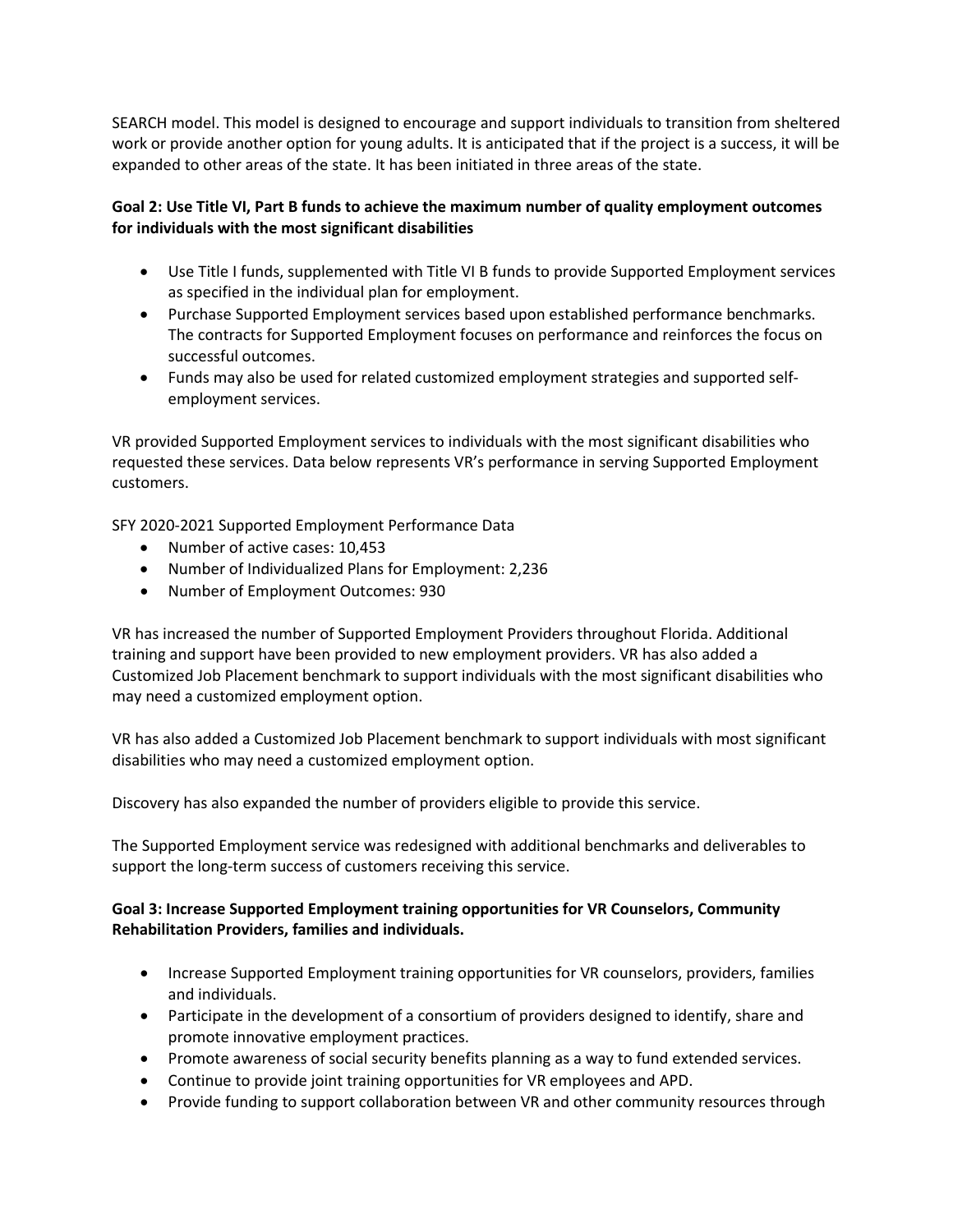networking and leadership activities.

Participate as an advisory member on a variety of grants from the Florida Developmental Disabilities Council that provide training and collaborative activities for providers, counselors and other agency employees.

The Supported Employment Senior Consultant continues to provide training on service delivery for individuals with the most significant disabilities to new counselors, as well as follow-up trainings and technical assistance to seasoned counselors and supervisors at conferences, meetings and workshops.

VR Consultants provided training to families and members in the community as requested. These sessions are designed to provide information and a vision that Supported Employment services are designed for individuals with the most significant disabilities. They provide families and customers with the information they need to become successfully employed. The sessions were provided to the groups and organizations listed below. Additional presentations are made throughout the year to local stakeholder groups.

Florida Developmental Disability Council

- Florida Association of Rehabilitation Facilities
- Florida ARC Membership
- Florida Rehabilitation Council
- Florida Project SEARCH Sites
- Certified Business and Technical Assistance Consultant Area Trainings
- Standing Transition Committees throughout Florida
- Individualized Technical Assistance and Trainings as requested
- Florida Department of Education Bureau of Exceptional Education and Student Services
- Family Café Participants
- Visions Conference Attendees
- Healthy Minds Healthy Futures Conference attendees
- Recovery Oriented System of Care Work Group

VR Program Administrators provide technical assistance and consultations on individual cases as requested by supervisors, family members, VR staff and individual customers.

Several strategies were used to support collaboration between VR and other community resources through networking and leadership activities listed below.

- Representation on the Florida Developmental Disabilities Council and Employment Task Force. This included helping develop pilot projects on a wide array of employment topics. Administrators were involved as task force members, on advisory committees, and as monitors of projects. The projects complemented and supported VR's mission of helping individuals prepare for, get or keep a job.
- Presentations on Supported Employment at conferences around the state. Audiences included professionals, families and students regarding employment options.
- Participation as a board member for the Florida Association of People Supporting Employment First (APSE).
- Representation on the Statewide Employment First Initiative by VR's Supported Employment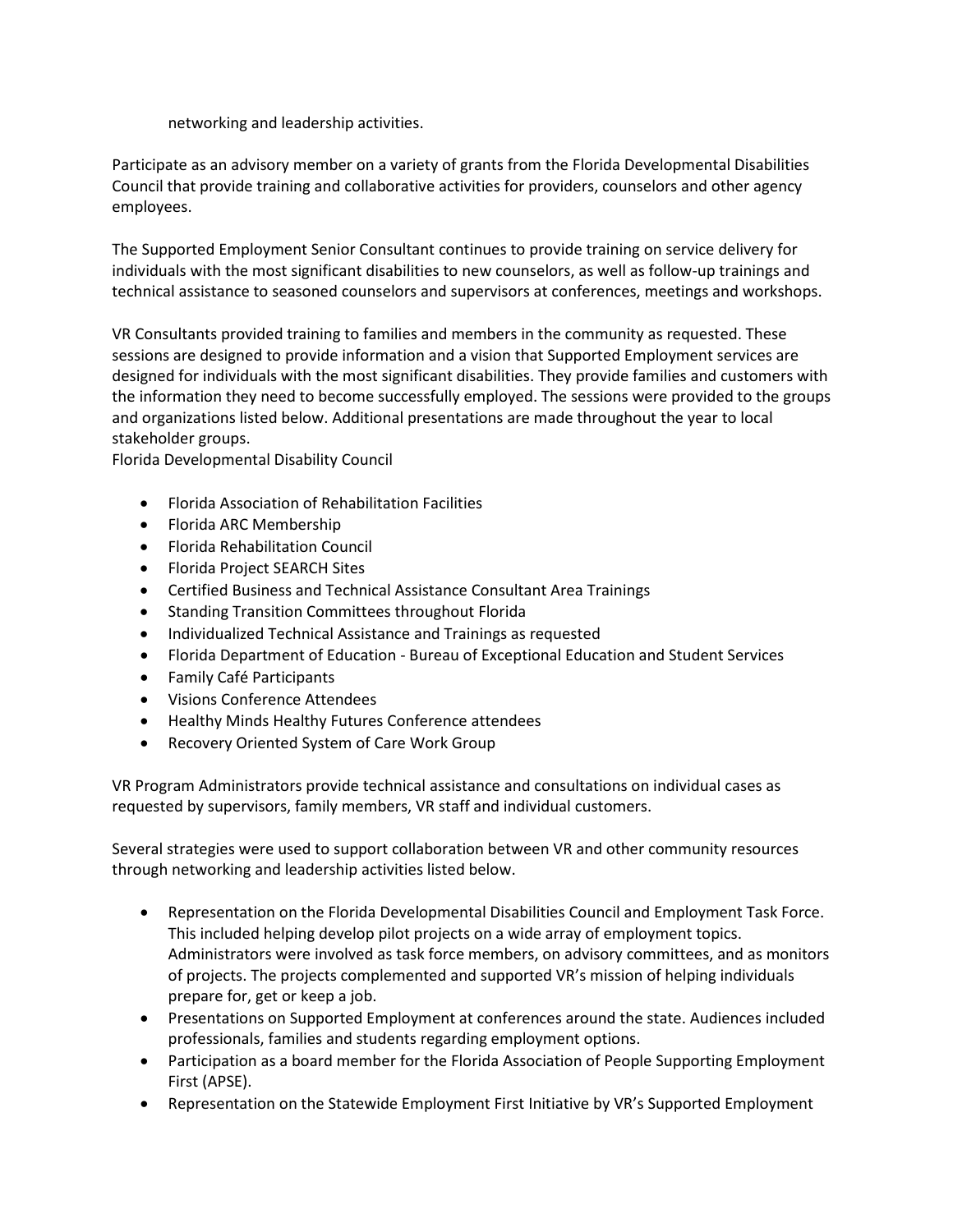and Transition Consultants.

- The VR Program Administrator coordinated and developed training for providers and staff on Discovery and Customized Employment Services.
- Participation in the National Supported Employment Community of Practice (CoP).
- Participation in the National Customized Employment CoP.
- Participation in the National Self-Employment CoP.
- Representation on the Interagency State Review Team, a partnership of the major youth-serving agencies in the state of Florida. The team coordinates services and support for children/youth in Florida and collaborates on developing necessary local and statewide resources for children/youth being served by multiple agencies.
- Participation on the Substance Abuse and Mental Health Block Grant Advisory Council. The council advises the Department of Children and Families on the allocation of services and creating a plan that supports the treatments and supports for recovery and life in the community.
- Participation in the International Individual Placement and Support Learning Community and local (Broward County, FL) IPS Learning Community.
- Participation in the ASPIRE (Advancing State Policy Integration for Recovery and Employment) to promote alignment of policies and practices across state agencies in support of competitive integrated employment for individuals with mental health conditions.

VR initiated and implemented training opportunities for adults who were participating in subminimum wage employment. This service was provided in collaboration with 14 (C) employers and community providers.

Three thousand individuals received Career Counseling Information and Referral Services during the first year of the program. This course is designed to promote competitive integrated employment opportunities.

### **Goal 4: Leverage resources for extended ongoing support services**

- Continue to work with APD to make sure that referred customers know about the resources for extended service they can get through Medicaid Waiver Funding and/or general revenue funding.
- Continue to work with a network of providers to provide technical assistance and support of innovative projects that promote employment for individuals with the most significant disabilities.
- Provide training on the availability of funding extended services through Ticket to Work-Employment Network partnerships, natural supports and Social Security Work Incentives.
- Encourage the use of employer and natural supports as a resource for extended services.
- Enhance relationships with businesses and employers to let them know that on-the-job supports for individuals in Supported Employment are available. VR will continue efforts to strengthen community partnerships to increase access to appropriate employment services.
- Use the Business Relations Team to provide training and technical assistance to employers interested in working with VR customers. They will also develop positive relationships with employers to increase employment opportunities.
- Use the Abilities Work Help Desk as a resource to link employers to qualified job seekers with disabilities. VR is a partner in the development of and administers the Abilities Work Help Desk,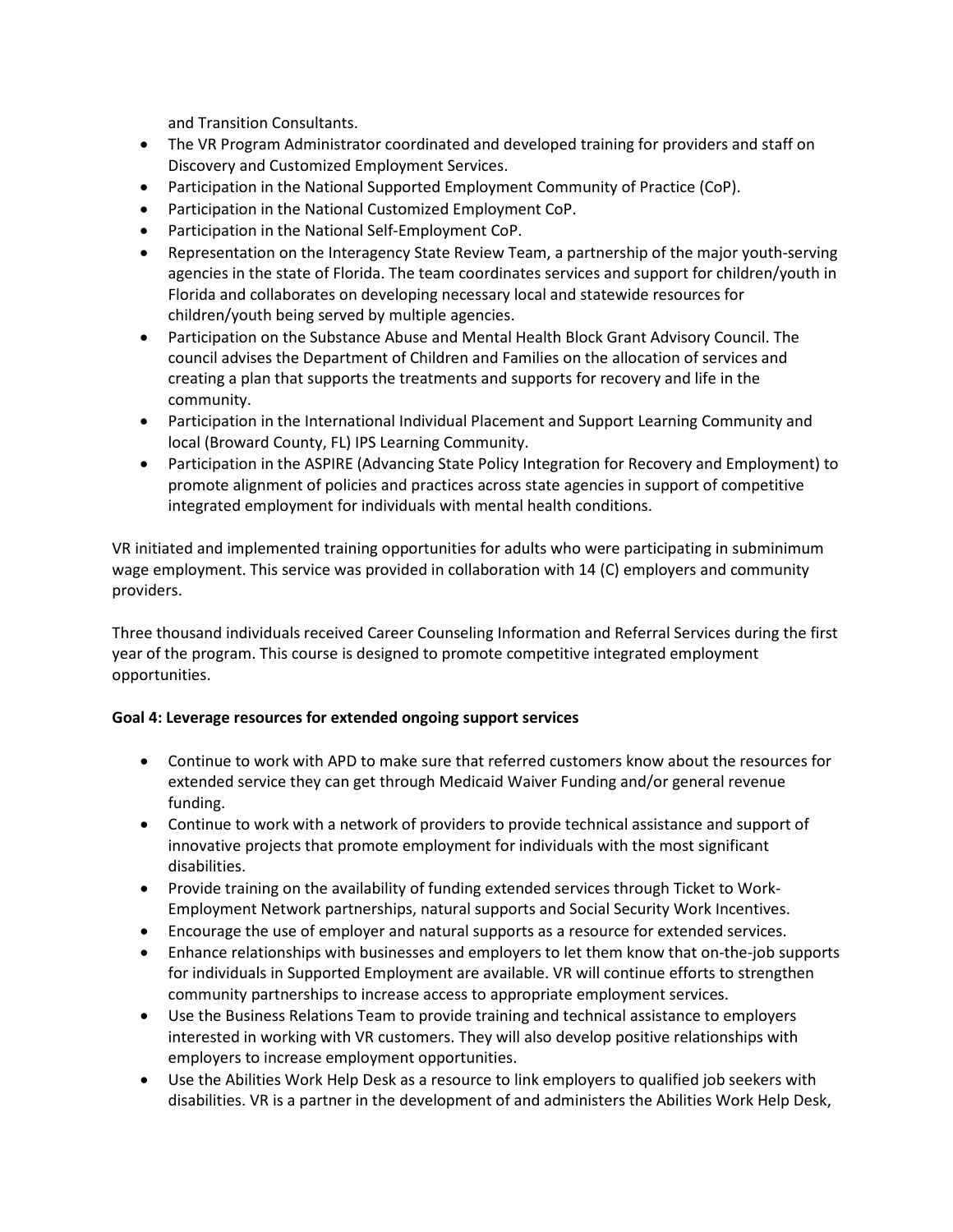a collaboration between the state's Workforce system, DBS and APD.

VR continues to work closely with the Agency for Persons (APD) with Disabilities to assist VR customers in receiving seamless ongoing support services. VR and APD staff are working together to identify mutual customers and coordinate the needed services.

VR continues to expand its services to include Discovery and Customized Placement services to help individuals with the most significant disabilities become employed. Discovery improves the quality of the placements, increases the success of the job placements, and reduces the need for intense follow up supports. Concentrated efforts are in place to continue to increase capacity across the state.

VR and APD consultants work together to provide training for VR counselors, waiver support coordinators and APD field staff on best practices in Supported Employment and the roles and responsibilities of all partners. Training included a focus on all of the possible extended service options.

VR may offer youth extended services for up to four years, as necessary.

The Supported Employment administrator provides training to field staff on the multiple options available for extended services. The development of natural and employer supports available on the jobsite has been a specific focus of VR efforts.

VR also continues to work with the Department of Children and Families' Office of Substance Abuse and Mental Health to expand access to funding for supported employment extended services for individuals with serious and persistent mental illness.

# **(q)Quality, Scope and Extent of Supported Employment Services**

#### **Quality**

VR is committed to providing quality Supported Employment services to individuals with the most significant disabilities. VR supports the individual in making employment choices consistent with their strengths, resources, priorities, concerns, abilities, capabilities and interests. The scope of services varies based on the amount, intensity and support needed by each individual.

VR counselors work in partnership with the individual when developing the Individualized Plan for Employment. This plan guides the services and supports that are needed for that individual. The IPE is evaluated throughout the process and updated as needed.

The quality of Supported Employment outcomes is assessed individually. Each individual receives services that are determined based on the specific needs of that person. A key component of evaluating the service is the individual satisfaction with the services and supports, as well as a successful employment outcome.

VR makes every effort to provide opportunities for individuals to provide their feedback on the services they received from VR. This feedback is useful information in adjusting and improving VR services to better meet their needs. There are formal service surveys, public hearings and satisfaction surveys. The VR counselor has regular communications with the individual and the Supported Employment provider to monitor, provide counseling and assist the individual, as needed.

VR recognizes that it is important to get feedback from the employer and provider's perspectives to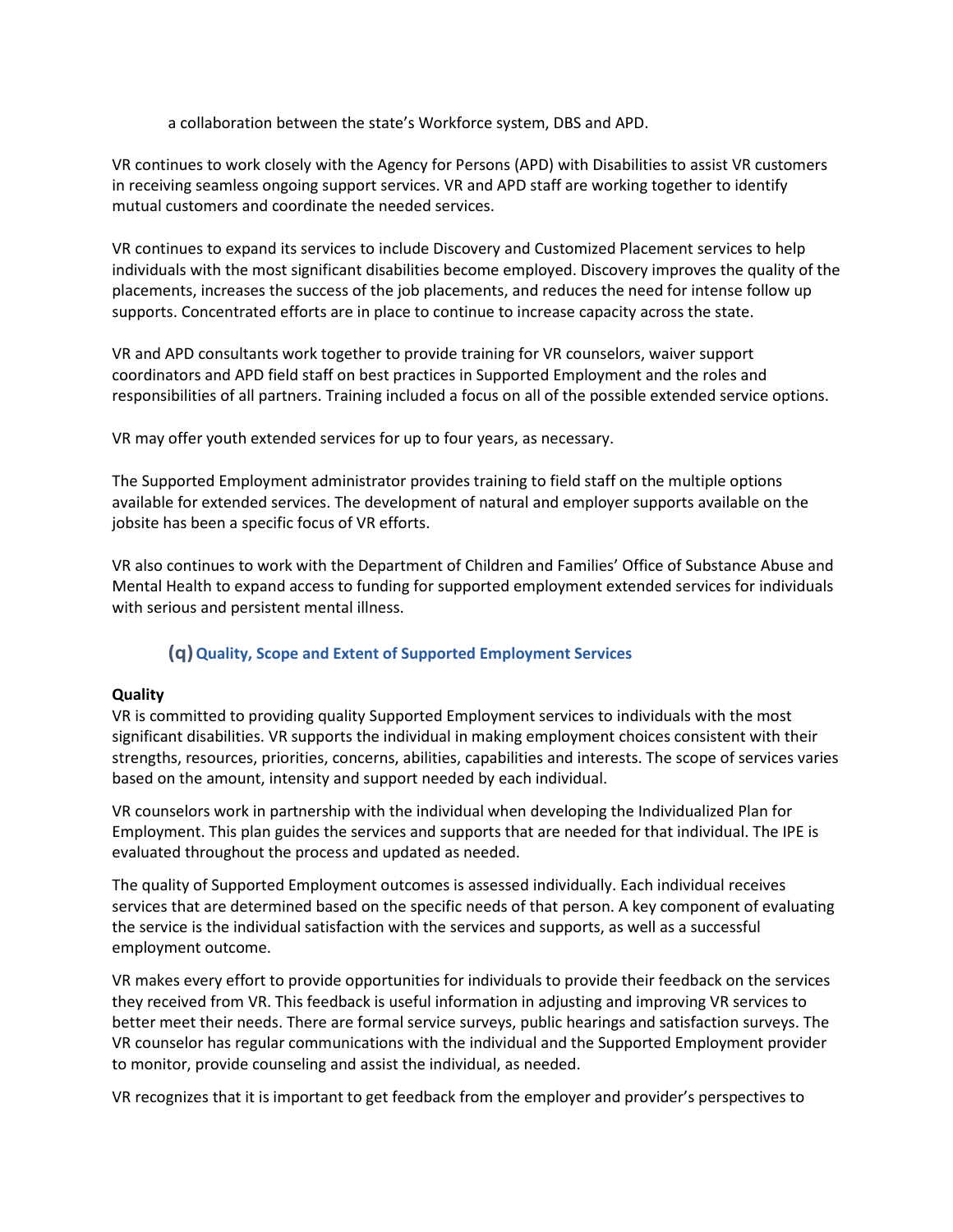determine the quality of service and make necessary improvements. They are also encouraged to let VR know at any point if support is needed.

### **Scope**

The scope of Supported Employment services varies based on the amount, intensity and type of support each person may need to obtain and maintain a job. VR provides the intensive initial services needed to help an individual with a most significant disability obtain and maintain a job of his/her choice.

Supported Employment makes possible competitive integrated employment for individuals with the most significant disabilities and for whom competitive employment has not traditionally occurred, and because of the severity of their disability, need ongoing support services in order to maintain their jobs.

Service limits have recently been increased from 18 months to 24 months. Under special circumstances, the customer and VR counselor may jointly agree in writing to extend the time, when doing so will achieve the employment outcome identified in the IPE.

Services are individually designed around the needs and desires of the individual and may include, but are not limited to, the following:

- Initial placement
- Stabilization in the workplace
- Job coaching
- Assistive technology
- Specialized Job Training
- Social Skills Training
- Discovery
- Establishing formal and informal worksite-related expectations (e.g., time and attendance, dress, communication)
- Supported Self-Employment
- Customized Job Placement

VR has added Discovery as a service option to its array of Supported Employment services. It offers a more thorough person-centered planning approach for those individuals with the most significant and complex disabilities who may need a more customized approach to employment.

VR has also added a customized job placement option for individuals in Supported Employment who may need a more individualized job development process. Individuals receiving Supported Employment services will have access to this service as needed.

Post-Employment supports and services may be provided when an intensive need arises during the provision of ongoing extended services. This may occur when job duties substantially change, the work environment is altered or the impact of the individual's disability increases.

### **Extent**

VR will continue to expand Supported Employment services by educating community members, providers, and relevant stakeholders on the need and advantages that Supported Employment provides for individuals and employers.

Supported Employment services are available for individuals with the most significant needs who meet the criteria for VR services and supports.

VR has increased its focus on youth and expanded its Transition Youth services to begin at age 14. In addition, VR has increased several initiatives designed for youth with the most significant disabilities.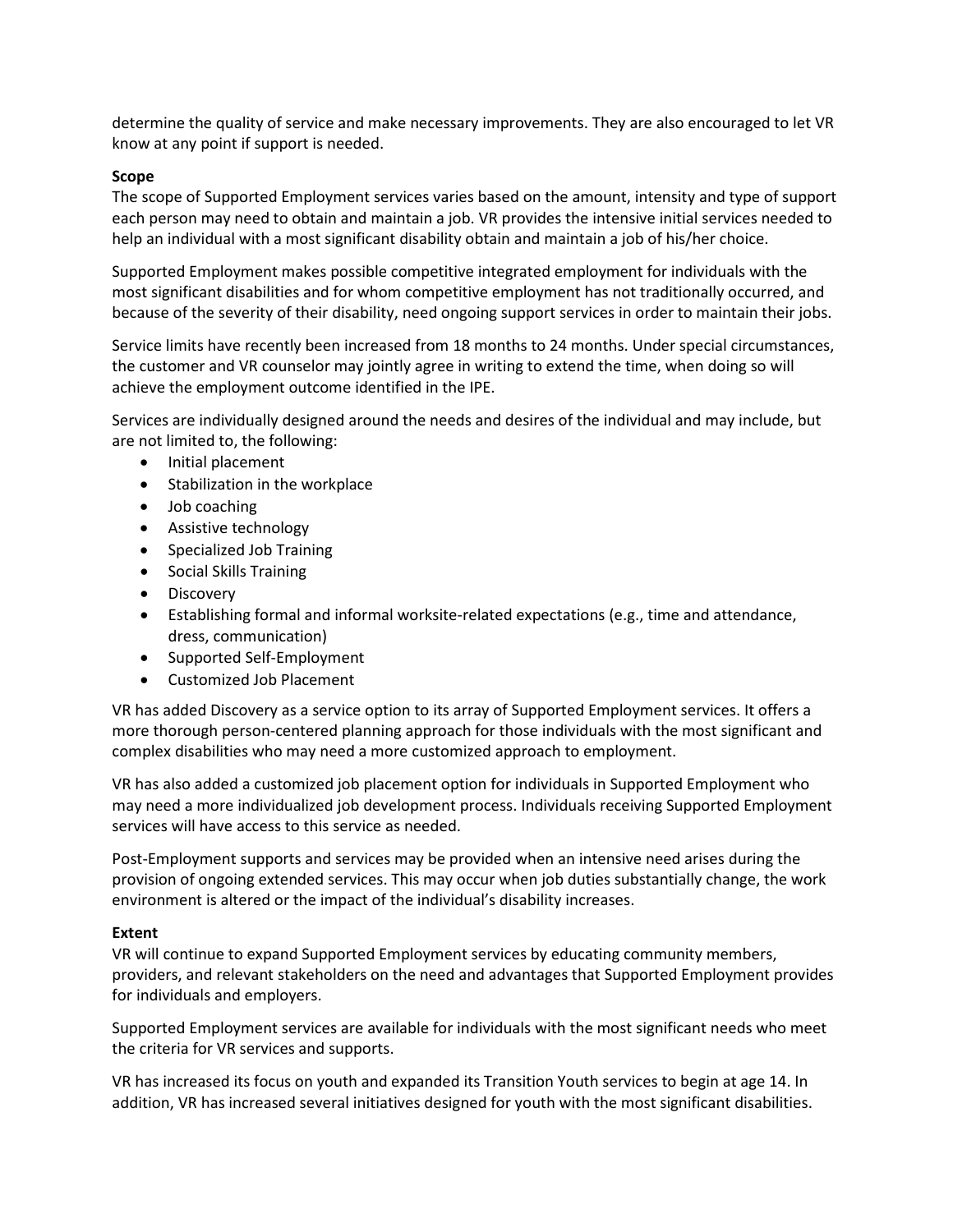The following experiences are anticipated to help youth in their desire to have a successful career.

- High School High Tech
- Project Search
- Inclusive Postsecondary Education programs
- Third Party Cooperative Transition Agreements

### **Pre-Employment Transition Services**

The VR Transition Youth program collaborates with education officials and partners to offer youth with the most significant disabilities opportunities to gain work experiences that help them prepare for successful employment. These evidence-based applications of learning, which include internships and other work experiences, often lead to successful employment.

VR also provides the opportunity for youth to receive up to four years of extended services funded through VR, when necessary. This is the only situation where VR is permitted to provide extended services.

VR will continue to actively engage and partner in order to:

- Develop a collaborative agreement with APD specific to Supported Employment and removing or reducing barriers for employment for individuals with significant disabilities.
- Implement the Interagency Employment First Agreement between the nine signatory parties. Continue to implement the agreements at the local and state level with appropriate stakeholders.
- Maximize the quality-of-service delivery ensuring an efficient and effective referral process, individual program planning, and coordination of intensive vocational services with extended services available for youth and adults.
- Expand available services through youth-related initiatives.
- Seek additional resources for extended services through collaborations with agency partners, including APD, Agency for Healthcare Administration, Florida Developmental Disabilities Council, Department of Education agencies and other stakeholders.
- Collaborate with community organizations, employers, families and support groups to develop natural supports for Supported Employment extended services.
- Distribute information and train counselors about Social Security Work Incentives. Increase awareness of using a Plan for Achieving Self-Sufficiency or other work incentives as an option for funding extended services. Include training on the new Able Act as a potential way for individuals to fund their own services.
- Provide opportunities for counselors, providers and support coordinators to receive training on innovative employment strategies designed to promote employment success for individuals.

### **Extended Services**

VR's approach for Supported Employment uses the nationally accepted "best practices" models of Supported Employment services and has added new customized strategies as well. The key to the approach is an emphasis on person-centered planning and the facilitation of natural supports. Individualized job development is conducted and based on job-matching assessments, informed choice, strengths, interests and skills. Individuals are assisted with employment planning and placement by selected providers. Job skills training is provided at the job site either by job coaches or through natural supports of existing resources.